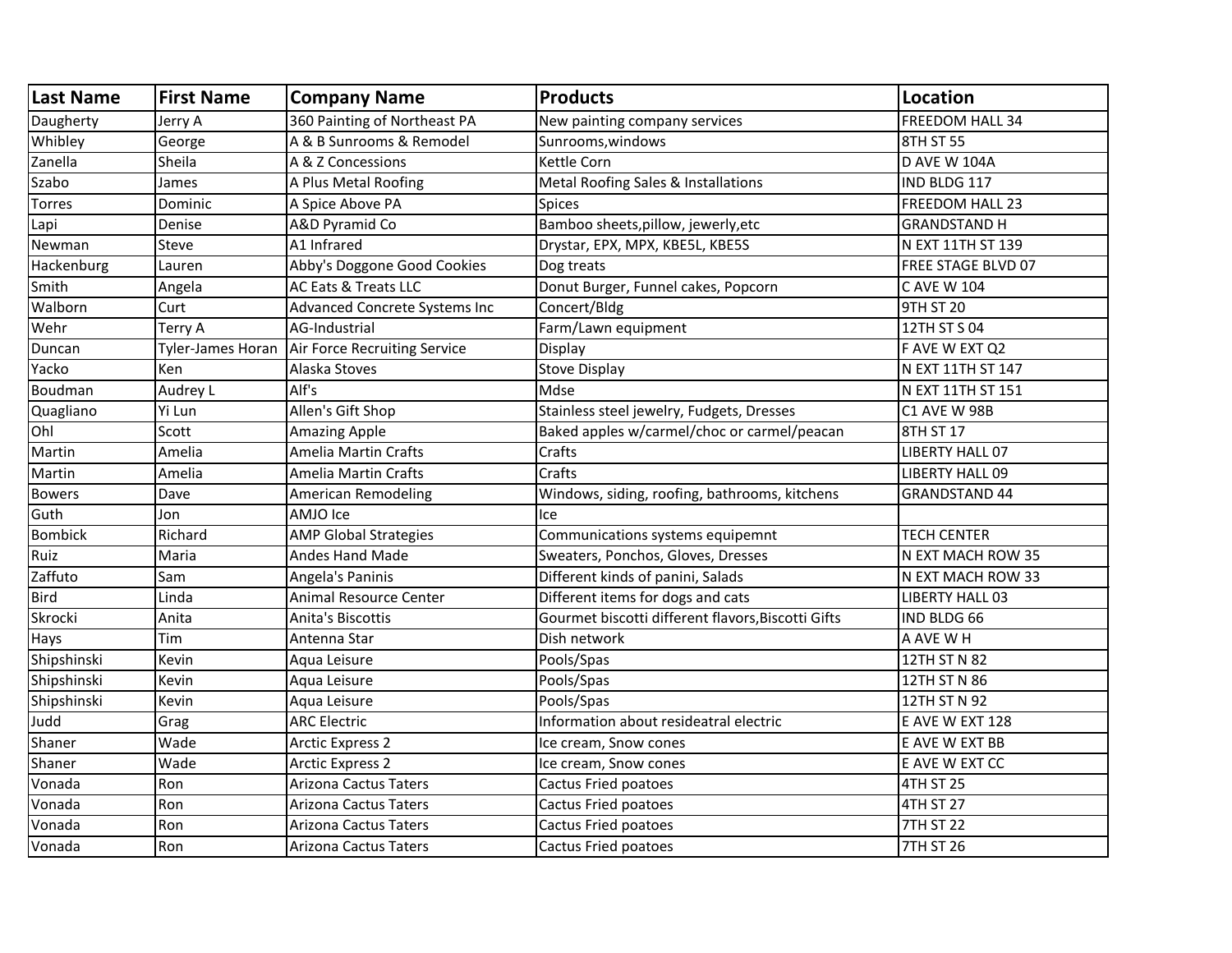| Vonada          | Ron            | <b>Arizona Cactus Taters</b>      | Cactus Fried poatoes                          | <b>7TH ST 28</b>          |
|-----------------|----------------|-----------------------------------|-----------------------------------------------|---------------------------|
| Shaue           | Thomas         | <b>Arrow Glass</b>                | Mirror, Tbl tops                              | <b>FREE STAGE BLVD 16</b> |
| <b>DeFinnis</b> | Dave           | Artesian Pools & Spas             | Pools/Spas                                    | MACH ROW 06A              |
| Loyd            | Maria          | <b>Artisanal Gifts</b>            | Mola fabic boots, leather, shoes              | IND BLDG 46               |
| Bright          | Quang          | Asian Grill                       | Grilled chicken on stick, fried rice          | <b>9TH ST 42</b>          |
| Wilkinson       | Karen          | <b>Attorney General Office</b>    |                                               | <b>STATE BLDG 13</b>      |
| Aucker          | Jim            | <b>Auckers Apiary</b>             | Honey                                         | AG BLDG 10                |
| Smith-Michael   | Audrey         | <b>Audrey Michael Concessions</b> | Ice Cream                                     | A AVE W 82                |
| Smith-Michael   | Audrey         | <b>Audrey Michael Concessions</b> | Ice Cream                                     | E AVE E N                 |
| Smith-Michael   | Audrey         | <b>Audrey Michael Concessions</b> | Ice Cream                                     | E AVE E O                 |
| Shultz          | Helena         | Avon                              | Avon                                          | D AVE W 23                |
| Roush           | Kay            | B & R Farm Equipment Inc          | Farm Equipment                                | 12TH ST N 08              |
| Roush           | Kay            | B & R Farm Equipment Inc          | Farm Equipment                                | 12TH ST N 14              |
| Sim             | Chester        | <b>Barb's Funnel Cakes</b>        | <b>Funnelcakes</b>                            | A AVE W 103               |
| Harloff         | Judith         | <b>Barretts East Coast Foods</b>  | Fudge                                         | <b>E AVE E 67</b>         |
| Harloff         | Judith         | <b>Barretts East Coast Foods</b>  | Fudge                                         | E AVE E S                 |
| Harloff         | Judith         | <b>Barretts East Coast Foods</b>  | Fudge                                         | <b>GRANDSTAND 10</b>      |
| Bartlebaugh     | Jason          | Bartlebaugh Amusement             | Game/Lemonade                                 | <b>2ND ST 73</b>          |
| Bartlebaugh     | Jason          | Bartlebaugh Amusement             | <b>Guess Weight</b>                           | 3RD ST 39                 |
| Bartlebaugh     | Jason          | Bartlebaugh Amusement             | Game/Lemonade                                 | <b>5TH ST 30</b>          |
| Bartlebaugh     | Jason          | <b>Bartlebaugh Amusement</b>      | Game/Lemonade                                 | A AVE E 12                |
| Bartlebaugh     | Jason          | Bartlebaugh Amusement             | Games                                         | A AVE E 19                |
| Bartlebaugh     | Jason          | Bartlebaugh Amusement             | Games/Lemonade                                | <b>E AVE W 39</b>         |
| Bartlebaugh     | Jason          | <b>Bartlebaugh Amusement</b>      | Games                                         | <b>E AVE W 78</b>         |
| Bason           | Bardford/JoAnn | <b>Bason Coffee Roastin</b>       | Coffee                                        | <b>TECH CENTER</b>        |
| Durr            | August         | <b>Bat Tat's Engraving</b>        | Engraving on different glass items            | IND BLDG 67               |
| <b>Boote</b>    | Bryan          | <b>Bath Fitter</b>                | Bathrm Remod                                  | FREEDOM HALL 21           |
| Boote           | Bryan          | <b>Bath Fitter</b>                | <b>Bathrm Remod</b>                           | FREEDOM HALL 22           |
| Boote           | Bryan          | <b>Bath Fitter</b>                | <b>Bathrm Remod</b>                           | N EXT 12TH ST 92          |
| Baum            | Paul           | <b>Baums Log Furniture</b>        | Coat tree, tables                             | 11TH ST 40                |
| Baum            | Paul           | <b>Baums Log Furniture</b>        | Coat tree, tables                             | 11TH ST 42                |
| <b>Mimms</b>    | Danielle       | Bearded Ladies & Co               | Dog products-bandanas, collars, leashes, toys | N EXT MACH ROW 28         |
| Rider           | Kathy & Scott  | <b>Beary Creative</b>             | Stuff your own animal                         | <b>9TH ST 27</b>          |
| Beaver          | Wyatt & Tonya  | Beaver's Dinner & More            | Eats                                          | E AVE E 38                |
| Beaver          | Wyatt & Tonya  | Beaver's Dinner & More            | Eats                                          | F AVE E 38A               |
| Gallagher       | Kathy          | <b>Bene You</b>                   | Jamberry nail wraps & Accessories             | FREE STAGE BLVD 12        |
| Masser          | Rick           | Benigna's Creek Winery            | Wine by the bottle                            | <b>TECH CENTER</b>        |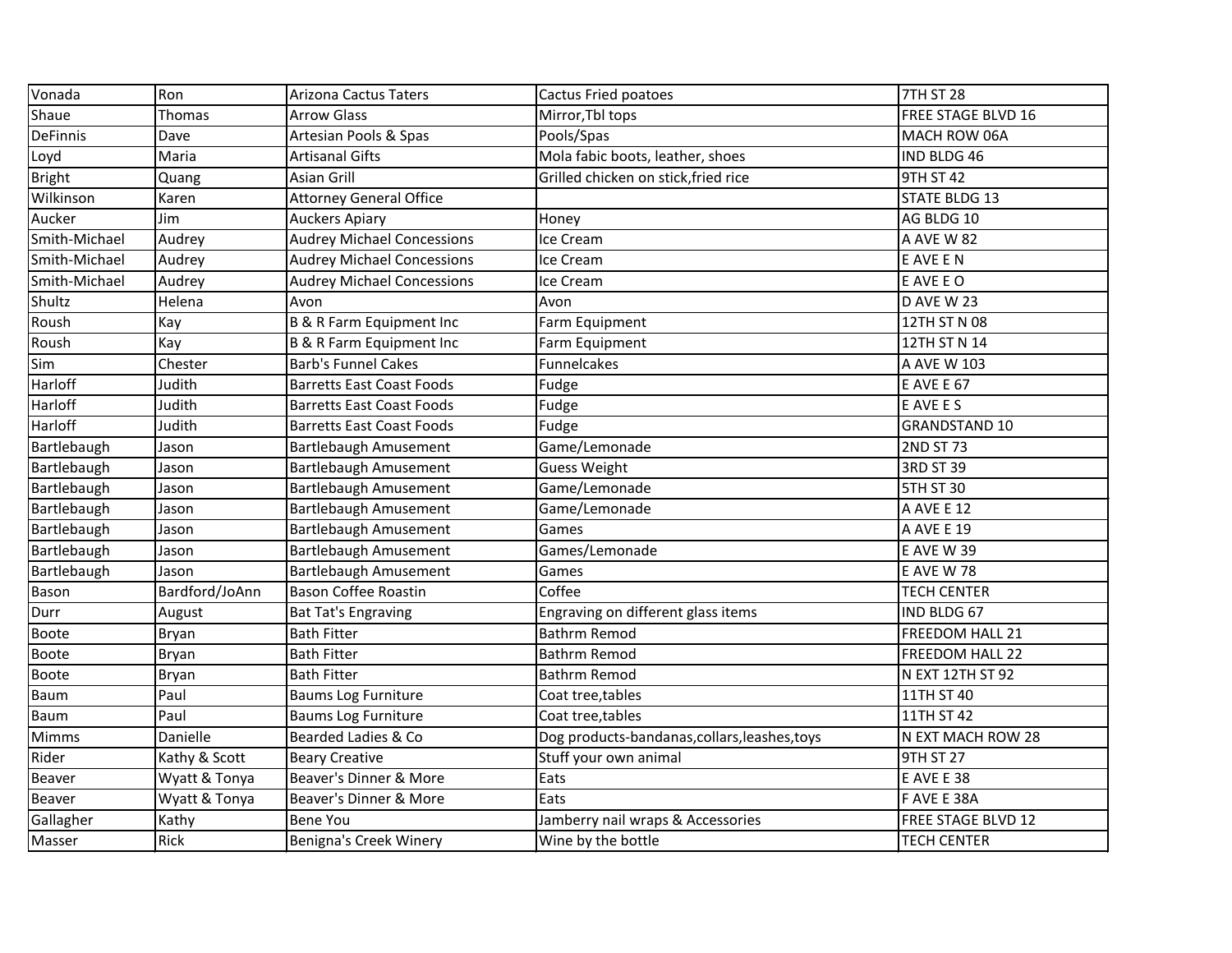| Klee Jr          | Ronald R       | <b>Benner's Amusement</b>           | Games                              | A AVE E 04                   |
|------------------|----------------|-------------------------------------|------------------------------------|------------------------------|
| Klee Jr          | Ronald R       | <b>Benner's Amusement</b>           | Games                              | A AVE E 08                   |
| Klee Jr          | Ronald R       | <b>Benner's Games</b>               | Games/Food                         | <b>2ND ST 32</b>             |
| Klee Jr          | Ronald R       | <b>Benner's Games</b>               | Games                              | <b>2ND ST 38</b>             |
| Klee Jr          | Ronald R       | <b>Benner's Games</b>               | Games/Food                         | <b>B1 AVE W 109</b>          |
| Klee Jr          | Ronald R       | <b>Benner's Games</b>               | Games/Food                         | E AVE E 37                   |
| Campbell         | Michael        | <b>Benton Cider Mill</b>            | Cider                              | 3RD ST 96                    |
| Fowler           | Jason          | <b>Berwick Lions Club</b>           | Gyros                              | E AVE E B                    |
| Fowler           | Jason          | <b>Berwick Lions Club</b>           | Gyros                              | E AVE E C                    |
| Owens            | Jake           | <b>Best Line Equipment</b>          | Sell/Rent Equip                    | 11TH ST 27                   |
| Owens            | Jake           | <b>Best Line Equipment</b>          | Sell/Rent Equip                    | 11TH ST 63                   |
| Owens            | Jake           | <b>Best Line Equipment</b>          | Sell/Rent Equip                    | <b>D AVE W 103</b>           |
| Owens            | Jake           | <b>Best Line Equipment</b>          | Sell/Rent Equip                    | <b>D AVE W 111</b>           |
| <b>Bunda</b>     | Paul           | Big Fish Sportwear Inc              | Leather                            | <b>5TH ST 94</b>             |
| <b>Bunda</b>     | Paul           | Big Fish Sportwear Inc              | Leather, hats                      | <b>GRANDSTAND 04</b>         |
| Drumheller       | Jeff           | <b>Billie's Buys</b>                | Garden flags, Door mats, Wood deco | N EXT MACH ROW 32A           |
| Snyder           | Gregg          | <b>Bimbo Bakery</b>                 |                                    | SUPL <sub>3</sub>            |
| Supon            | Lawrence       | <b>Birch Beer Stand</b>             | Root Beer                          | <b>E AVE E 122</b>           |
| <b>Bissinger</b> | Cheryl         | <b>Bissingers Carerting</b>         | <b>Apple Dumping</b>               | <b>3RD ST 26</b>             |
| Bissinger        | Cheryl         | <b>Bissingers Carerting</b>         | <b>Apple Dumping</b>               | <b>B AVE W 11</b>            |
| <b>Bissinger</b> | Cheryl         | <b>Bissingers Cartering</b>         | <b>Apple Dumping</b>               | <b>2ND ST 99</b>             |
| Bissinger        | Cheryl         | <b>Bissingers Cartering</b>         | <b>Apple Dumping</b>               | 4TH ST 01                    |
| Bissinger        | Cheryl         | <b>Bissingers Catering</b>          | Food                               | 4TH ST 13                    |
| <b>Broach</b>    | Myra Kay       | <b>Black Cat</b>                    | Shirts/leather                     | <b>GRANDSTAND M &amp; N</b>  |
| Costill          | Ronnie D       | <b>Black Creek Methodist Church</b> | 3 Platters Meal                    | <b>E AVE E 52</b>            |
| Lazusky          | John Jubo      | <b>Black Pearl Bubble Tea</b>       | Fruit tea drinks                   | N EXT MACH ROW 30            |
| Whiston          | Tom            | <b>Blazing Swine BBQ</b>            | <b>BBQ Meats</b>                   | N EXT 11TH ST 153            |
| Whiston          | Tom            | <b>Blazing Swine BBQ</b>            | Seating                            | N EXT 12TH ST 98             |
| Hranichny        | Kay            | <b>Bling It</b>                     | Jewelry and Bags                   | <b>ARTS &amp; CRAFTS 50</b>  |
| Hranichny        | Kay            | <b>Bling It</b>                     | Jewelry and Bags                   | <b>ARTS &amp; CRAFTS 50A</b> |
|                  |                | <b>BLOOM VETERINARY HOSPITAL</b>    | <b>SPONSOR</b>                     | <b>BANNER</b>                |
| Folk Jr          | Ed             | <b>Bloomin Onion</b>                | <b>Bloomn onion</b>                | <b>B AVE W 98</b>            |
| Edwards          | Elaine         | <b>Bloomsburg Kiwanis Club</b>      | Food                               | <b>GRANDSTAND</b>            |
| Stewart          | Stephanie      | <b>Bloomsburg Medical Supply</b>    | Transport charis, etc              | IND BLDG 26                  |
| Heger            | Laura          | <b>Bloomsburg University Store</b>  | <b>Bloomsburg Univ Itms</b>        | ED BLDG 04                   |
| Becker           | Michael & Joan | <b>Blues Conspiracy</b>             | Clothing                           | <b>GRANDSTAND 07</b>         |
| <b>Hetrick</b>   | Mabe           | Borderline                          | Antiques/Craft                     | 11TH ST 24                   |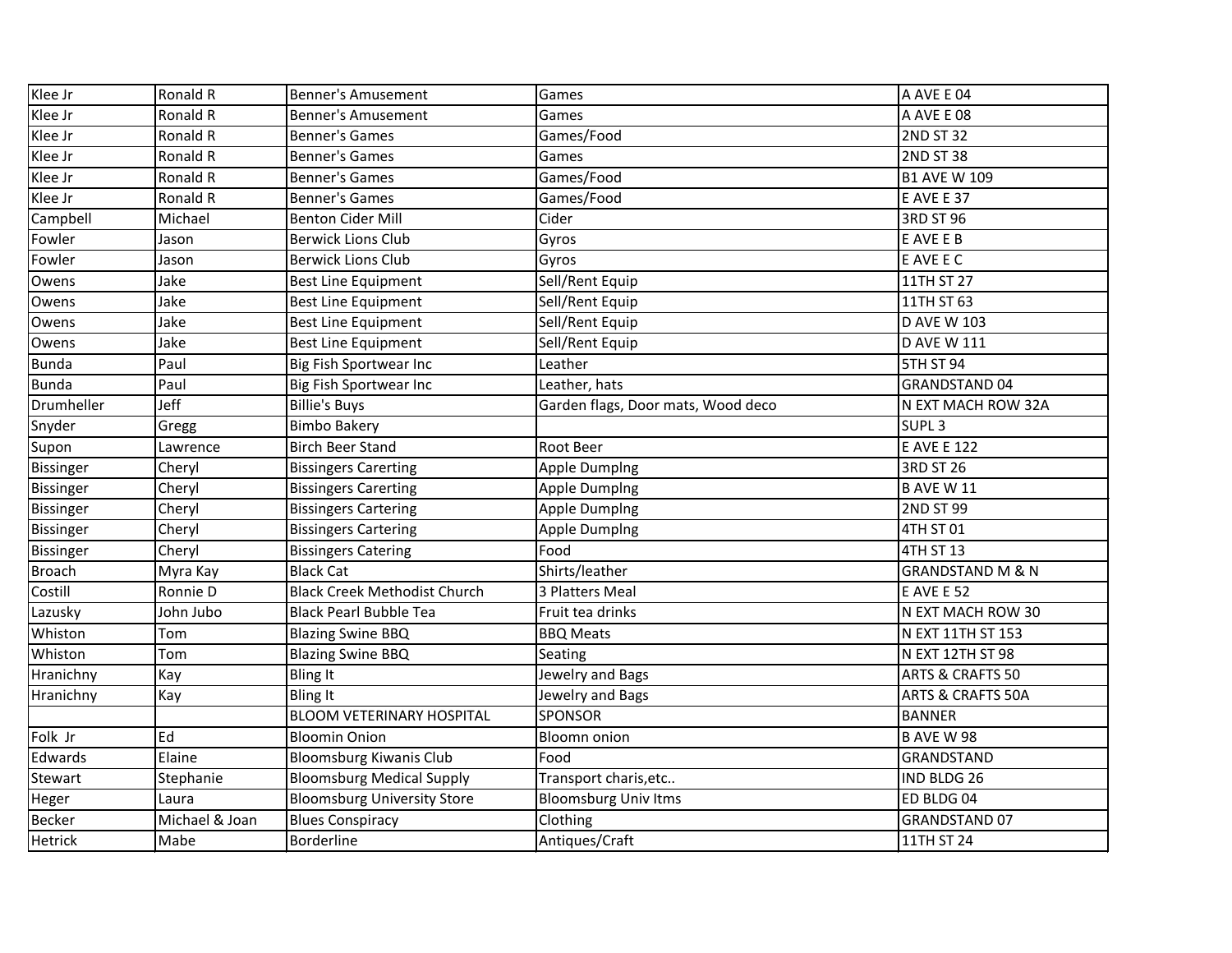| <b>Hetrick</b>  | Made                | Borderline                      | Antiques/Craft                  | 12TH ST N 24                |
|-----------------|---------------------|---------------------------------|---------------------------------|-----------------------------|
| Gordon          | Richard             | <b>Borgil Enterprises</b>       | Casada Quattromed Message Seats | IND BLDG 95                 |
| Seesholtz       | Sharon              | <b>Bowman Concession</b>        | <b>French Fries</b>             | 3RD ST D                    |
| Seesholtz       | Sharon              | <b>Bowman Concession</b>        | <b>French Fries</b>             | A AVE W 14                  |
| Bandy           | Lisa                | Bows By Lisa Luann              | EZ buns, Flexi 8 clip           | FREEDOM HALL 52             |
| White           | Jack                | <b>Boxall Concessions</b>       | Bingo                           | A AVE W 301                 |
| White           | Jack                | <b>Boxall Concessions</b>       | Got it game                     | <b>E AVE E 02</b>           |
| White           | Jack                | <b>Boxall Concessions</b>       | Got it game                     | F AVE E 02A                 |
| Boyd            | Christopher         | Boyd's Cardinal Hollow Winery   | Wine by the bottle              | <b>TECH CENTER</b>          |
| Franklin        | Jere                | <b>Brackney Leather</b>         | Clothing/Leather                | 7TH ST 39                   |
| Franklin        | Jere                | <b>Brackney Leather</b>         | Clothing/Leather                | 7TH ST 43                   |
| Franklin        | Jere                | <b>Brackney Leather</b>         | Clothing/Leather                | 7TH ST 47                   |
| Franklin        | Jere                | <b>Brackney Leather</b>         | Clothing/Leather                | <b>E AVE W 52</b>           |
| Franklin        | Jere                | <b>Brackney Leather</b>         | Clothing/Leather                | E AVE W P                   |
| Novotny         | Michael             | Brads S W & Auto Tag            | hndwrtg, jewlry                 | 3RD ST 41                   |
| Novotny         | Michael             | Brads S W & Auto Tag            | hndwrtg, jewlry                 | 3RD ST 47                   |
| Andrews-Brill   | Megan               | <b>Brill Enterprises</b>        | <b>Air Purification</b>         | <b>LIBERTY HALL 17</b>      |
| Andrews-Brill   | Megan               | <b>Brill Enterprises</b>        | Air Purification                | <b>LIBERTY HALL 19</b>      |
| <b>Broadt</b>   | John                | <b>Broadt Sharpeners</b>        | <b>Diamd Sharpnrs</b>           | IND BLDG 09                 |
| Davis           | Randy               | <b>Brookside Homes</b>          | <b>Display Homes</b>            | IND BLDG 92                 |
| Brown           | David R             | Brown's                         | Popcorn/Apple                   | 3RD ST 33                   |
| <b>Brown</b>    | David R             | Brown's                         | Popcorn/Apple                   | A AVE W 45                  |
| <b>Bucher</b>   | Harry               | <b>Bucher Brothers</b>          | Candy and Sand Art              | <b>GRANDSTAND J &amp; K</b> |
| Smith           | <b>Hector Monty</b> | <b>Buffalo Valley Spice</b>     | <b>Bulk pickles</b>             | 8TH ST 36                   |
| Smeltzer        | Jennifer            | Bunny Boutique by Jen           | Clothing and Jewelry            | CAVE W 98                   |
| Burkholder      | Owen                | <b>Burst Landscape</b>          | Poly outdoor lawn furniture     | 12TH ST N 38                |
| <b>Buttorff</b> | Stephen             | <b>Buttorff's Sales Service</b> | ATV, motorcyles, UTV'S          | 11TH ST 13                  |
| Buttorff        | Stephen             | <b>Buttorff's Sales Service</b> | Yamaha Scootrs                  | <b>B1 AVE W 104</b>         |
| <b>Buttorff</b> | Stephen             | <b>Buttorff's Sales Service</b> | ATVS, motorcyles, UTV'S         | <b>B1 AVE W 106</b>         |
| <b>Buttorff</b> | Stephen             | <b>Buttorff's Sales Service</b> | ATVS, motorcyles, UTV'S         | C AVE W 106                 |
| Benner          | Chase               | <b>C</b> Benner Attractions     | <b>Basketball Game</b>          | 6TH ST 47                   |
| <b>BOEHRET</b>  | <b>MELISSA</b>      | C H WALTZ SON INC               | <b>I</b> SPONSOR                | IMACH ROW 02                |
| <b>BOEHRET</b>  | <b>MELISSA</b>      | CH WALTZ SON INC                | <b>SPONSOR</b>                  | <b>TRADE-TRAMS</b>          |
| Lama            | Donna               | C/O Dorjee Lama                 | Portrait, walk st               | 4TH ST 10                   |
| Mrak            | Linda J             | Cain's Amusement                | Sand Art                        | E AVE E 64                  |
| Mrak            | Linda J             | Cain's Amusement                | Games/Food                      | <b>E AVE E 69</b>           |
| Mrak            | Linda J             | Cain's Amusement                | Games/Food                      | E AVE E M                   |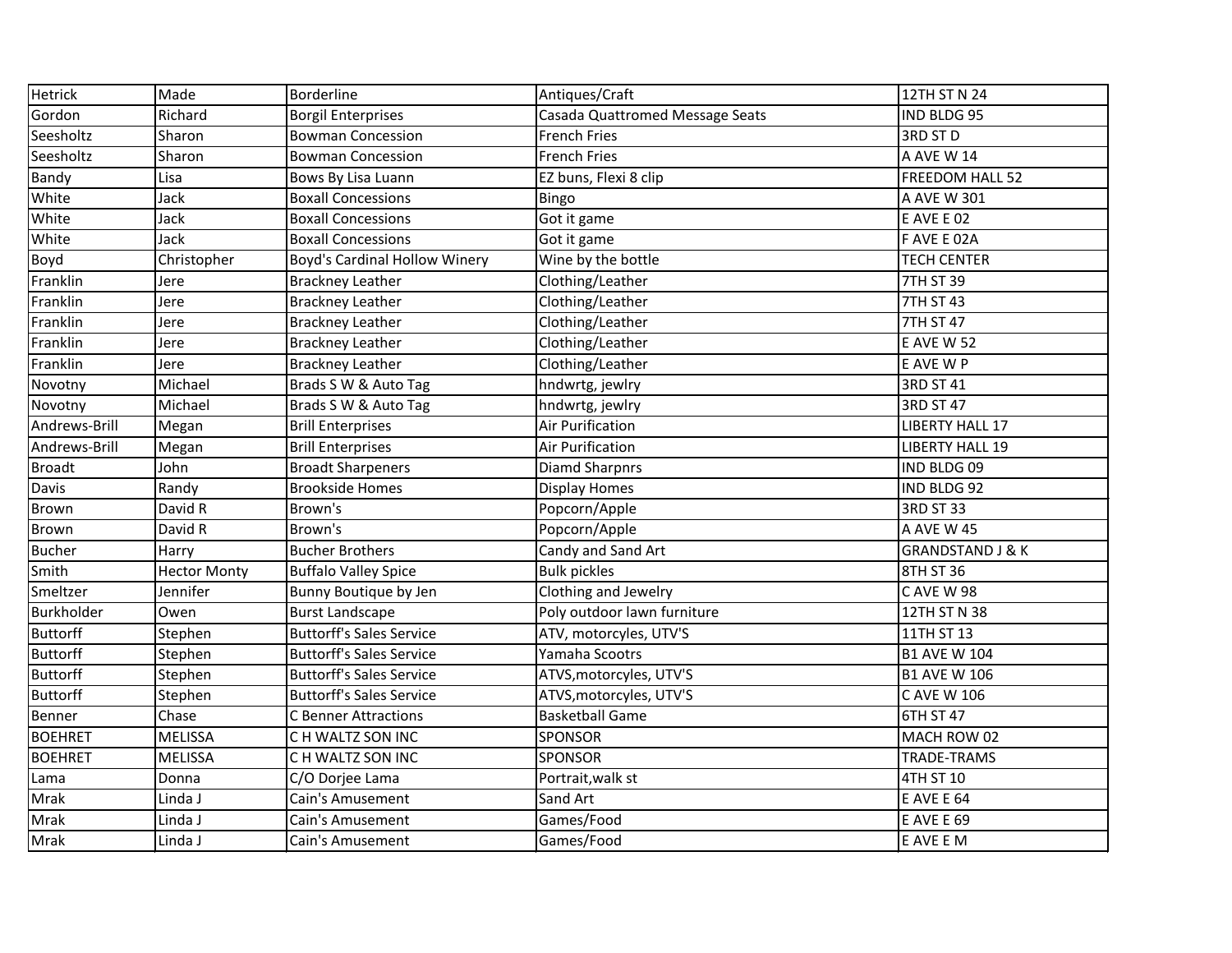| Mrak            | Linda J              | Cain's Amusement                                                | <b>Sand Art</b>                                  | F AVE E 64A          |
|-----------------|----------------------|-----------------------------------------------------------------|--------------------------------------------------|----------------------|
| <b>Nutaitis</b> | Corinne              | <b>Cals Concessions Inc</b>                                     | Deep frid buffalo chick cheese balls             | 6TH ST 16            |
| <b>Nutaitis</b> | Corinne              | Cals Concessions Inc                                            | Deep frid buffalo chick cheese balls             | 6TH ST 20            |
| Peters          | <b>Trooper David</b> | Camp Cadet Troop N                                              | PA State Police-hats. T-shirts, mugs             | STATE BLDG NEAR DOOR |
| Conway-Graver   | Mitzanne             | Caribbean Island Cuisine                                        | Vegan caribbean                                  | F AVE W EXT 115      |
| Conway-Graver   | Mitzanne             | Caribbean Island Cuisine                                        | Vegan caribbean                                  | N EXT MACH ROW 41    |
| Conway-Graver   | Mitzanne             | Caribbean Island Cuisine                                        | Vegan caribbean                                  | N EXT MACH ROW 43    |
| Ralston         | Jeff & Eve           | Carls Caramel Corn                                              | Popcorn                                          | A AVE W 79           |
| Carper          | H Randall            | Carper's Concessions Inc                                        | Ice Cream                                        | <b>5TH ST 53</b>     |
| Haines          | Linda                | Catawissa First U M C                                           | Peanuts                                          | ED BLDG 38           |
| Singley         | Carl E               | Catawissa Monumnt                                               | Monuments                                        | 9TH ST 46            |
| English         | Cameron              | <b>CDE Exotics</b>                                              | Pictures with large snakes                       | IND BLDG 111         |
| Vincent         | Jeffrey              | <b>Cedar Redwood Signs</b>                                      | <b>Wooden Signs</b>                              | 10TH ST 35           |
| Vincent         | Jeffrey              | Cedar Redwood Signs                                             | <b>Wooden Signs</b>                              | 10TH ST 37           |
| Rinehimer       | Deena                | Chip LeRue                                                      | Beef BBQ, Chili/Spiced Pulled pork, Chips/Drinks | E AVE W R            |
| Rinehimer       | Deena                | Chip LeRue                                                      | Beef BBQ, Chili/Spiced Pulled pork, Chips/Drinks | E AVE W S            |
| Kolozsy         | Stony                | Cirko Entertainment                                             | Amusements, All different kinds of drinks        | <b>B AVE W 101</b>   |
| Kolozsy         | Stony                | Cirko Entertainment                                             | Amusements, All different kinds of drinks        | <b>B1 AVE W 101</b>  |
| Norman          | Clem                 | <b>Clem Norman Concessions</b>                                  | Onion Blossom                                    | <b>E AVE W 33</b>    |
| Norman          | Clem                 | <b>Clem Norman Concessions</b>                                  | Onion Blossom                                    | <b>F AVE W 157</b>   |
| Longracie       | Carol                | <b>CNC's Unlimited Fashion</b>                                  | Leggins, tops, dresses, skirts, kids clothes     | 3RD ST 63            |
| Cogan           | William/Kimberly     | <b>Cogans Concessions</b>                                       | Pretzel                                          | E AVE W EXT 134      |
| Fausey          | Tylee                | Col Mont Area Aging                                             | <b>Senior Citizens</b>                           | AG BLDG 09           |
| Savoy           | Lori D               | Cold Hearted Juice LLC                                          | Baba tea, Shakes, Juice slam, Coffee             | FREE STAGE BLVD 02   |
| DeMelfi         | Vince                | Columbia County Democratic Commit Potical Disply                |                                                  | <b>E AVE E 20</b>    |
| DeMelfi         | Vince                | Columbia County Democratic Commit Potical Disply                |                                                  | F AVE E 20A          |
| Howell          | Carey                | Columbia County Repulican Committe Republican Party Information |                                                  | IND BLDG 08          |
| Sharrow         | Donna                | Columbia Montour Visitors Bureau                                | Display                                          | <b>STATE BLDG</b>    |
| Haile           | Suzanne              | Columbia/Montour Pro-Life                                       | Pro Life Info                                    | FREEDOM HALL 35      |
| Haile           | Suzanne              | Columbia/Montour Pro-Life                                       | Pro Life Info                                    | FREEDOM HALL 36      |
| Cordaua         | Nelson               | Cordoua Crafts                                                  | Retail                                           | FREE STAGE BLVD 04   |
| Lawall          | Harold               | Council Cup Trailers Sales                                      | Trailers                                         | <b>D AVE W 77</b>    |
| Lawall          | Harold               | <b>Council Cup Trailers Sales</b>                               | <b>Trailers</b>                                  | D AVE W 81           |
| Lawall          | Harold               | <b>Council Cup Trailers Sales</b>                               | <b>Trailers</b>                                  | FREE STAGE BLVD 06   |
| Lawall          | Harold               | <b>Council Cup Trailers Sales</b>                               | <b>Trailers</b>                                  | FREE STAGE BLVD 08   |
| Lawall          | Harold               | <b>Council Cup Trailers Sales</b>                               | <b>Trailers</b>                                  | FREE STAGE BLVD 10   |
| Boyer           | Ryan                 | <b>Country Turf &amp; Trail</b>                                 | Bad Boy mowers, off-road vehicles, etc           | C1 AVE W 104         |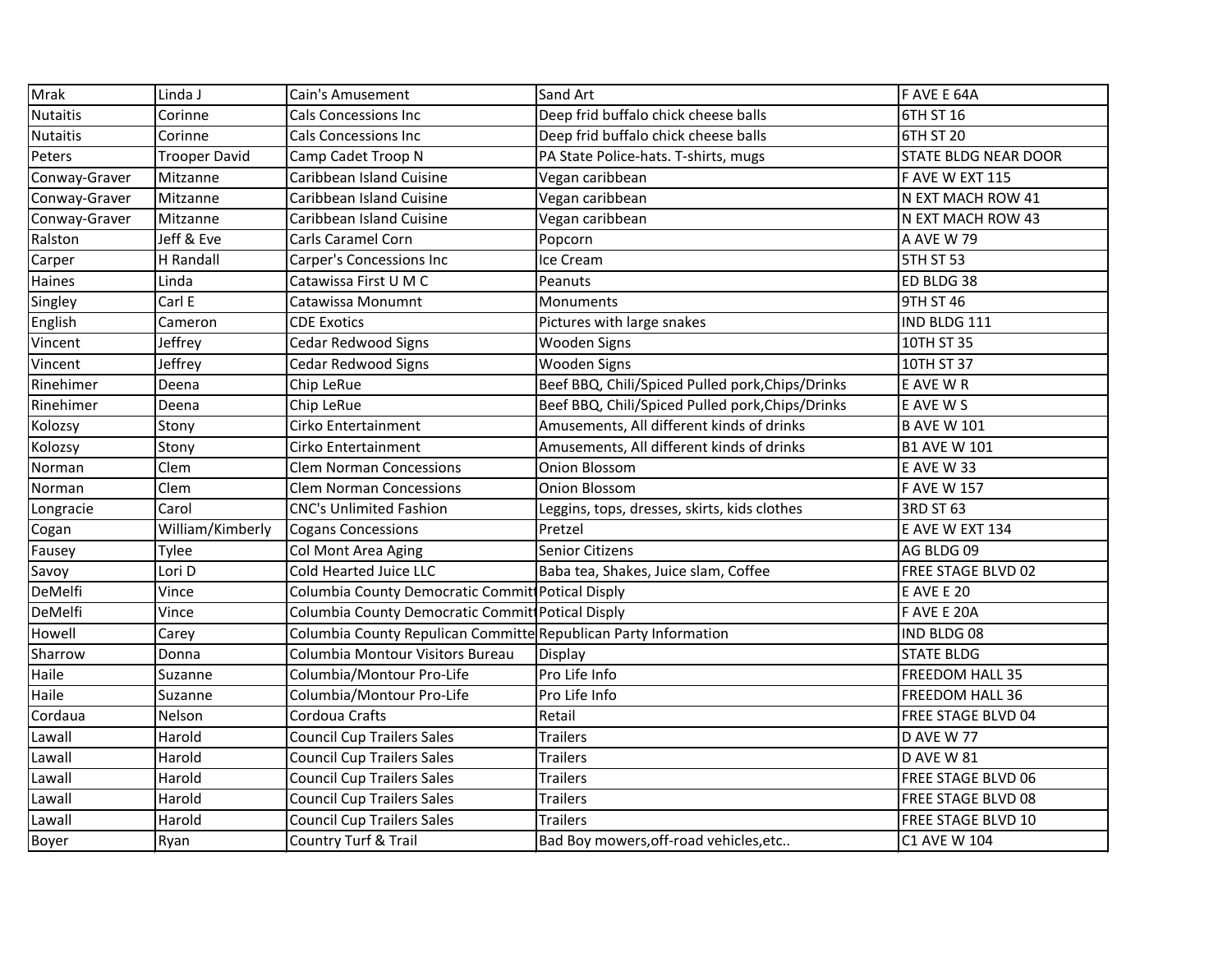| Boyer             | Ryan            | Country Turf & Trail                     | Bad Boy mowers, off-road vehicles, etc        | <b>C1 AVE W 95</b>          |
|-------------------|-----------------|------------------------------------------|-----------------------------------------------|-----------------------------|
| Boyer             | Ryan            | Country Turf & Trail                     | Bad Boy mowers, off-road vehicles, etc        | <b>C1 AVE W 91</b>          |
| Boyer             | Ryan            | Country Turf & Trail                     | Bad Boy mowers, off-road vehicles, etc        | <b>C1 AVE W 93</b>          |
| Debo              | John            | Crabby John's                            | Fresh haddock, crab cake sand, shrimp         | N EXT 11TH ST 143           |
| Debo              | John            | Crabby John's                            | Fresh haddock, crab cake sand, shrimp         | N EXT 12TH ST 90            |
| Rompallo          | Larry & Donna   | Crabby Larry's                           | Seafood                                       | <b>B AVE W 50</b>           |
| Ent               | Deborah         | Crafts by Debby                          | Crafts                                        | <b>LIBERTY HALL 25</b>      |
| Zeisler           | Pamela          | Crafts By Pam                            | Crafts                                        | <b>ARTS &amp; CRAFTS 01</b> |
| Swain             | Mara            | <b>Create Your Candles</b>               | Candles                                       | <b>E AVE W 86</b>           |
| Toon              | Cristen S       | Cristy's Crafts Collectable              | Crafts.NFL things, Lamps, D clothes           | 8TH ST 37                   |
| Stevens           | Stephanie       | <b>Crystal Visions Psychic Sloutions</b> | Palm reading, Tarot reading, Crystal read     | 8TH ST 29                   |
| Wright-Allen      | Nicole          | <b>Cutco Cuttery</b>                     | Kitchen cutley, gadpets, cookware             | FREEDOM HALL 11             |
| Mitchell          | William         | <b>Cutting Edge Candles</b>              | Candles                                       | <b>ARTS &amp; CRAFTS 27</b> |
| Mitchell          | William         | <b>Cutting Edge Candles</b>              | Candles                                       | <b>ARTS &amp; CRAFTS 48</b> |
| Sheik             | Holly           | Dakota Prairie Design                    | Hndpnt glass pnl                              | <b>ARTS &amp; CRAFTS 03</b> |
| Greenzweig        | Dale            | <b>Dales Concessions</b>                 | <b>Dutch Fries</b>                            | A AVE W C                   |
| Greenzweig        | Dale            | <b>Dales Concessions</b>                 | <b>Dutch Fries</b>                            | A AVE W D                   |
| Baitsell          | Danny           | Danny's BBQ                              | Pulled pork, beef, brskit                     | C AVE W 94                  |
| Baitsell          | Danny           | Danny's BBQ                              | Pulled pork, beef, brskit                     | <b>CAVE W 96</b>            |
| <b>Wuchter Sr</b> | Daniel & Laurie | Dans Foods                               | Hot dogs, Funnel cakes                        | <b>2ND ST 50</b>            |
| <b>Wuchter Sr</b> | Daniel & Laurie | Dans Foods                               | Hot dogs, Funnel cakes                        | <b>7TH ST 38</b>            |
| <b>Wuchter Sr</b> | Daniel & Laurie | Dans Foods                               | Hot dogs, Funnel cakes                        | C AVE W 101                 |
| <b>Wuchter Sr</b> | Daniel & Laurie | Dans Foods                               | Hot dogs, Funnel cakes                        | <b>E AVE W 27</b>           |
| Gavalis           | David           | Dave's Cards                             | Retail                                        | <b>C1 AVE W 99</b>          |
| Gavalis           | David           | Dave's Cards                             | Beef jerky/knives                             | FREEDOM HALL 42             |
| Gavalis           | David           | Dave's Cards                             | Beef jerky/knives                             | <b>FREEDOM HALL 43</b>      |
| Gavalis           | David           | Dave's Cards                             | Beef jerky/knives                             | FREEDOM HALL 44             |
| Gavalis           | David           | Dave's Cards                             | Beef jerky/knives                             | FREEDOM HALL 45             |
| Norman            | LouAnn          | <b>Daves Concessions</b>                 | Food                                          | 7TH ST 02                   |
| Norman            | LouAnn          | <b>Daves Concessions</b>                 | Food                                          | A AVE W B                   |
| Norman            | David           | <b>Dave's Concessions</b>                | Food                                          | <b>3RD ST 08</b>            |
| Norman            | David           | Dave's Concessions                       | Food                                          | <b>5TH ST 27</b>            |
| Norman            | David           | <b>Dave's Concessions</b>                | Food                                          | E AVE E A                   |
| Trautman          | Gregg           | <b>DBA On Fire Promotions</b>            | Screen printing, T-shirts, Embroiderd apparel | C AVE W 109                 |
| Scott             | Jason & Amanda  | <b>DBA Scott's Roasting</b>              | Hor or mild sausage sub                       | 8TH ST 46                   |
| Withers           | Troy            | <b>DCNR Bureau of Forestry</b>           | Display                                       | STATE BLDG 11               |
| Withers           | Troy            | <b>DCNR Bureau of Forestry</b>           | Display                                       | <b>STATE BLDG 12</b>        |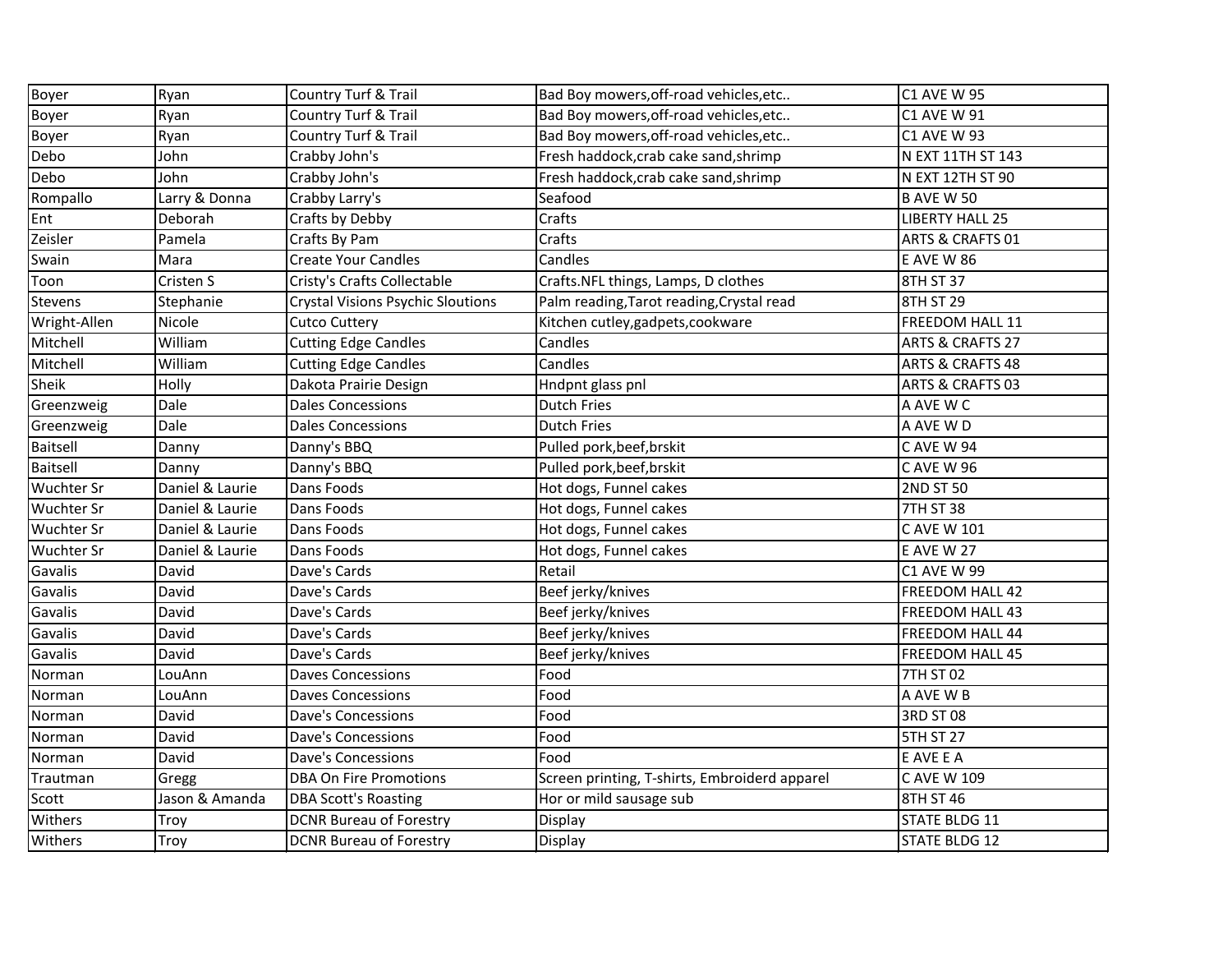| Andrews       | Deb           | Debbie's Dime Pitch          | <b>Glass Pitch</b>                   | <b>E AVE W 07</b>  |
|---------------|---------------|------------------------------|--------------------------------------|--------------------|
| Andrews       | Deb           | Debbie's Dime Pitch          | <b>Glass Pitch</b>                   | <b>FAVE W 148</b>  |
| Villano       | Debbie        | Deb's Selection              | <b>Novelties</b>                     | FREEDOM HALL 37    |
| Villano       | Debbie        | Deb's Selection              | <b>Novelites</b>                     | FREEDOM HALL 38    |
| Villano       | Debbie        | Deb's Selection              | Collecibles                          | FREEDOM HALL 39    |
| Krall         | Stephen       | deck your neck & more        | Lenox                                | ARTS & CRAFTS 26   |
| Croughn       | Pam           | Dee Jay Concession           | Waffles                              | E AVE W G          |
| Croughn       | Pam           | Dee Jay Concession           | Waffles                              | E AVE WH           |
| Lesher        | Deena         | <b>Deenas Ceramics</b>       | <b>Handmade Ceramics</b>             | ARTS & CRAFTS 25   |
| <b>Briggs</b> | Robert        | Denny & Pearl II Pizza       | Cotton candy                         | 7TH ST 67          |
| <b>Briggs</b> | Robert        | Denny & Pearl II Pizza       | Cotton candy                         | <b>F AVE W 153</b> |
| <b>Briggs</b> | Dennis        | Denny & Pearl's              | BBQ/Pizza                            | 11TH ST 97         |
| <b>Briggs</b> | Dennis        | Denny & Pearl's              | BBQ/Pizza                            | A AVE E 18         |
| <b>Briggs</b> | Dennis        | Denny & Pearl's              | BBQ/Pizza                            | <b>B AVE W 56</b>  |
| <b>Briggs</b> | Dennis        | Denny & Pearl's              | BBQ/Pizza                            | <b>B AVE W 60</b>  |
| Reiff         | Marlene       | <b>Dessert Dugout</b>        | Fudge/Cheesesteak                    | 10TH ST 107        |
| Reiff         | Marlene       | <b>Dessert Dugout</b>        | Fudge/Cheesesteak                    | 10TH ST 109        |
| Kingston      | Paul          | Dida's Incredidle Edibles    | Ice cream                            | 5TH ST 05          |
| <b>DiFebo</b> | George        | DiFebo's Hot Sausage         | Pizza/Hot Sausage                    | <b>D AVE W 85</b>  |
| DiFebo        | George        | DiFebo's Hot Sausage         | Pizza/Hot Sausage                    | <b>F AVE W 200</b> |
| <b>Diltz</b>  | Dorothy       | <b>Diltz's Sunglasses</b>    | Sunglasses                           | IND BLDG 30        |
| Otterbacher   | Jeff          | Dippin Dots Ice Cream        | Dippin Dots                          | A AVE W 110        |
| Carl-Divers   | Rebekah       | <b>Divers Concession LLC</b> | Ice Cream                            | 3RD ST 90          |
| Carl-Divers   | Rebekah       | <b>Divers Concession LLC</b> | Ice Cream                            | D AVE W 01         |
| Carl-Divers   | Rebekah       | <b>Divers Concession LLC</b> | Ice Cream                            | <b>D AVE W 90</b>  |
| Carl-Divers   | Rebekah       | <b>Divers Concession LLC</b> | Ice Cream                            | <b>D AVE W 92</b>  |
| Costagliola   | Mary          | Dom-n-Nicks Concessions      | Hot saus/hambr, Fries, drinks        | <b>E AVE E 22</b>  |
| Costagliola   | Mary          | Dom-n-Nicks Concessions      | Hot saus/hambr, Fries, drinks        | F AVE E 22A        |
| Petersen      | Robert        | <b>Dotties Hats</b>          | Various styles of hats               | N EXT 11TH ST 115  |
| Brown         | Michael       | Down Home Homemade Pudding   | <b>Rice Pudding</b>                  | 11TH ST 95         |
| <b>Brown</b>  | Michael       | Down Home Homemade Pudding   | <b>Rice Pudding</b>                  | N EXT 11TH ST 105  |
| Dube          | John & DeAnna | <b>Dubelicious Grille</b>    | Poutine, Chicken caesar wrap, etc.   | 2ND ST 81          |
| McDonough     | Dan           | <b>E J K Concessions</b>     | Seafood                              | 6TH ST 51          |
| McDonough     | Dan           | <b>E J K Concessions</b>     | Seafood                              | A AVE W 111        |
| Hunt          | Thomas        | Earth and Sea                | Handmade items made out of jellyfish | FREEDOM HALL 53    |
| Hunt          | Thomas        | Earth and Sea                | Handmade items made out of jellyfish | FREEDOM HALL 54    |
| Robbins       | Julie         | Eat The Bowl                 | Soup bread bowl                      | 9TH ST 14          |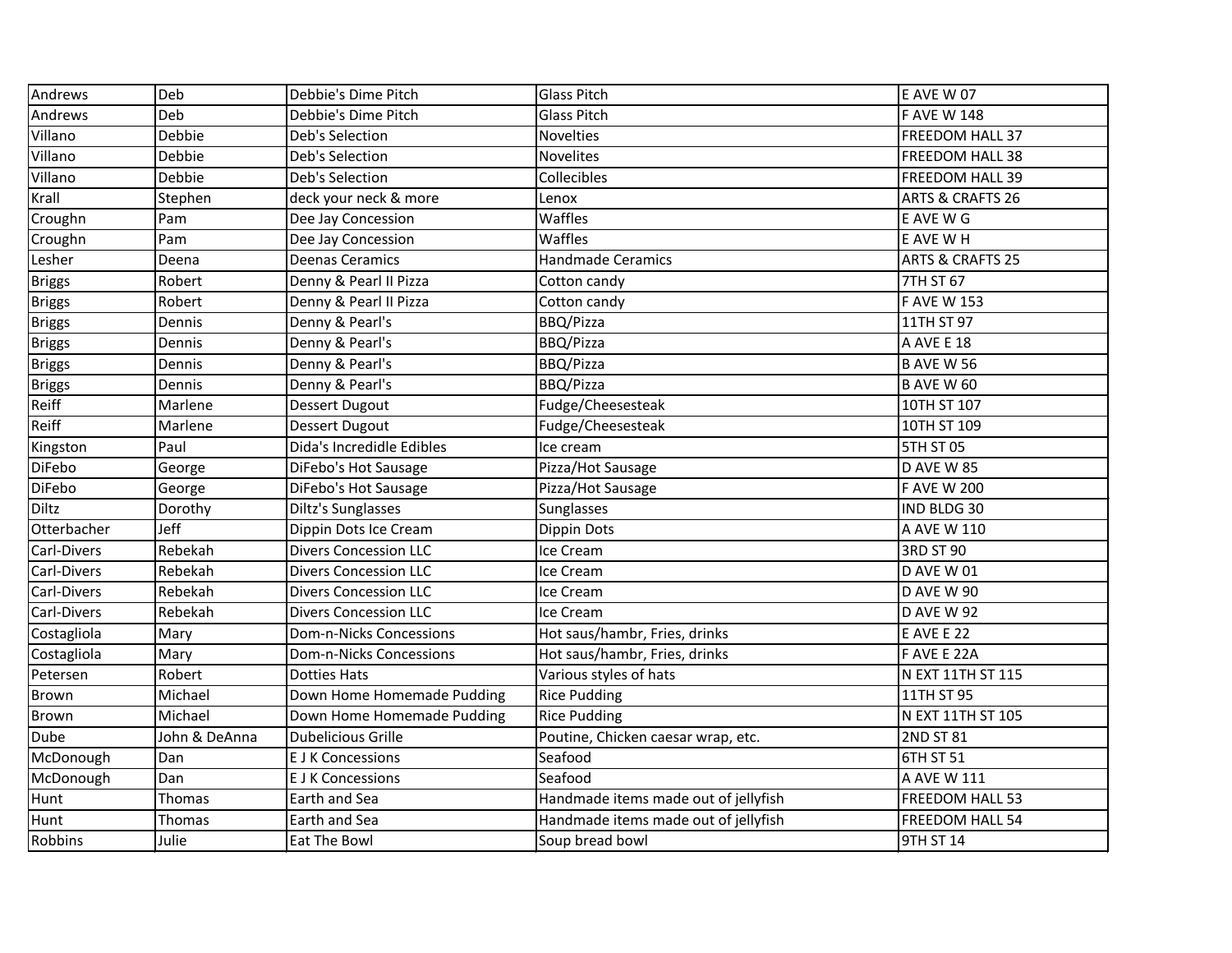| Thomas        | Shauna         | Edith's                                                  | Ham pot pie, Chicken pot pie, diff pies       | 4TH ST 46                 |
|---------------|----------------|----------------------------------------------------------|-----------------------------------------------|---------------------------|
| Thomas        | Shauna         | Edith's                                                  | Hot suusage, hamburger                        | 4TH ST 54                 |
| Morris        | Adam           | Electric City Aquarium & Reptile Den                     | Exhibit with reptiles & inscets               | ED BLDG 11                |
| Mowery        | Ronald D       | <b>European Antiques</b>                                 | Blue Salt glzd                                | FREE STAGE BLVD 18        |
| Unger         | Jennifer       | <b>Eveland's French Fries</b>                            | <b>French Fries</b>                           | <b>E AVE E 78</b>         |
| Carr          | Evelyn         | Evelyn Fine Jewelry                                      | Jewelry                                       | IND BLDG 70               |
| Gregory       | Mark           | <b>EZ2C Targets</b>                                      | Paper targets                                 | FREEDOM HALL 17           |
| Price         | Faith & Donald | Faithful Oak Furniture                                   | Different kind of Oak furniture               | <b>GRANDSTAND 46</b>      |
| Oman          | Tracey         | <b>Farmhouse Catering</b>                                | Soups, pies, Breakfast sandwiches, etc        | 2ND ST 11                 |
| Millard       | David          | Federal & State Representative                           | Leaflets                                      | STATE BLDG 03             |
| Jennings      | LeRoy          | <b>Feed the Beast</b>                                    | Venison, Elk, Camel, Yak, Python, Rattlesnake | <b>5TH ST 41</b>          |
| Devoe         | James          | Fellowship Christian                                     | Christian Farmr                               | <b>B AVE W 94</b>         |
| Treas         | Von            | Five County United Central Labor Courunion made mds      |                                               | 4TH ST 17                 |
| Baluta        | Steven         | Five Star Cutlery                                        | Knife, etc                                    | <b>LIBERTY HALL 11</b>    |
| <b>Baluta</b> | Steven         | <b>Five Star Cutlery</b>                                 | Knife, etc                                    | <b>LIBERTY HALL 13</b>    |
| Baluta        | Steven         | <b>Five Star Cutlery</b>                                 | Knife, etc                                    | <b>LIBERTY HALL 15</b>    |
| Toler         | James          | <b>Florida's Best</b>                                    | Migraine Headache Buster                      | <b>GRANDSTAND 01</b>      |
| Folk          | David & Joan   | Folk's Butterfly Farm                                    | <b>Butterfly</b>                              | <b>STATE BLDG 14</b>      |
| Folk          | David & Joan   | Folk's Butterfly Farm                                    | Butterfly                                     | <b>STATE BLDG 15</b>      |
| Folk          | David & Joan   | Folk's Butterfly Farm                                    | Butterfly                                     | <b>STATE BLDG 16</b>      |
| Folk          | David & Joan   | Folk's Butterfly Farm                                    | <b>Butterfly</b>                              | <b>STATE BLDG 16A</b>     |
| Lapinski      | Jeanne         | Folk's Frech Batter Dipped Veggies 2                     | <b>Bloomn</b> onion                           | A AVE E 152               |
| Cain-Folk     | Linda          | Folk's Fresh Batter Dipped Vegetables Seafood, Fried Veg |                                               | E AVE W EXT AA            |
| Celi          | Charles        | Forever Leather                                          | Leather jackets, vests, Saddle bags           | 11TH ST 32                |
| Celi          | Charles        | Forever Leather                                          | Leather jackets, vests, Saddle bags           | 11TH ST 38                |
| Fowler        | Frederich J    | <b>Fowlers Concessions Co</b>                            | Taffy Cotton candy, Fudge, Candy              | N EXT 12TH ST 74          |
| Koschoff      | John           | Frank Famous Food                                        | <b>Stuffed Cabbag</b>                         | 11TH ST 71                |
| Hasbrook      | James          | <b>Fried Specialties</b>                                 | Food                                          | 10TH ST 141               |
| Hasbrook      | James          | <b>Fried Specialties</b>                                 | Food                                          | 10TH ST 42                |
| <b>Blass</b>  | Chris          | Fry Plastic/OPP Company                                  | Western snow plows                            | N EXT MACH ROW 20         |
| Blass         | Chris          | Fry Plastic/OPP Company                                  | Western snow plows                            | N EXT MACH ROW 24         |
| Kerbacher     | Dan            | [Fuel Up                                                 | Power smoothies, Slush, coffee, Sandwiches    | <b>FREE STAGE BLVD 13</b> |
| Benes         | Louie          | Fun B-Q                                                  | Food                                          | E AVE W EXT GG            |
| <b>Benes</b>  | Louie          | Fun B-Q                                                  | Food                                          | E AVE W EXT HH            |
| Benes         | Louie          | Fun B-Q                                                  | Food                                          | N EXT 11TH ST 103         |
| Benes         | Louie          | Fun B-Q                                                  | Food                                          | N EXT 11TH ST 103A        |
| Mills         | Gretchen       | G & M Concessions                                        | Fried pies                                    | 6TH ST 02                 |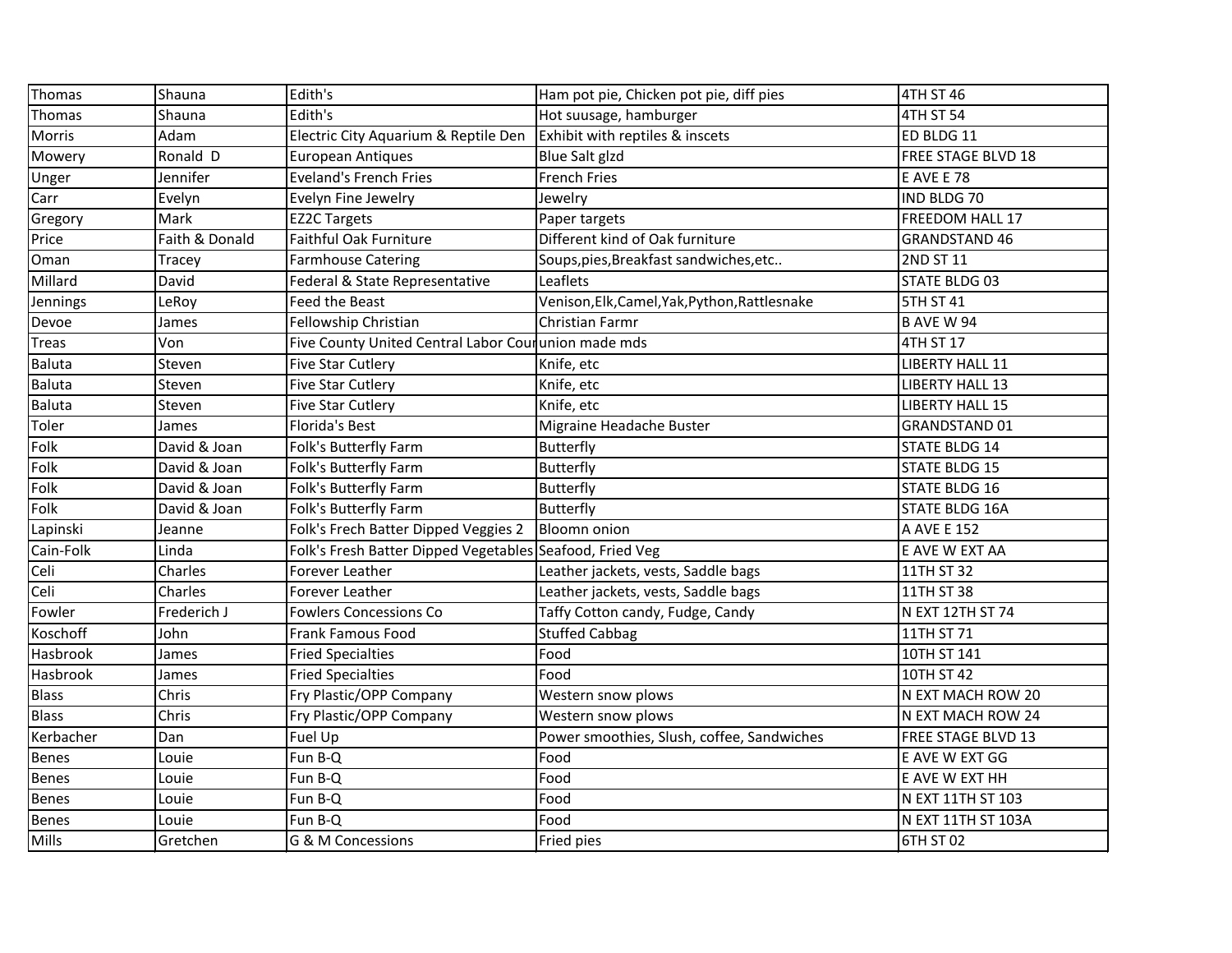| Dotter    | Gary Lee       | G and D Creations                                    | Framed prints, Country Décor                      | N EXT 12TH ST 74A           |
|-----------|----------------|------------------------------------------------------|---------------------------------------------------|-----------------------------|
| Machesic  | George         | <b>GP Machesic &amp; Asoc</b>                        | Only literature for the herbal supplement xadgo   | <b>GRANDSTAND 17</b>        |
| Stone     | Glenn & Jackie | <b>G Stones Concessions</b>                          | Popcorn                                           | 2ND ST B                    |
| Stone     | Glenn & Jackie | <b>G Stones Concessions</b>                          | Popcorn                                           | 3RD ST 103                  |
| Stone     | Glenn & Jackie | <b>G Stones Concessions</b>                          | Candy                                             | <b>3RD ST C</b>             |
| Stewart   | Terry          | <b>Gages Concessions</b>                             | <b>Fried Sweet potatoes</b>                       | E AVE WO                    |
| Grimord   | Peter & Joan   | Gallup & Grimord LLP                                 | Fine art prints & drawings                        | ARTS & CRAFTS 51            |
| Gao       | Lian Ping      | Gao Lisa                                             | Semi precious jewelry                             | 8TH ST 22                   |
| Malti     | David & Wendy  | Garage Mix Carage                                    | Different kinds of candy                          | N EXT 11TH ST 141           |
| Garbrick  | Thomas         | <b>Garbrick Foods</b>                                | Shakes, Malts, Floats, Soda, Water                | <b>3RD ST 22</b>            |
| Haines    | <b>Starr</b>   | Geisinger                                            | Soda, Vitmn water                                 | <b>ARTS &amp; CRAFTS 46</b> |
| Haines    | Starr          | Geisinger                                            | Soda, Vitmn water                                 | <b>ARTS &amp; CRAFTS 47</b> |
| Casaldi   | Sharon         | <b>Gem Mine</b>                                      | <b>Gem Mine</b>                                   | <b>7TH ST 80</b>            |
| Stoltzfus | Jason          | <b>General Snack Foods</b>                           | Beef and Pork Jerky                               | 2ND ST 131                  |
| Nemshick  | Jerry          | Geraldo Whistle Stop Pizza                           | Pizza                                             | 10TH ST 117                 |
| Nemshick  | Jerry          | Geraldo Whistle Stop Pizza                           | Potato Pancakes, Haluski, Pieroles, Sports wear   | <b>4TH ST 28</b>            |
| Croley    | Jessica        | <b>Get Rollin Gourmet Eggrolls</b>                   | Different kinds of eggrolls, Frozen Slushies      | 8TH ST 11                   |
| Lewis     | W Jack         | Gideons International                                | <b>Bibles</b>                                     | ED BLDG 03                  |
| Girton    | Katherine S    | Girties Long Arm Quiltting Service                   | Handmade quilts, lamps, tables, vases             | <b>LIBERTY HALL 01</b>      |
| Kolenda   | John           | Glad Tidings Assembly of God                         | Literature                                        | E AVE W Z                   |
| Kolenda   | John           | Glad Tidings Assembly of God                         | Literature                                        | E AVE W Z1                  |
| Tarnowski | Mark           | Glen Lyons Bros Kielbasi                             | Apple Dumpligs, Ice Cream, Funnel Cakes, Kielbasa | 11TH ST 30                  |
| Johnson   | Glenda         | Glenda & Scott Homdmade Ice Cream Homemade ice cream |                                                   | <b>E AVE W 43</b>           |
| Johnson   | Glenda         | Glenda & Scott Homdmade Ice Cream Homemade ice cream |                                                   | <b>E AVE W 53</b>           |
| Han       | Gloria         | Gloria's Wear                                        | Clothing                                          | <b>FREEDOM HALL 25</b>      |
| Han       | Gloria         | Gloria's Wear                                        | Clothing                                          | <b>FREEDOM HALL 26</b>      |
| Han       | Gloria         | Gloria's Wear                                        | Clothing                                          | FREEDOM HALL 27             |
| Meyer     | Karen          | <b>Gold Canyon Candles</b>                           | Candles/Holders                                   | IND BLDG 45                 |
| Acronley  | Gordon         | Gordy's                                              | Steakburger/Potato                                | 2ND ST 54                   |
| Acornley  | Gordon         | Gordy's                                              | Steakburger/Potato                                | 6TH ST 06                   |
| Acronley  | Gordon         | Gordy's                                              | Steakburger/Potato                                | 9TH ST 02                   |
| Acorniey  | Gordon         | Gordy's                                              | Steakburger/Potato                                | E AVE E E                   |
| Kern      | Molly          | <b>Got Fish</b>                                      | Fish, apple dumplings                             | E AVE W 73                  |
| Hatzel    | Albert         | <b>Grand Central Ice Inc</b>                         | Ice                                               | PAID PERMIT PARK            |
| Unger     | Chris          | <b>Grandma Apple Dumplings</b>                       | <b>Apple Dumplings</b>                            | 6TH ST 52                   |
| Van Horn  | Steven/Roxanne | Grandma's Cookies                                    | Different kinds of cookies                        | FREE STAGE BLVD 15          |
| Sudol     | George         | Grandpa Sudol's                                      | Dog Supplies                                      | <b>GRANDSTAND 28</b>        |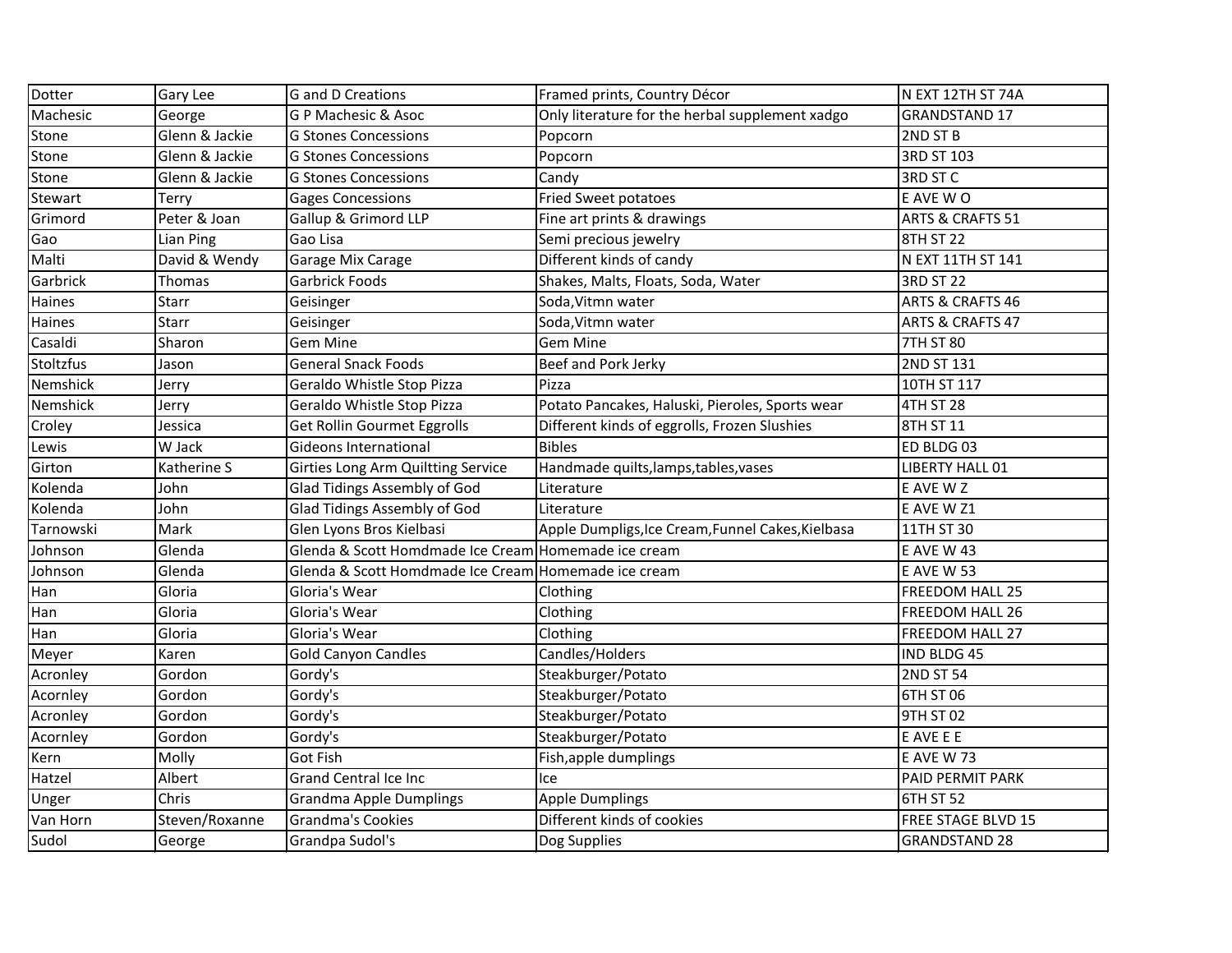| Sudol          | George        | Grandpa Sudol's                     | Dog Supplies                              | <b>GRANDSTAND 30</b>      |
|----------------|---------------|-------------------------------------|-------------------------------------------|---------------------------|
| Lema           | Edwin         | <b>Great Spirit Collection</b>      | Tie dye dresses, Handmade bracelet        | 8TH ST 33                 |
| Dumond         | Jennifer      | Green Vintabe Hippie                | Dreamcathers, Jewelry, Flowers, Keychains | <b>C1 AVE W 92</b>        |
| Brown          | Rob           | Greentech Mfg Inc                   | We mfg wood furnaces                      | C1 AVE W 106              |
| Cowles         | <b>Nick</b>   | Grilled Cheese Café                 | Gilled cheese                             | <b>N EXT 12TH ST 85</b>   |
| Neiswender     | Lottie        | Grilled Cheese Café #2              | Different kinds of grilled cheese         | <b>5TH ST 35</b>          |
| Mascioli       | Amand         | Grotto Pizza                        | Pizza                                     | <b>3RD ST 38</b>          |
| Mascioli       | Amand         | Grotto Pizza                        | Pizza                                     | 3RD ST 44                 |
| West           | Tris          | <b>Gunzey Hot Sausage</b>           | Hot dogs, Hamburgers                      | 3RD ST 56                 |
| West           | Tris          | <b>Gunzey Hot Sausage</b>           | Ham/cheese                                | 4TH ST 35                 |
| Gross II       | Hugh          | H & C Concessions                   | Games                                     | A AVE E 11                |
| Gross II       | Hugh          | H & C Concessions                   | Games                                     | A AVE E 21A               |
| Gross II       | Hugh          | H & C Concessions                   | Games                                     | A AVE E 22                |
| Gross II       | Hugh          | H & C Concessions                   | Food                                      | A AVE W 56                |
| Gross          | Matthew R     | H & C Concessions                   | Games                                     | A AVE E 09                |
| Hanna          | Bob           | Hanna Marketing                     | Airchairs                                 | FREEDOM HALL 12           |
| Hanna          | Bob           | Hanna Marketing                     | Airchairs                                 | FREEDOM HALL 13           |
| Harbold        | Jackie        | Harbolds Hobby Hut                  | Signs, Figurines                          | C AVE W 103               |
| Harbold        | Jackie        | Harbolds Hobby Hut                  | Signs, Figurines                          | <b>CAVE W 105</b>         |
| Harbold        | Jackie        | Harbolds Hobby Hut                  | Signs, Figurines                          | C AVE W 107               |
| Sheets         | Debbie        | Harry's Texas Express               | <b>Hot Dogs</b>                           | N EXT 11TH ST 131         |
| Hartman        | James         | <b>Hartman's Family Concessions</b> | Chicken fingers                           | <b>2ND ST 58</b>          |
| Shaffer        | Shirley       | Harvey's Peanuts                    | Peanut, Popcorn                           | E AVE E Q                 |
| Shaffer        | Shirley       | Harvey's Peanuts                    | Peanut, Popcorn                           | E AVE E U                 |
| <b>KREISL</b>  | <b>GARY</b>   | <b>HAZLE PARK MEATS</b>             | <b>SPONSOR</b>                            | <b>NO SPACE</b>           |
| Heaps Jr       | Elwood        | <b>Heaps Dinner Stand</b>           | <b>Fish Basket</b>                        | E AVE E 21                |
| Watts          | Edwin D       | Heat Smart Plus Portage & Main      | Outdoor funaces and accessories           | N EXT MACH ROW 31         |
| Heeter         | Scott         | Heeter's Drive In Inc               | Ice cream/sundaes                         | 8TH ST 27                 |
| Llewellyn      | Sarah         | Henna-Tyze                          | <b>Temp Henna Tattoos</b>                 | FREEDOM HALL 20           |
| Slusser        | Gary          | Hetlerville Hollow BBQ Barn         | BBQ meats, mac and cheese                 | F AVE W EXT 113           |
| Hewlett        | Thomas        | Hewlett's Hot Sasuage 2             | Setting only                              | 10TH ST 17 Setting only   |
| Hewlett Jr     | Robert        | Hewlett's Hot Sausage               | Hot sausage                               | JA AVE W 71               |
| <b>HEWLETT</b> | <b>THOMAS</b> | HEWLETT'S HOT SAUSAGE               | <b>SPONSOR</b>                            | <b>VENDOR SPONSORSHIP</b> |
| Hewlett        | Thomas        | Hewlett's Hot Sausage 2             | Hot sausage                               | <b>B AVE W 96</b>         |
| Hewlett        | Thomas        | Hewlett's Hot Sausage 2             | Hot sausage                               | <b>E AVE E 60</b>         |
| Hewlett        | Thomas        | Hewlett's Hot Sausage 2             | Hot sausage                               | <b>E AVE W 77</b>         |
| Hewlett        | Thomas        | Hewlett's Hot Sausage 2             | Hot sausage                               | F AVE E 60A               |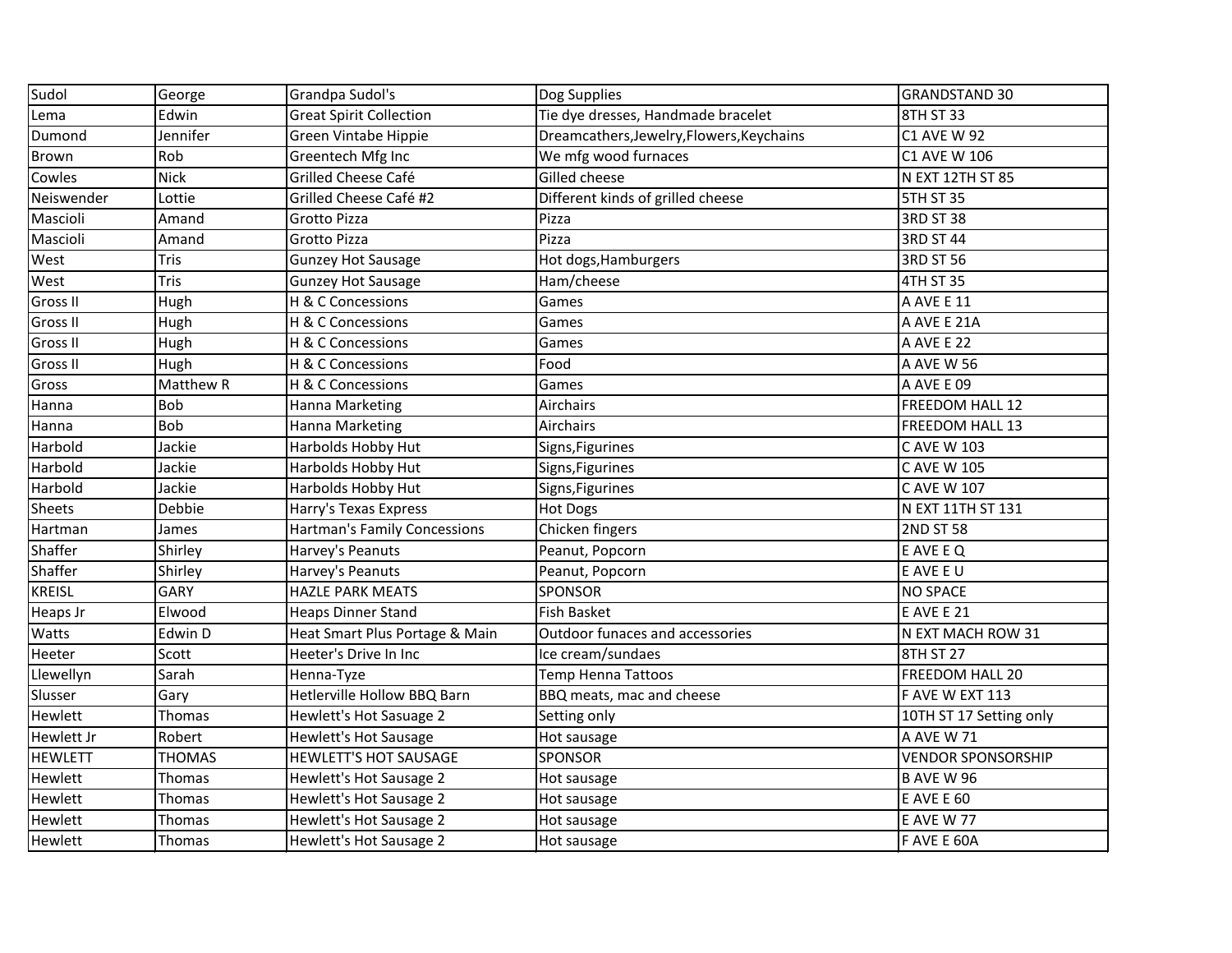| Hewlett            | Thomas       | Hewlett's Hot Sausage 2           | Setting only                              | F AVE W EXT 305 Setting     |
|--------------------|--------------|-----------------------------------|-------------------------------------------|-----------------------------|
| Snyder-Hewlett     | Diane        | Hewlett's Hot Sausage 3           | Hot sausage                               | 2ND ST 12                   |
| Snyder-Hewlett     | Diane        | Hewlett's Hot Sausage 3           | Hot sausage                               | 3RD ST 02                   |
| Snyder-Hewlett     | Diane        | Hewlett's Hot Sausage 3           | Hot sausage                               | 3RD ST 04                   |
| Morris             | Shawn        | <b>Hick Life</b>                  | Hats, beenies, decals                     | <b>7TH ST 58</b>            |
| Hunter             | Leigh Ann    | <b>Hoffmans Antiques</b>          | LongBurg Bskts                            | <b>LIBERTY HALL 02</b>      |
| Hunter             | Leigh Ann    | <b>Hoffmans Antiques</b>          | LongBurg Bskts                            | <b>LIBERTY HALL 04</b>      |
| Mixell             | Mason        | Homespire Windows & Doors         | Windows, Doors                            | 12TH ST N 02                |
| Sasser             | Dustin       | <b>Horizons American</b>          | Retail                                    | <b>HORT BLDG 09</b>         |
| Prusinski          | <b>Buddy</b> | Horr's Hot Dogs                   | Hot dog, choc bacon                       | 8TH ST 54                   |
| Nadeau             | Michael      | Ice Crystal                       | Homemade jewelry                          | <b>ARTS &amp; CRAFTS 05</b> |
| Scherlis           | Sarla        | Image Productions                 | Mdse                                      | <b>5TH ST 57</b>            |
| Scherlis           | Sarla        | Image Productions                 | Mdse                                      | <b>GRANDSTAND 15</b>        |
| <b>Scherlis</b>    | Sarla        | <b>Image Productions</b>          | Mdse                                      | IND BLDG 07                 |
| Scherlis           | Sarla        | Image Productions                 | Mdse                                      | IND BLDG 52                 |
| Scherlis           | Sarla        | <b>Image Productions</b>          | Mdse                                      | IND BLDG 73                 |
| Hepburn            | <b>Brian</b> | <b>Individually Twisted</b>       | Floers/bows. Bootwffs, anklets, toe rings | IND BLDG 112                |
| Hamilton           | Vicky        | <b>Inspirational Gardens</b>      | Home flags, Garden flags, Mail box covers | IND BLDG 64                 |
| Koutoufaris        | Dino         | <b>International Food Court</b>   | Sausage                                   | 6TH ST 30                   |
| Koutoufaris        | Dino         | <b>International Food Court</b>   | Sausage                                   | <b>7TH ST 59</b>            |
| <b>KOUTOUFARIS</b> | <b>JOHN</b>  | INTERNATIONAL FOOD COURT          | SPONSOR                                   | <b>VENDOR SPONSORSHIP</b>   |
| Koutoufaris        | John         | <b>International Food Court 2</b> | Gyros/pizza                               | 10TH ST 111                 |
| Koutoufaris        | John         | <b>International Food Court 2</b> | Setting only                              | 11TH ST 79 Setting Only     |
| Koutoufaris        | John         | <b>International Food Court 2</b> | Gyros/pizza                               | 11TH ST 81                  |
| Koutoufaris        | John         | <b>International Food Court 2</b> | Gyros/pizza                               | 6TH ST 36                   |
| Koutoufaris        | John         | <b>International Food Court 2</b> | Gyros/pizza                               | 6TH ST 48                   |
| Koutoufaris        | John         | <b>International Food Court 2</b> | Gyros/pizza                               | 7TH ST 29                   |
| Koutoufaris        | John         | <b>International Food Court 2</b> | Gyros/pizza                               | <b>7TH ST 35</b>            |
| Koutoufaris        | John         | <b>International Food Court 2</b> | Gyros/pizza                               | <b>A AVE W 55</b>           |
| Koutoufaris        | John         | <b>International Food Court 2</b> | Gyros/pizza                               | A AVE W 57                  |
| Koutoufaris        | John         | <b>International Food Court 2</b> | Gyros/pizza                               | <b>B AVE W 10</b>           |
| Koutoufaris        | John         | International Food Court 2        | Gyros/pizza                               | IB AVE W 20                 |
| Morris             | Chris        | <b>International Housewares</b>   | Mdse                                      | 10TH ST 44                  |
| Morris             | Chris        | <b>International Housewares</b>   | Mdse                                      | 7TH ST 46                   |
| <b>Morris</b>      | Chris        | <b>International Housewares</b>   | Mdse                                      | <b>ARTS &amp; CRAFTS 08</b> |
| Morris             | Chris        | <b>International Housewares</b>   | Mdse                                      | <b>E AVE E 63</b>           |
| <b>Morris</b>      | Chris        | <b>International Housewares</b>   | Mdse                                      | <b>FREEDOM HALL 09</b>      |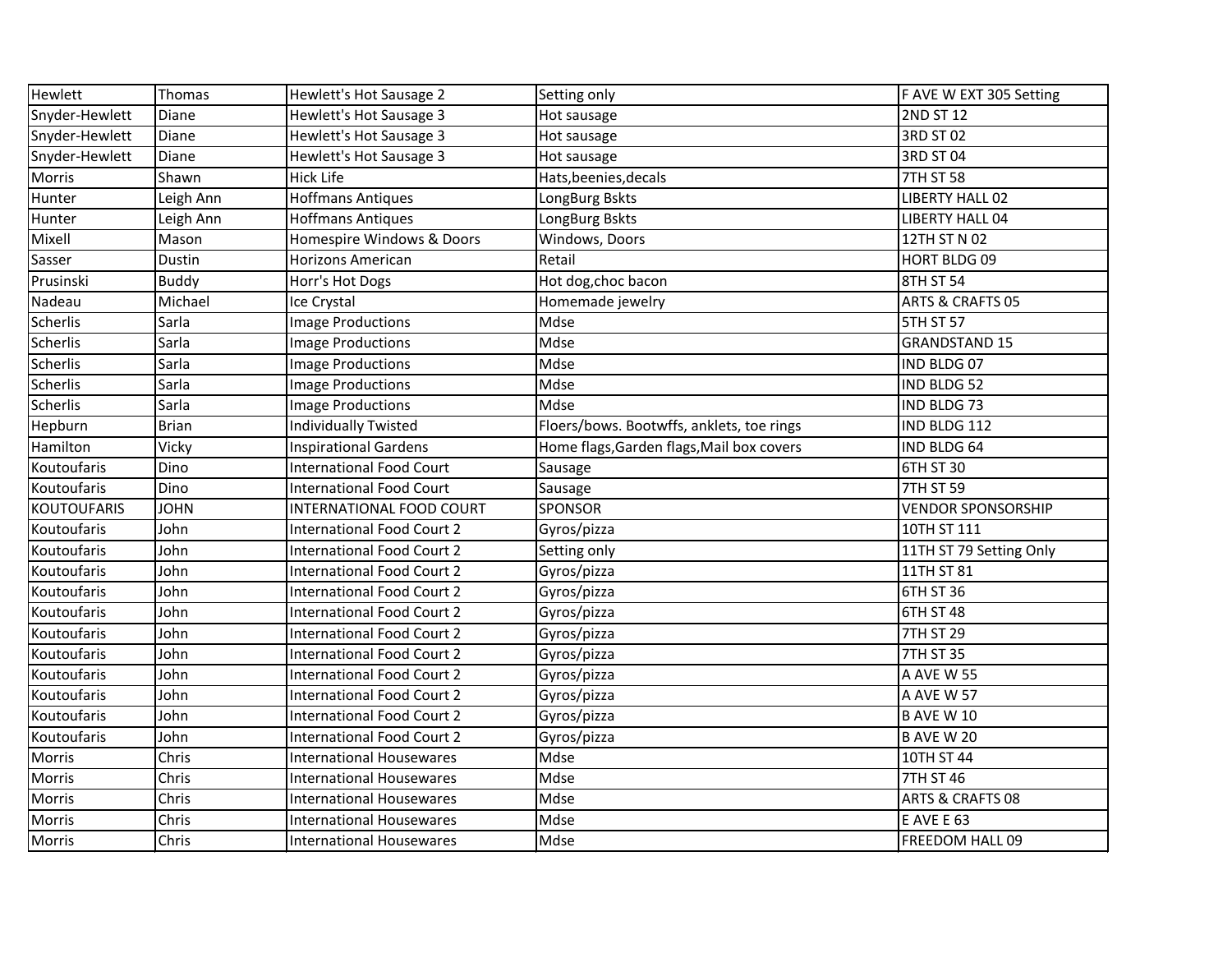| Morris        | Chris        | <b>International Housewares</b>                   | Mdse                                      | FREEDOM HALL 10             |
|---------------|--------------|---------------------------------------------------|-------------------------------------------|-----------------------------|
| <b>Morris</b> | Chris        | <b>International Housewares</b>                   | Mdse                                      | <b>FREEDOM HALL 18</b>      |
| Morris        | Chris        | <b>International Housewares</b>                   | Mdse                                      | <b>FREEDOM HALL 46</b>      |
| Morris        | Chris        | <b>International Housewares</b>                   | Mdse                                      | <b>FREEDOM HALL 47</b>      |
| <b>Morris</b> | Chris        | <b>International Housewares</b>                   | Mdse                                      | <b>GRANDSTAND 03</b>        |
| <b>Morris</b> | Chris        | <b>International Housewares</b>                   | Mdse                                      | <b>GRANDSTAND 05</b>        |
| Morris        | Chris        | <b>International Housewares</b>                   | Mdse                                      | <b>GRANDSTAND 08</b>        |
| <b>Morris</b> | Chris        | <b>International Housewares</b>                   | Mdse                                      | <b>GRANDSTAND 18</b>        |
| <b>Morris</b> | Chris        | <b>International Housewares</b>                   | Mdse                                      | <b>GRANDSTAND R</b>         |
| <b>Morris</b> | Chris        | <b>International Housewares</b>                   | Mdse                                      | <b>GRANDSTAND U</b>         |
| <b>Morris</b> | Chris        | <b>International Housewares</b>                   | Mdse                                      | IND BLDG 118                |
| Morris        | Chris        | <b>International Housewares</b>                   | Mdse                                      | IND BLDG 28                 |
| Morris        | Chris        | <b>International Housewares</b>                   | Mdse                                      | IND BLDG 37                 |
| Morris        | Chris        | <b>International Housewares</b>                   | Mdse                                      | <b>IND BLDG 88</b>          |
| Kasa          | Elaine       | It's All in the Bag                               | Purses, scarves, accessories, towels      | <b>C1 AVE W 89</b>          |
| Zamesnik      | Joanne C     | & J Crafts                                        | Jewelry                                   | <b>GRANDSTAND 39</b>        |
| Brown         | John         | & M Concessions                                   | Food                                      | 11TH ST 85                  |
| Little        | Jan          | & S Nuts                                          | Peanuts                                   | 2ND ST 139                  |
| Aten          | JA           | J A Aten Beef Jerky                               | <b>Beef Jerky</b>                         | E AVE W D                   |
| Schaut        | Judith       | J and J Enterprises                               | Things made from seeds, Camping logs, etc | <b>ARTS &amp; CRAFTS 11</b> |
| Jackson       | Mark & Tracy | Jackson Concessions                               | Food                                      | N EXT 11TH ST 119           |
| <b>Baret</b>  | Judy         | JB Product Sales Inc                              | Big skinny wallets, Money clips           | <b>GRANDSTAND 14</b>        |
| Snyder        | Jerry        | Jerry R Snyder Concessions                        | pizza-gyros                               | <b>D AVE W 71</b>           |
| Snyder        | Jerry        | Jerry R Snyder Concessions                        | pizza-gyros                               | <b>D AVE W 87</b>           |
| Snyder        | Jerry        | Jerry R Snyder Concessions                        | pizza-gyros                               | N EXT 12TH ST 60            |
| Winter        | Chris        | Jerry's Engine Repair                             | <b>Rec Veh</b>                            | 11TH ST 78                  |
| Lynch         | Joyce        | Jewelry with Charm                                | Interchangeable snap charms               | <b>FREEDOM HALL 19</b>      |
| Hanscom       | Joy          | <b>JNS Sales</b>                                  | Crystal items                             | 8TH ST 30                   |
| Newman        | Joel         | Joel Newman Home Improvement                      | Sunrise/Window                            | N EXT 12TH ST 70            |
| Stanavage     | Joseph L     | Joe's Homemade Pierogies and Donut Perogies/Hulsk |                                           | 6TH ST 56                   |
| Stanavage     | Joseph L     | Joe's Homemade Pierogies and Donut Perogies/Hulsk |                                           | 7TH ST 51                   |
| Stanavage     | Joseph L     | Joe's Homemade Pierogies and Donut Pierogies      |                                           | C AVE W 28                  |
| Stanavage     | Joseph L     | Joe's Homemade Pierogies and Donut Pierogies      |                                           | C AVE W 90                  |
| Antonucci     | Sophia       | John the Greek                                    | Pie, cheesecake                           | E AVE E F                   |
| Antonucci     | Sophia       | John the Greek                                    | Pie, cheesecake                           | E AVE E G                   |
| Slonaker      | Mary         | Jorama Ranch                                      | Trailers, Hitches                         | 10TH ST 21                  |
| Heydenreich   | Richard      | Jumbo Waffles                                     | Ice Cream Waffle, Lemonade                | 3RD ST 69                   |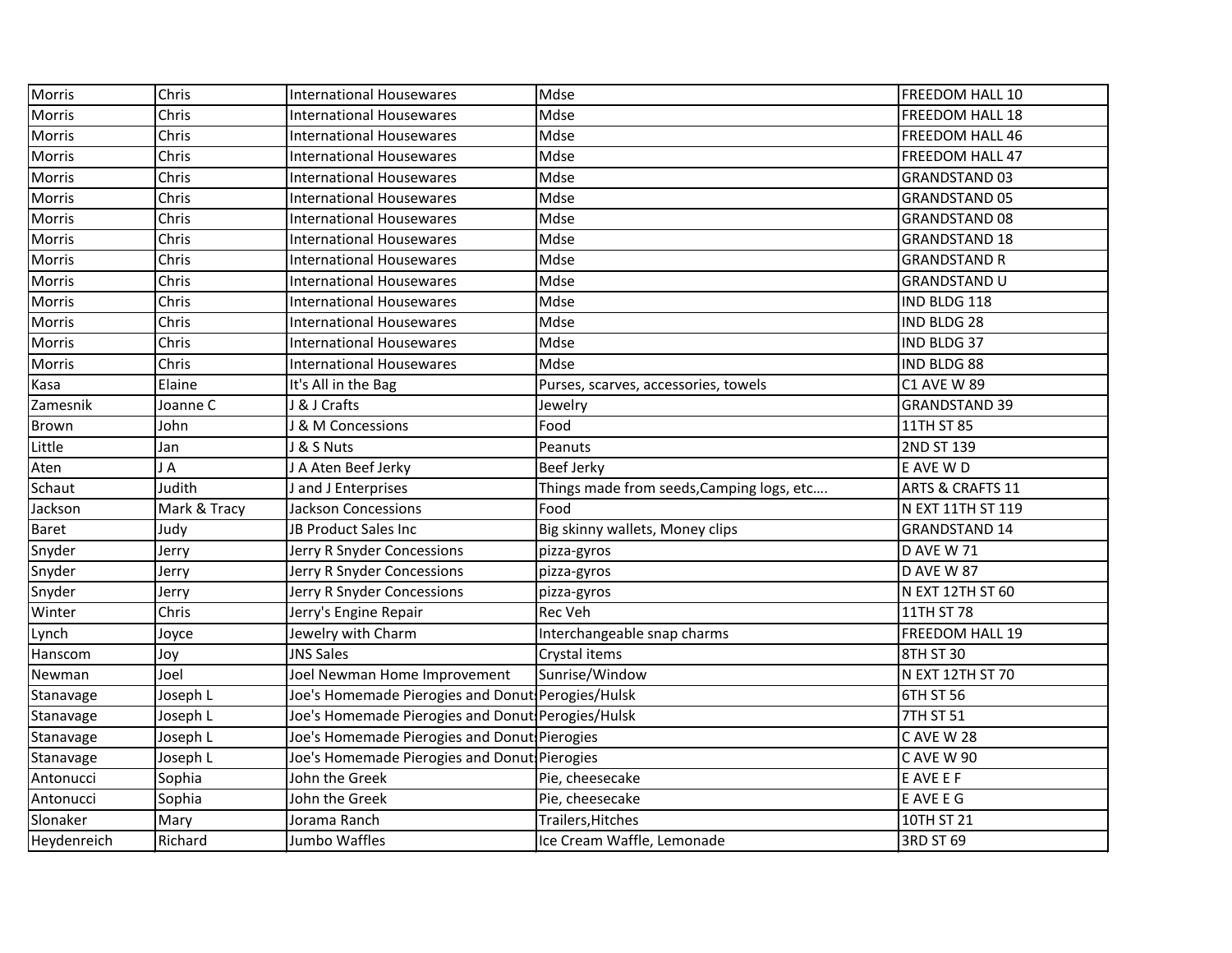| Heydenreich    | Richard          | Jumbo Waffles                    | Ice Cream Waffle, Lemonade                     | IND BLDG 74                 |
|----------------|------------------|----------------------------------|------------------------------------------------|-----------------------------|
| Hazard         | George           | Juniata Valley Winery            | 11Different kinds of wines                     | HORT BLDG 04                |
| Ralston        | Carrie           | Just Jac's                       | Popcorn                                        | 3RD ST 81                   |
| Ralston        | Carrie           | Just Jac's                       | Popcorn                                        | 3RD ST 95                   |
| Ralston        | Carrie           | Just Jac's                       | Popcorn                                        | E AVE W EXT DD              |
| Drumm          | Dale M           | Just Lite It Inc 2               | Candles, Socks                                 | N EXT 12TH ST 65            |
| Drumm          | Dale M           | Just Lite It Inc 2               | Candles, Socks                                 | N EXT 12TH ST 67            |
| Drumm          | Dale M           | Just Lite It Inc 2               | Candles, Socks                                 | N EXT MACH ROW 11           |
| Drumm          | Dale M           | Just Lite It Inc 2               | Candles, Socks                                 | N EXT MACH ROW 14           |
| Dutil          | William          | K & B Bargain                    | Mdse, wallets, knife                           | <b>5TH ST 96</b>            |
| Dutil          | William          | K & B Bargain                    | <b>Plush Animals</b>                           | <b>GRANDSTAND 41</b>        |
| Dutil          | William          | K & B Bargain                    | Mdse, wallets, knife                           | <b>GRANDSTAND P &amp; Q</b> |
| Oman           | Jared M          | K&D                              | Sweet sausage                                  | <b>7TH ST 30</b>            |
| Kane           | Tom & Lori       | Kane Events/The Rolling Macaroni | Different kinds of Mac n cheese and other food | N EXT 12TH ST 95            |
| Kane           | Tom & Lori       | Kane Events/The Rolling Macaroni | Different kinds of Mac n cheese and other food | N EXT MACH ROW 44           |
| Michael        | Karen            | Karen Michael Concessions        | Ice Cream, waffles                             | 2ND ST D                    |
| Michael        | Karen            | Karen Michael Concessions        | Ice Cream, waffles                             | A AVE W 80                  |
| Karschner      | Robby            | <b>Karschners Concession</b>     | Soup/Pies                                      | <b>3RD ST 52</b>            |
| Karschner      | Robby            | <b>Karschners Concession</b>     | Soups/Pies                                     | 4TH ST 29                   |
| Shaffer-Keeley | <b>Missy</b>     | Keeley's Confections             | Clear Toy Candy, Lollipops, Bite Sized Pieces  | 2ND ST 135                  |
| <b>Stedge</b>  | Kelly            | Kelly & Ko                       | <b>Entire line of Brimate</b>                  | <b>IND BLDG 86</b>          |
| Krupa          | John             | Kiddie Kartunes                  | Caricatures                                    | FREEDOM HALL 29             |
| Kienzle        | Robert           | <b>Kienzle Concessions</b>       | Paw Patrol, My Little Pony, Pokemon, etc       | <b>5TH ST 77</b>            |
| Kissinger      | Eric             | Kissinger Custom Cabinets        | Display of kitchen cabinets                    | IND BLDG 72                 |
| Klinger        | <b>Boots</b>     | Klinger's Fresh Fruit            | Fruitcup/Hotdg                                 | 10TH ST 41                  |
| Klinger        | <b>Boots</b>     | Klinger's Fresh Fruit            | Fruitcup/Hotdg                                 | <b>B AVE W 45</b>           |
| Knittle        | Phil             | Knice Inc                        | ice cream                                      | <b>3RD ST 25</b>            |
| Kocher         | Dorothy          | Kocher Country                   | Hort Items                                     | IND BLDG 84                 |
| Kohr           | Gregory          | Kohr's Orangeade Inc             | Orange Juice                                   | 10TH ST 13                  |
| Kohr           | Gregory          | Kohr's Orangeade Inc             | Orange Juice                                   | 10TH ST 15                  |
| Kohr           | Gregory          | Kohr's Orangeade Inc             | Orange Juice                                   | 2ND ST A                    |
| Kohr           | Gregory          | Kohr's Orangeade Inc             | Orange Juice                                   | 3RD ST E                    |
| Kohr           | Gregory          | Kohr's Orangeade Inc             | Orange Juice                                   | A AVE W 85                  |
| Kohr           | Gregory          | Kohr's Orangeade Inc             | Orange Juice                                   | E AVE E R                   |
| Kohr           | Gregory          | Kohr's Orangeade Inc             | Orange Juice                                   | E AVE W A                   |
| <b>KOHR</b>    | <b>GREGORY L</b> | KOHR'S ORANGEADE INC             | SPONSOR                                        | <b>VENDOR SPONSORSHIP</b>   |
| Kolar          | Robert           | Kolar Specialties Inc            | Pumpkin Waffle                                 | <b>E AVE W 55</b>           |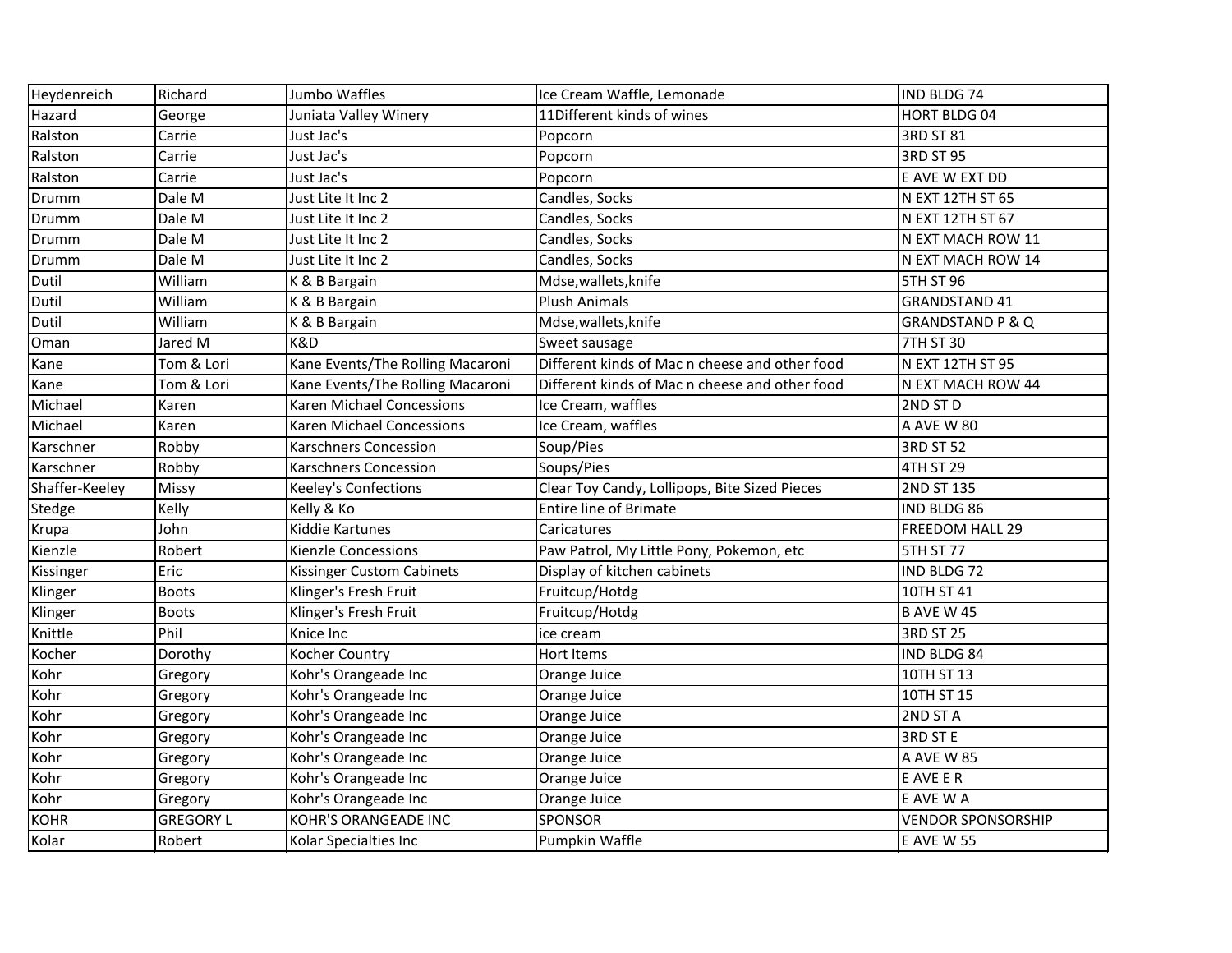| Kolar            | Robert        | Kolar Specialties Inc         | Pumpkin Waffle                     | E AVE W 59                  |
|------------------|---------------|-------------------------------|------------------------------------|-----------------------------|
| Amerman          | Ben           | Kona Ice of Pompano Beach     | Shave Ice w/flavorings             | 8TH ST 45                   |
| Kozak            | <b>Steve</b>  | Kozee Sports                  | Gifts/Mdse                         | <b>GRANDSTAND 11</b>        |
| Kozak            | Steve         | <b>Kozee Sports</b>           | Gifts/Mdse                         | <b>GRANDSTAND A</b>         |
| Kozak            | <b>Steve</b>  | <b>Kozee Sports</b>           | Gifts/Mdse                         | <b>GRANDSTAND B</b>         |
| Kozak            | Steve         | Kozee Sports                  | Gifts/mdse                         | <b>GRANDSTAND E &amp; F</b> |
| Lohmeyer         | Judy          | <b>KS Canuck LLC</b>          | Humming Bird & Oriole Feeders      | HORT BLDG 10                |
| York             | Dane & Robert | Kudgees Kitchen               | <b>Italian Food</b>                | <b>5TH ST 61</b>            |
| York             | Dane & Robert | Kudgees Kitchen               | Pickels on stick, Chicken on stick | <b>E AVE W 64</b>           |
| Mensinger        | Lee           | L & M Concessions             | Gifts, Games                       | 2ND ST 06                   |
| Mensinger        | Lee           | L & M Concessions             | Gifts, Games                       | 3RD ST 29                   |
| Mensinger        | Lee           | L & M Concessions             | Gifts, Games                       | <b>3RD ST 55</b>            |
| Gomez            | Flor          | La Casita                     | Food                               | 6TH ST 23                   |
| Lapp             | Amos          | Lapp's Soft Pretzels          | Food                               | 12TH ST N 42                |
| Willard          | Larry C       | Larry's Jewelry & Gifts       | Jewelry                            | IND BLDG 75                 |
| Laubaach         | Hope          | <b>Laubach Concessions</b>    | Food                               | <b>E AVE E 71</b>           |
| Laubach          | Hope          | <b>Laubach Concessions</b>    | <b>Buffalo Wings</b>               | <b>E AVE W 67</b>           |
| Laubach          | Hope          | <b>Laubach Concessions</b>    | <b>Buffalo Wings</b>               | <b>E AVE W 69</b>           |
| Lauver           | Andy          | Lauver's Concessions          | Soft Pretzel                       | 6TH ST 28                   |
| Martinez         | James J       | LeafFilter North of Penna Inc | Gutter proctection                 | <b>LIBERTY HALL 12</b>      |
| Martinez         | James J       | LeafFilter North of Penna Inc | Gutter proctection                 | N EXT 11TH ST 164           |
| Ellingson        | Kim           | Legacy Steel Building         | Different kinds of steel buildings | N EXT 12TH ST 69            |
| Lehr             | Gregory       | Lehr Photography              | Photo Display                      | <b>ARTS &amp; CRAFTS 40</b> |
| Diebach          | Michael       | Leona Meats                   | Food                               | TRUCK 22-23-24-25           |
| Hartman          | Melissa       | Leon's French Fries           | Shrimp/French fries, Roll          | 10TH ST 132                 |
| Hartman          | Mellisa       | Leon's French Fries           | Shrimp/French fries, Roll          | <b>E AVE W 23</b>           |
| Hartman          | Melissa       | Leon's French Fries           | Shrimp/French fries, Roll          | <b>E AVE W 96</b>           |
| Hartman          | Melissa       | Leon's French Fries           | Shrimp/French fries, Roll          | <b>E AVE W 98</b>           |
| Levan            | <b>Brian</b>  | Levan Tacos                   | Food                               | 8TH ST 26                   |
| <b>Stoltzfus</b> | Omar          | Lifetime Furniture            | Handmade furniture                 | <b>C1 AVE W 96</b>          |
| Stoltzfus        | Omar          | Lifetime Furniture            | Handmade furniture                 | C1 AVE W 98A                |
| Wright           | Kathleen      | Little Christmas Shp          | Chirstmas Orn                      | <b>E AVE E 136</b>          |
| Loch             | Randy & Jamie | Lochs Maple Syrup             | Maple Sugar Items                  | N EXT 12TH ST 63            |
| Loch             | Randy & Jamie | Lochs Maple Syrup             | Maple Sugar Items                  | N EXT 12TH ST 63A           |
| Lonczynski       | Tom           | Lonczyski's Potato Pancake    | Potato pancake                     | E AVE E K                   |
| Lonczynski       | Tom           | Lonczyski's Potato Pancake    | Potato pancake                     | E AVE E L                   |
| Long             | John & Yuonne | Longs Concessions             | Food                               | N EXT 11TH ST 133           |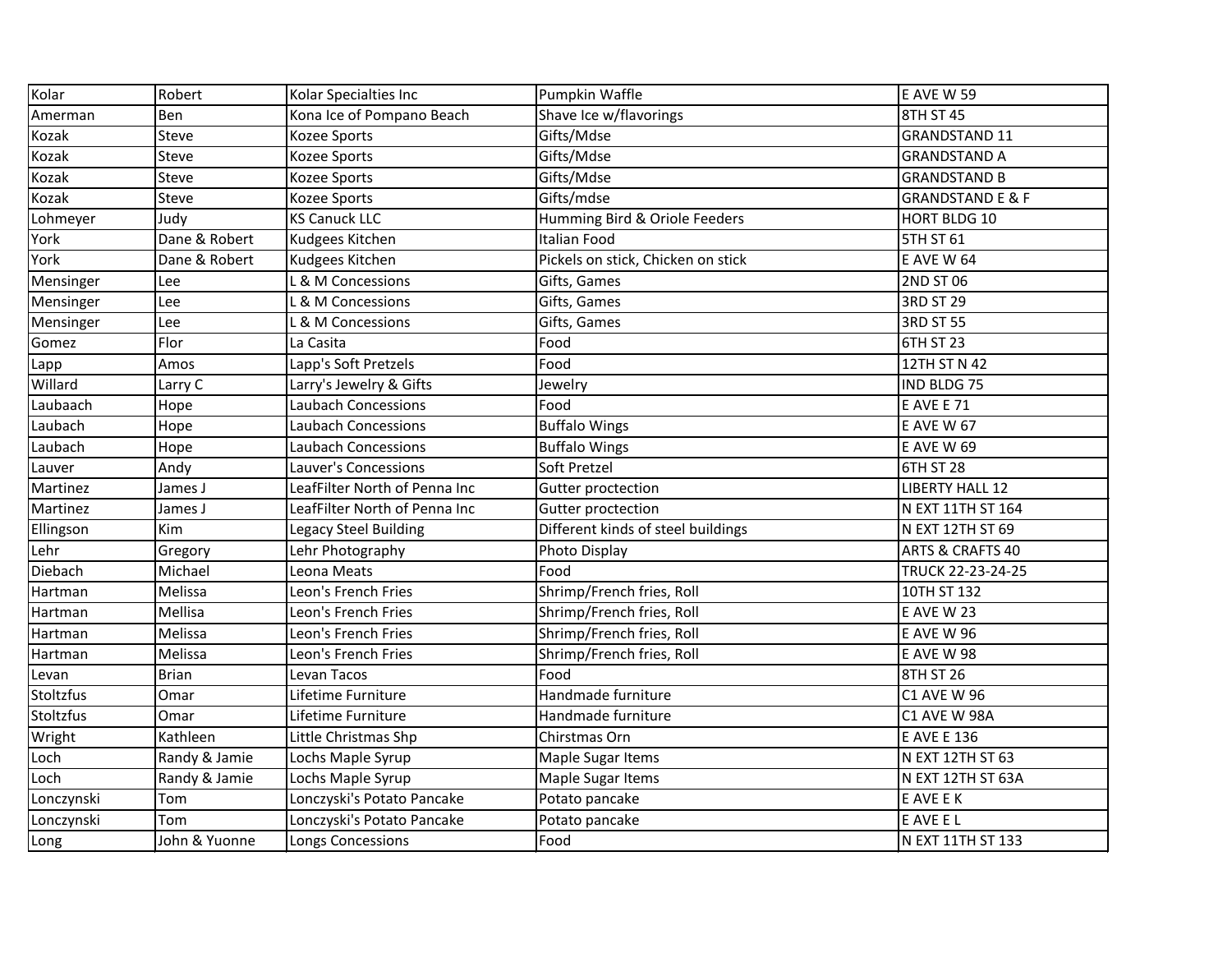| Ashman         | Ronald         | Lora's Grilled Beef & Chedder | Beef/Chdr Sandwiches                                 | N EXT 12TH ST 62       |
|----------------|----------------|-------------------------------|------------------------------------------------------|------------------------|
| Ashman         | Ronald         | Lora's Grilled Beef & Chedder | <b>Beef/Chdr Sandwiches</b>                          | N EXT 12TH ST 68       |
| Sapolis        | Louis          | Lou's Concessions             | Hot sausage, French fries, Cotton candy, kettle corn | F AVE W EXT 101        |
| <b>Sapolis</b> | Louis          | Lou's Concessions             | Hot sausage, French fries, Cotton candy, kettle corn | F AVE W EXT 103        |
| Sapolis        | Louis          | Lou's Concessions             | Hot sausage, French fries, Cotton candy, kettle corn | F AVE W EXT 105        |
| Lunger         | Joy            | Lunger's Pork Pit             | Pork chop stick                                      | <b>5TH ST 64</b>       |
| Hennigan       | Ed             | Luzerne Comm College          | Display                                              | ED BLDG 15             |
| Stone          | Mark & Linda   | M Stone Concessions           | Curly fries, beef                                    | E AVE W Z3             |
| Stone          | Mark & Linda   | M Stone Concessions           | Curly fries, beef                                    | E AVE W Z4             |
| Falcon         | Devin          | Mac n Tots                    | Mac & tots with differents kinds of toppings         | <b>C1 AVE W 97</b>     |
| Dirkse         | Tina M         | Magnolia and Vine             | Versa handbags, straps, Jewelry, Gloves              | IND BLDG 39            |
| Colletti       | Kelly          | Makin' Whoopie Pies           | Make your own whoopie pies                           | N EXT 11TH ST 145      |
| Suglia         | Lori           | Mama Mia Fusion               | Empanada's, Arincini Rice Balls                      | N EXT MACH ROW 45      |
| Cooke          | Renee          | Maple Ridge Sports Center     | Survival straps                                      | F AVE E 68A            |
| Grimes         | Lori           | Marilyn Apple Dumplings       | Apple Dmpl/Ice Crm Totes/Tees, Shoe fly pie/cake     | 5TH ST 38              |
| Grimes         | Lori           | Marilyn Apple Dumplings       | Apple Dumplings/Ice crm.Shoe pie, cake Fruit Cob     | <b>5TH ST 46</b>       |
| Grumbine       | Karl & Marilyn | Marilyn's Place               | Retail                                               | 7TH ST 16              |
| Hyman          | Mark           | Mark Hyman Enterprises        | Gel insoles and other foot care products             | IND BLDG 33            |
| Ridall         | Mary Ann       | Mary Ann's Crafts             | Crafts/Sun Catchers                                  | 10TH ST 121            |
| Ridall         | Mary Ann       | Mary Ann's Crafts             | Crafts/Sun Catchers                                  | LIBERTY HALL 26        |
| Johnson        | Charles        | <b>Mattress Firm</b>          | Mattresses                                           | N EXT MACH ROW 40      |
| May            | Rick           | May Waffle & Ice Cream        | Ice Cream                                            | <b>3RD ST B</b>        |
| May            | William        | May's Bar B Q                 | Bar-B-Q's                                            | 3RD ST M               |
| Hess           | Denice         | McCormick Homemade Soup       | Homemade soup                                        | 4TH ST 18              |
| McNulty        | Rosanne        | <b>McNulty's Gifts</b>        | Plush toys, Body jewelry, Sport action apparel       | N EXT 12TH ST 87       |
| Slavinski      | <b>Brian</b>   | Medico Ind Inc                | <b>Equipment Display</b>                             | 11TH ST 98             |
| Shimmel        | Brenda & Jerry | <b>Michael Concessions</b>    | <b>French Fries</b>                                  | 2ND ST C               |
| Shimmel        | Brenda & Jerry | <b>Michael Concessions</b>    | <b>French Fries</b>                                  | 3RD ST 99              |
| Shimmel        | Brenda & Jerry | <b>Michael Concessions</b>    | <b>French Fries</b>                                  | 7TH ST 19              |
| Shimmel        | Brenda & Jerry | <b>Michael Concessions</b>    | <b>French Fries</b>                                  | 7TH ST 27              |
| Mootz          | Jason          | <b>Michael Mootz Candies</b>  | Fudge                                                | <b>D AVE W 17</b>      |
| Mootz          | Jason          | Michael Mootz Candies         | Fudge                                                | E AVE W W              |
| Mootz          | Jason          | <b>Michael Mootz Candies</b>  | Fudge                                                | E AVE W X              |
| Mootz          | Jason          | <b>Michael Mootz Candies</b>  | Fudge                                                | E AVE W Y              |
| Hartman        | Michelle       | Michelle's Mystical Gifts     | Fragrance oil lamps, Incense                         | <b>LIBERTY HALL 22</b> |
| Hartman        | Michelle       | Michelle's Mystical Gifts     | Fragrance oil lamps, Incense                         | <b>LIBERTY HALL 24</b> |
| Pfeiger        | Wesley         | Mid Atlantic Waterproffing    | Waterproffing                                        | FREEDOM HALL 03        |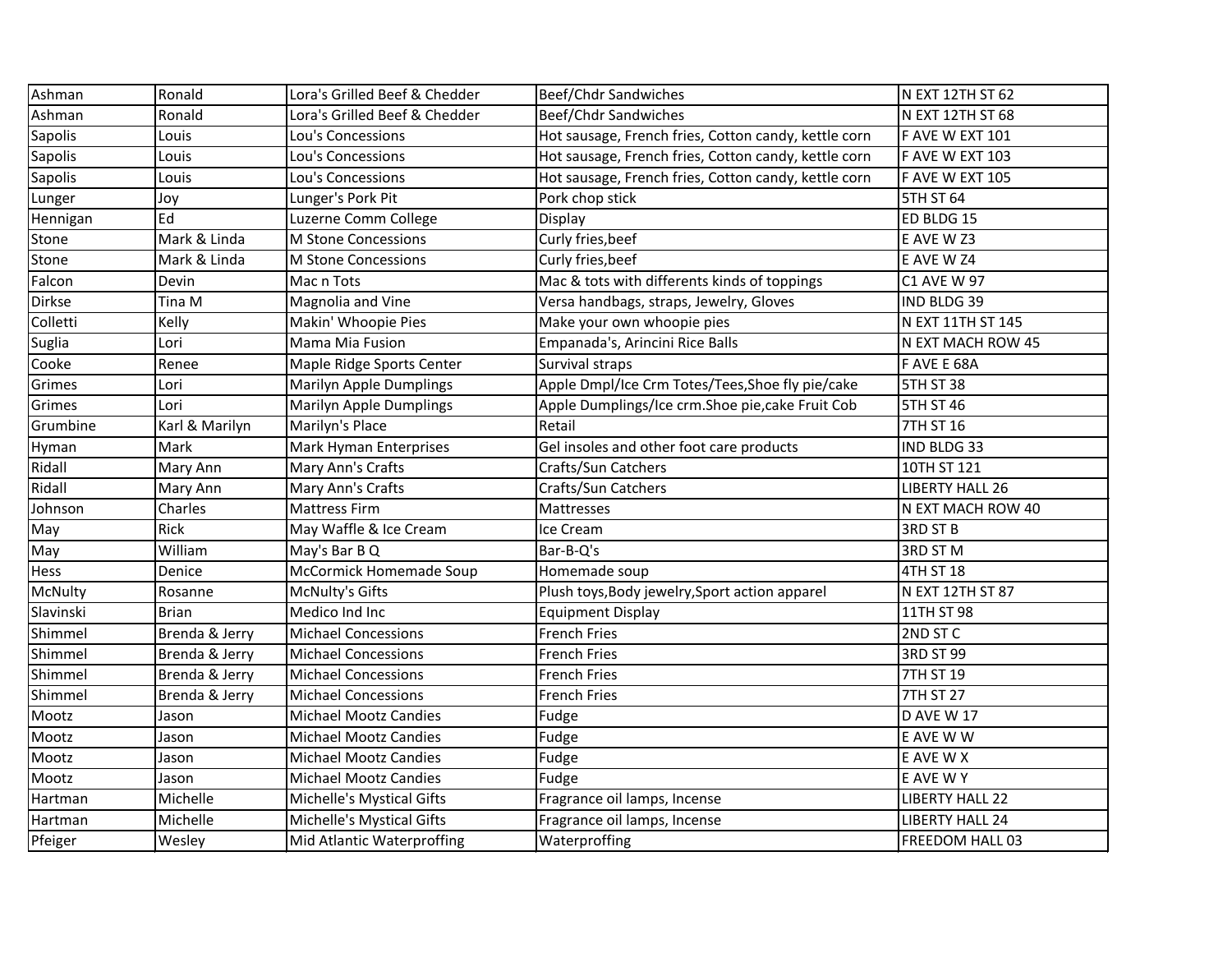| Benner                | Elwood              | Midd-Valley                         | Games/Food                           | A AVE E 07             |
|-----------------------|---------------------|-------------------------------------|--------------------------------------|------------------------|
| Long                  | Ryan                | Midway Café                         | Sausage/Food                         | <b>2ND ST 42</b>       |
| Long                  | Ryan                | Midway Café                         | Sausage/Food                         | <b>2ND ST 44</b>       |
| Long                  | Ryan                | Midway Café                         | Sausage/Food                         | 2ND ST 46              |
| Miller                | Edwin               | <b>Miller Concessions</b>           | Games                                | N EXT 12TH ST 83       |
| Minnick               | Arnold              | Minnick Electric & Vacuflo Inc      | Vacuflo Dist                         | <b>IND BLDG 43</b>     |
| Gregory               | <b>Bonnie B</b>     | Mister Rick's                       | Pretzel/Sandwiches                   | F AVE E 48A            |
| Pritchard             | Gina M              | Mommy and Me Inc                    | Amish/country décor, candles, etc.   | N EXT 12TH ST 71       |
| Pritchard             | Gina M              | Mommy and Me Inc                    | Amish/country décor, candles, etc.   | N EXT MACH ROW 18      |
| Golomb <sub>III</sub> | Edmund              | Mom's Secert Recipe                 | BBQ, Beans                           | <b>E AVE W 15</b>      |
| Tanwar                | Shobha              | Monika International                | Jewelry                              | IND BLDG 101           |
| Tanwar                | Shobha              | Monika International                | Jewelry                              | IND BLDG 103           |
| Moratto               | John                | <b>Morattos Music</b>               | Organs                               | IND BLDG 90            |
| Mahosky               | Mary                | <b>Mountain Rustics</b>             | Retail                               | FREEDOM HALL 07        |
| Mahosky               | Mary                | <b>Mountain Rustics</b>             | Retail                               | FREEDOM HALL 08        |
| Mahosky               | Ross                | Mountain Side Log Homes             | Log & Timber Frame Homes             | FREEDOM HALL 16        |
| Low                   | Wendy               | Moyer's BBQ                         | BBQ"S                                | A AVE W 36             |
| Perugino              | Joe                 | Mr P's                              | Food                                 | E AVE E J              |
| Poorman               | Caleb               | Mr Sticky Inc                       | Sticky buns                          | <b>B AVE W 105</b>     |
| Poorman               | Caleb               | Mr Sticky Inc                       | <b>Stick Buns</b>                    | F AVE W EXT 340        |
| LeVan                 | <b>Rollin Scott</b> | Munder Wear TM                      | U S Trademarked Munder Wear clothing | IND BLDG 05            |
| Patterson             | Larry               | My Pillow Inc                       | Bedding                              | FREEDOM HALL 04        |
| Teixeira              | Jose                | Namaste Imports                     | Namaste Imprt                        | <b>CAVE W 92</b>       |
| Sampson               | Lila                | Name Weaver                         | Retail                               | IND BLDG 65            |
| Charles               | Carrie              | Nana's Nook                         | Clam Chowder                         | E AVE W EXT 103        |
| Austin                | Natalie             | Nannycakes                          | Cookies, pastries, candy, cupcakes   | N EXT 12TH ST 82       |
| Ramos                 | Hernan Edison       | <b>Native Creation</b>              | Retail                               | 8TH ST 21              |
| Bowman                | Tonya R             | Natural Resources Conservation Serv | <b>Display</b>                       | <b>STATE BLDG 01</b>   |
| Prizant               | Melissa             | Nectar of the Vine                  | Prepackaged gourmet slushy mixes     | IND BLDG 56            |
| Percevault            | Scott               | Niagara Service Inc                 | Vaccum                               | FREEDOM HALL 32        |
| Percevault            | Scott               | Niagara Service Inc                 | Vaccum                               | FREEDOM HALL 33        |
| Percevault            | Scott               | Niagara Service Inc                 | Vaccum                               | <b>FREEDOM HALL 48</b> |
| Percevault            | Scott               | Niagara Service Inc                 | Vaccum                               | <b>FREEDOM HALL 49</b> |
| Percevault            | Scott               | Niagara Service Inc                 | Vaccum                               | <b>FREEDOM HALL 50</b> |
| Percevault            | Scott               | Niagara Service Inc                 | Vaccum                               | IND BLDG 06            |
| Gremberling           | Joshua              | Night Owl Country Crafts            | Jewelry, candles, etc                | <b>9TH ST 35</b>       |
| Ebert                 | Kristen             | <b>Night Star Munitions</b>         | Safes, Accessories, Gun safes        | FREE STAGE BLVD 11     |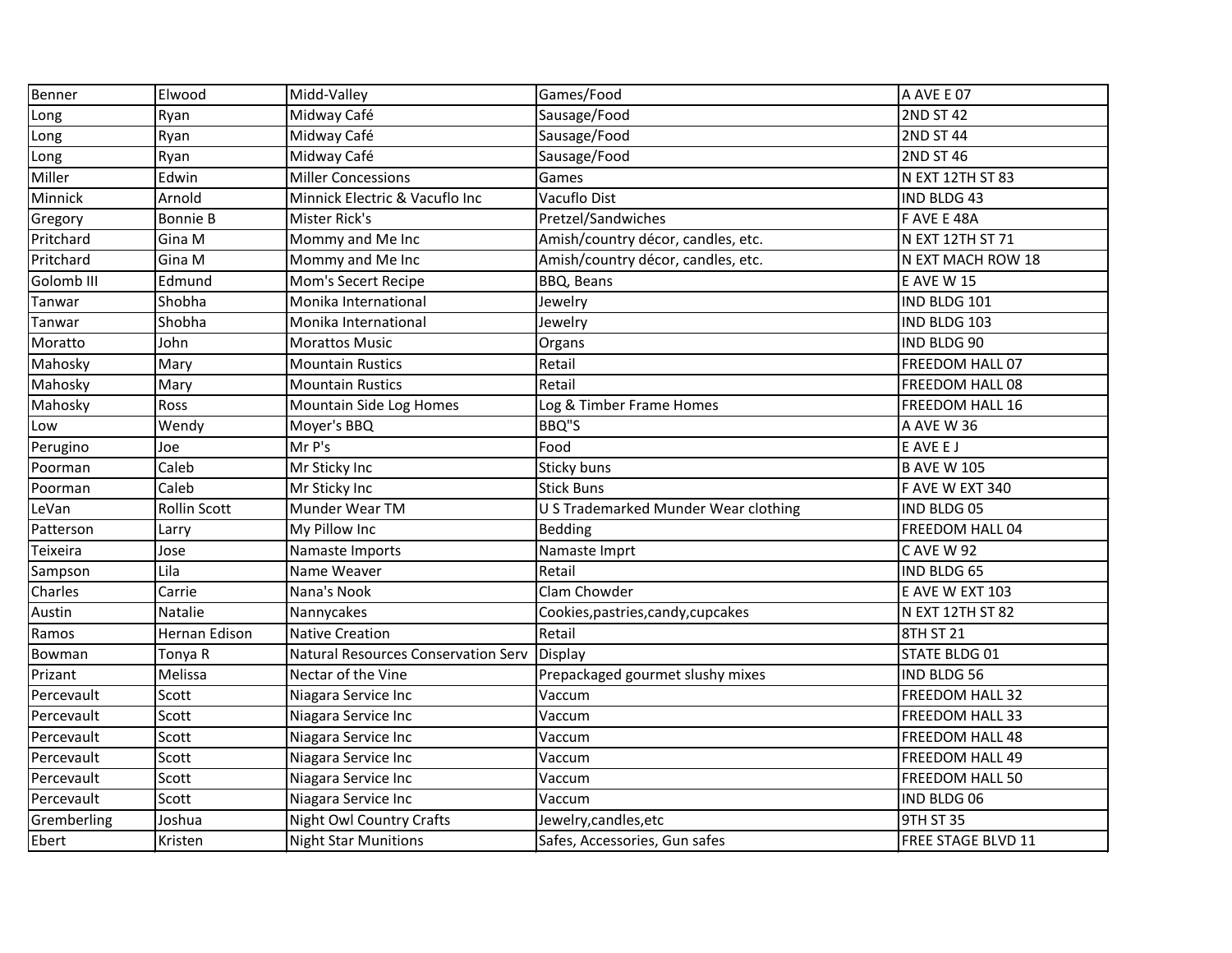| Nonweiler       | William T         | Nonweiler Amusemnt            | Popcorn/Food           | A AVE W A                   |
|-----------------|-------------------|-------------------------------|------------------------|-----------------------------|
| Normant         | Richard           | Normant Candy Co              | Taffy                  | 10TH ST XX                  |
| Normant         | Richard           | Normant Candy Co              | Taffy                  | A AVE W 66                  |
| Normant         | Richard           | Normant Candy Co              | Taffy                  | <b>E AVE E 128</b>          |
| Normant         | Richard           | Normant Candy Co              | Taffy                  | <b>E AVE W 36</b>           |
| Rodeigull       | Justin            | Northpoint Auto & Equipment   | Trailer-enclosed-open  | MACH ROW 08                 |
| Arbanas         | Amanda            | <b>NRA Recruiter</b>          | NRA Info               | FREEDOM HALL 14             |
| Archibald       | David             | OdorGone of New England       | OdorGone               | <b>GRANDSTAND 47</b>        |
| Karee           | Edward            | Ohio Dairyland                | Cheese/Sausge          | <b>ARTS &amp; CRAFTS 20</b> |
| Karee           | Edward            | Ohio Dairyland                | Cheese/Sausge          | <b>GRANDSTAND 26</b>        |
| Houseknecht     | Gary              | Old Fashioned Brich Beer      | <b>Birch Beer</b>      | 10TH ST 57                  |
| Houseknecht     | Gary              | Old Fashioned Brich Beer      | <b>Birch Beer</b>      | <b>E AVE W 90</b>           |
| Camalleri       | Anita             | Old West Cinnamon Rolls       | <b>Baked items</b>     | F AVE W 48A                 |
| Shaffern        | Marilyn           | <b>Olde Country Candles</b>   | Candles                | <b>LIBERTY HALL 06</b>      |
| Shaffern        | Marilyn           | <b>Olde Country Candles</b>   | Candles                | <b>LIBERTY HALL 08</b>      |
| Pamisano        | Cathy             | <b>OMG</b> International      | Masage Pillow          | <b>GRANDSTAND 37</b>        |
| <b>Meckes</b>   | Tracy             | One Womans Junk               | Glass Jewelry          | 5TH ST 84                   |
| Meckes          | <b>Tracy</b>      | One Womans Junk               | Glass Jewelry          | <b>5TH ST 86</b>            |
| Fetterolf       | Dorothy           | Origami Owl                   | Jewelry                | FREEDOM HALL 30             |
| Fetterolf       | Dorothy           | Origami Owl                   | Jewelry                | FREEDOM HALL 31             |
|                 |                   | Our Lady Mercy Church         | Pie, soup, pot ck      | 2ND ST 16                   |
| <b>Bubb</b>     | Ruth Ann          | Outlet Ruth Anns Tee's & More | Clothing/Mdse          | 7TH ST 12                   |
| Lakner          | Owen              | Owen's Hats                   | hats, t-shirts         | <b>LIBERTY HALL 14</b>      |
| Lakner          | Owen              | Owen's Hats                   | hats, t-shirts         | <b>LIBERTY HALL 16</b>      |
| Lakner          | Owen              | Owen's Hats                   | hats/t-shirt           | <b>LIBERTY HALL 18</b>      |
| Rollo           | Patsy             | P S Sales                     | Retail                 | <b>HORT BLDG 05</b>         |
| Zenzel          | Michael           | PA Aluminum Inc               | Shed Display           | D AVE W 83                  |
| Zenzel          | Michael           | PA Aluminum Inc               | Shed Display           | D AVE W 94B                 |
| Beisners        | Ssg Steven        | PA Army National Guard        | Display                | <b>VETERANS WAY 09A</b>     |
| <b>Beisners</b> | <b>Ssg Steven</b> | PA Army National Guard        | Display                | <b>VETERANS WAY 12</b>      |
| <b>Beisners</b> | <b>Ssg Steven</b> | PA Army National Guard        | Display                | <b>VETERANS WAY 14</b>      |
| Snyder          | Stacie            | PA CareerLink                 | Information about jobs | ED BLDG 07                  |
| Wilson          | Martha            | PA Dept of Corrections        | Information            | ED BLDG 02                  |
| Nelson          | Kathy             | PA Dept of Health             | Display                | <b>STATE BLDG 04</b>        |
| <b>Stolzfus</b> | Melvin S          | PA Dutch Food                 | Food                   | <b>E AVE E 59</b>           |
| Dietz           | Walter            | PA Fish & Boat Commission     | Information            | STATE BLDG 07               |
| Williams        | William           | Pa Game Commisn               | Display                | <b>STATE BLDG 09</b>        |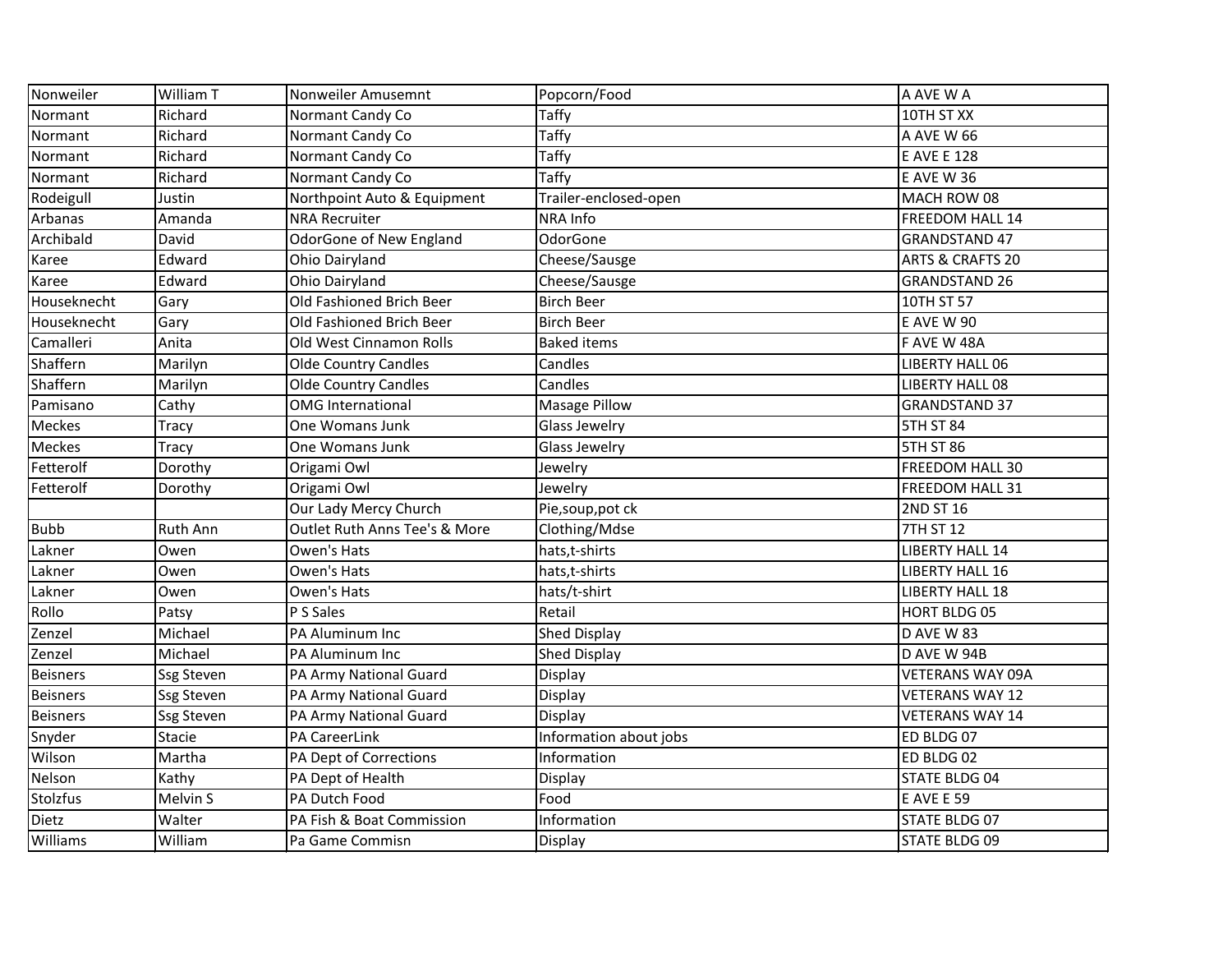| Long           | Connie       | PA Soy Candles & Ink Pen Artwork                                     | Penn/ink artwork, candles                         | <b>LIBERTY HALL 20</b> |
|----------------|--------------|----------------------------------------------------------------------|---------------------------------------------------|------------------------|
| Peters         | Tpr. David L | <b>PA State Police</b>                                               | Display                                           | <b>STATE BLDG 05</b>   |
| Peters         | Tpr. David L | PA State Police                                                      | Display                                           | <b>STATE BLDG 06</b>   |
| Packer         | Tim & Chad   | <b>Packers Concesions</b>                                            | lce cream                                         | 9TH ST 49              |
| Packer         | Tim & Chad   | <b>Packers Concesions</b>                                            | Ice cream                                         | 9TH ST 53              |
| Packer         | Tim & Chad   | <b>Packers Concesions</b>                                            | Ice Cream                                         | E AVE W J              |
| Packer         | Tim & Chad   | <b>Packers Concesions</b>                                            | Ice Cream                                         | E AVE W K              |
| Packer         | Tim & Chad   | <b>Packers Concesions</b>                                            | Ice Cream                                         | E AVE W L              |
| Painter        | George G     | Painters Famous Flacored Kettle Corn Different flaovered kettle corn |                                                   | N EXT 12TH ST 86       |
| Gabel          | Vanessa      | Pampered Chef                                                        | <b>Cooking Products</b>                           | <b>GRANDSTAND 09</b>   |
| Powell         | Thomas       | Pap's Ribeye Steaks                                                  | Cajun Food                                        | 10TH ST 38             |
| Powell         | Thomas       | Pap's Ribeye Steaks                                                  | Cajun Food                                        | 3RD ST 64              |
| Swika III      | Stephen      | Paula's Pretzels                                                     | Pretzels                                          | A AVE E 21             |
| Bury           | Paul         | PB-3                                                                 | Games                                             | 2ND ST 83              |
| Bury           | Paul         | $PB-3$                                                               | Games                                             | 3RD ST 59              |
| Cornejo        | Jhonny       | Peace and Love                                                       | Retail                                            | 6TH ST 33              |
| Bonacci        | Kim          | Penn Line Service Inc                                                | Looking to recruit employees                      | 11TH ST 20             |
| Benner         | Kerry        | Penn Valley Shows LLC                                                | Strawbry shortck in waffle cone                   | 10TH ST 32             |
| Benner         | Kerry        | Penn Valley Shows LLC                                                | Games/Food                                        | 10TH ST 36             |
| Benner         | Kerry        | Penn Valley Shows LLC                                                | Games/Food                                        | <b>B AVE W 28</b>      |
| Benner         | Kerry        | Penn Valley Shows LLC                                                | Games/Food                                        | <b>B1 AVE W 102</b>    |
| Benner         | Kerry        | Penn Valley Shows LLC                                                | Games/Food                                        | <b>E AVE W 95</b>      |
| Boudman        | Kevin        | Pepsi Bottling Grp                                                   |                                                   | N-68, N-69             |
| Blackwell      | Gail         | Pet ID Tags                                                          | Pet id Tags                                       | N EXT 11TH ST 166      |
| Krum           | Jason        | Peters Pipers PA Pickles                                             | Pickels                                           | E AVE E P              |
| Schmoke        | Kayla        | Philadelpia Federal Credit Union                                     | Free giveaways                                    | N EXT MACH ROW 34      |
| Gardner        | Josh         | Philly Waffle Cabin LLC                                              | Belgian sugar waffle, Belgian sugar waffle w/choc | FREE STAGE BLVD 14     |
| Pierpont       | Ron          | <b>Pierpont's Creations</b>                                          | <b>Marshmllw Shooters</b>                         | 5TH ST 71              |
| Scarcella      | Debra        | Pink Zebra/Tastefully Simple                                         | Soy wax, warmers, oil base fracance, dips         | FREE STAGE BLVD 05     |
| <b>FELLOWS</b> | <b>NIKI</b>  | PIONEER POLE BUILDING                                                | <b>SPONSOR</b>                                    | A AVE W 15             |
| McKeone        | James        | Plain & Fancy Donut Shop                                             | <b>Baked Goods</b>                                | A AVE W 73             |
| McKeone        | James        | Plain & Fancy Donut Shop                                             | <b>Baked Goods</b>                                | B AVE W 34             |
| McKeone        | James        | Plain & Fancy Donut Shop                                             | <b>Baked Goods</b>                                | B AVE W 40             |
| McKeone        | James        | Plain & Fancy Donut Shop                                             | <b>Baked Goods</b>                                | <b>B AVE W 42</b>      |
| McKeone        | James        | Plain & Fancy Donut Shop                                             | <b>Baked Goods</b>                                | <b>E AVE W 35</b>      |
| Krolikowski    | June         | Polock's Pizza                                                       | Apple Dumpling, Pizza                             | 6TH ST 07              |
| Krolikowski    | June         | Polock's Pizza                                                       | Apple Dumpling, Pizza                             | A AVE W 109            |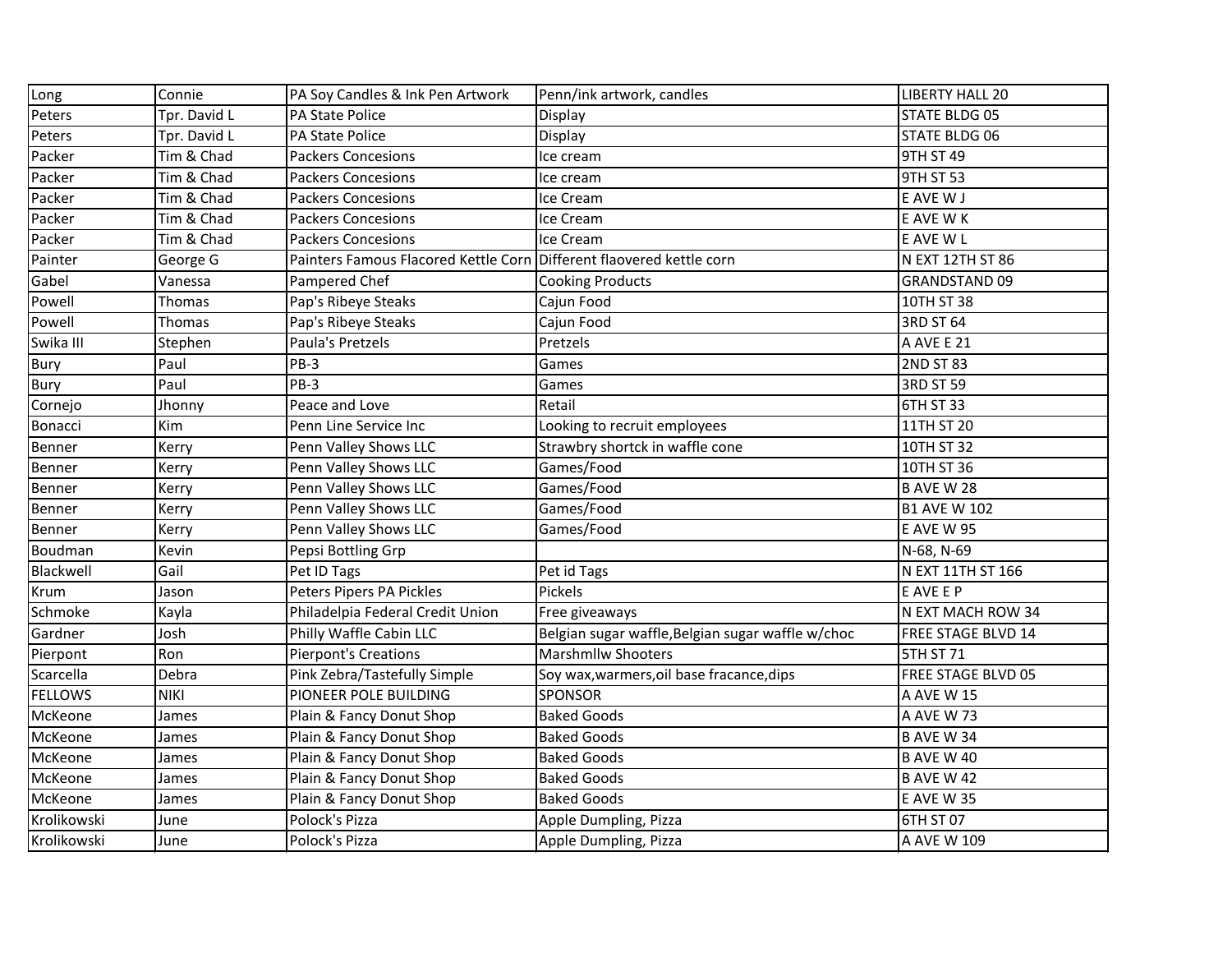| Krolikowski   | June         | Polock's Pizza                   | Apple Dumpling, Pizza                          | <b>FAVE W 151</b>      |
|---------------|--------------|----------------------------------|------------------------------------------------|------------------------|
| Hergert       | Jane A       | <b>Pond Creek Candles</b>        | Candles, melts, soaps, jars, towels, etc       | <b>GRANDSTAND 13</b>   |
| Leiby         | Chris        | Pools and Spas by Sunrise        | Pools/Spas                                     | 11TH ST 62             |
| Leiby         | Chris        | Pools and Spas by Sunrise        | Pools/Spas                                     | 12TH ST N 62           |
| Cole          | Rodney       | Pop-N-Pop                        | Lillipops, drinks                              | E AVE W EXT 106        |
| Poust         | Carl         | Poust Outdoor Furnace - Heatmore | Furnace                                        | N EXT 12TH ST 81       |
| Premo         | Diane        | Premo Concession                 | <b>Cotton Candy</b>                            | E AVE W M              |
| Premo         | Diane        | Premo Concession                 | <b>Cotton Candy</b>                            | E AVE W Z2             |
| <b>Kilgus</b> | Nathan       | Pro Fire Safety                  | Fire extinguisher, Fire blanket                | <b>IND BLDG 94</b>     |
| Olshesfki     | Paul & Lori  | <b>Puppetry Pastimes</b>         | Puppets, marionetts, loose/bulk teas           | IND BLDG 44            |
| <b>Bitner</b> | Daniel       | Purple Hippo                     | Print to order t-shits                         | 10TH ST 131            |
| Raker         | Robert T     | Racker Turkey Call               | <b>Turkey Calls</b>                            | <b>FREEDOM HALL 24</b> |
| Okuniewski    | Bernie       | Razzs Hickory Syrup              | <b>Hickory Syrup</b>                           | AG BLDG 15             |
| Liang         | Cherry       | <b>Red Cherry Name Painting</b>  | Name Art                                       | <b>GRANDSTAND 19</b>   |
| Liang         | Cherry       | <b>Red Cherry Name Painting</b>  | <b>Vending Balls</b>                           | <b>GRANDSTAND 20</b>   |
| George        | <b>Dolly</b> | <b>Red Deer Farms</b>            | <b>Red Deer</b>                                | F AVE W EXT P          |
| Johnson       | Jackie       | Red Rock Job Corp                | Information on jobs                            | ED BLDG 05             |
| Stutzman      | Tom          | Red Shale Ridge Vineyards        | Wine by the bottle                             | <b>TECH CENTER</b>     |
| Hess          | Stan         | Renco                            | Housewares, Novelties, Wagons, Shed, Furniture | 11TH ST 08             |
| Hess          | Stan         | Renco                            | Hpusewares, Novelties, Wagons, Shed, Furniture | 11TH ST 14             |
| Paino         | <b>Brent</b> | Rfinn Enterprises Inc            | <b>Culinary Consulant</b>                      | <b>E AVE E 65</b>      |
| Paino         | <b>Brent</b> | <b>Rfinn Enterprises Inc</b>     | <b>Culinary Consulant</b>                      | IND BLDG 17            |
| Paino         | <b>Brent</b> | <b>Rfinn Enterprises Inc</b>     | <b>Culinary Consulant</b>                      | IND BLDG 40            |
| Paino         | <b>Brent</b> | Rfinn Enterprises Inc            | <b>Culinary Consulant</b>                      | IND BLDG 68            |
| Kuhn          | Richard      | Ric Dar Concession               | Shampoo                                        | <b>LIBERTY HALL 21</b> |
| Kuhn          | Richard      | <b>Ric Dar Concession</b>        | Shampoo                                        | <b>LIBERTY HALL 23</b> |
| Snyder        | Rick         | <b>Rick Snyder Concessions</b>   | French fries/Lemonade                          | 10TH ST 123            |
| Snyder        | Rick         | <b>Rick Snyder Concessions</b>   | French fries/Lemonade                          | 10TH ST 127            |
| Snyder        | Rick         | <b>Rick Snyder Concessions</b>   | Cinn Buns/French fries                         | 10TH ST 56             |
| Snyder        | Rick         | <b>Rick Snyder Concessions</b>   | Cinn Buns/French fries                         | C1 AVE W 101           |
| Snyder        | Rick         | <b>Rick Snyder Concessions</b>   | French fries/Lemonade                          | E AVE E 43             |
| Marchione     | Lisa & Rick  | Rikley's Concessions LLC         | Sausage/Food                                   | E AVE W 63             |
| Marchione     | Lisa & Rick  | <b>Rikley's Concessions LLC</b>  | Food                                           | E AVE W EXT 122        |
| Marchione     | Lisa & Rick  | <b>Rikley's Concessions LLC</b>  | Food                                           | <b>F AVE W 300</b>     |
| Marchione     | Lisa & Rick  | Rikley's Concessions LLC         | Food                                           | <b>FAVE W301</b>       |
| Marchione     | Lisa & Rick  | <b>Rikley's Concessions LLC</b>  | Sausage/Food                                   | <b>FAVE W303</b>       |
| Gallup        | Gary         | River Hill Meats Inc             | Artisan Sausage, Sweet potato fries, Water     | N EXT 12TH ST 90A      |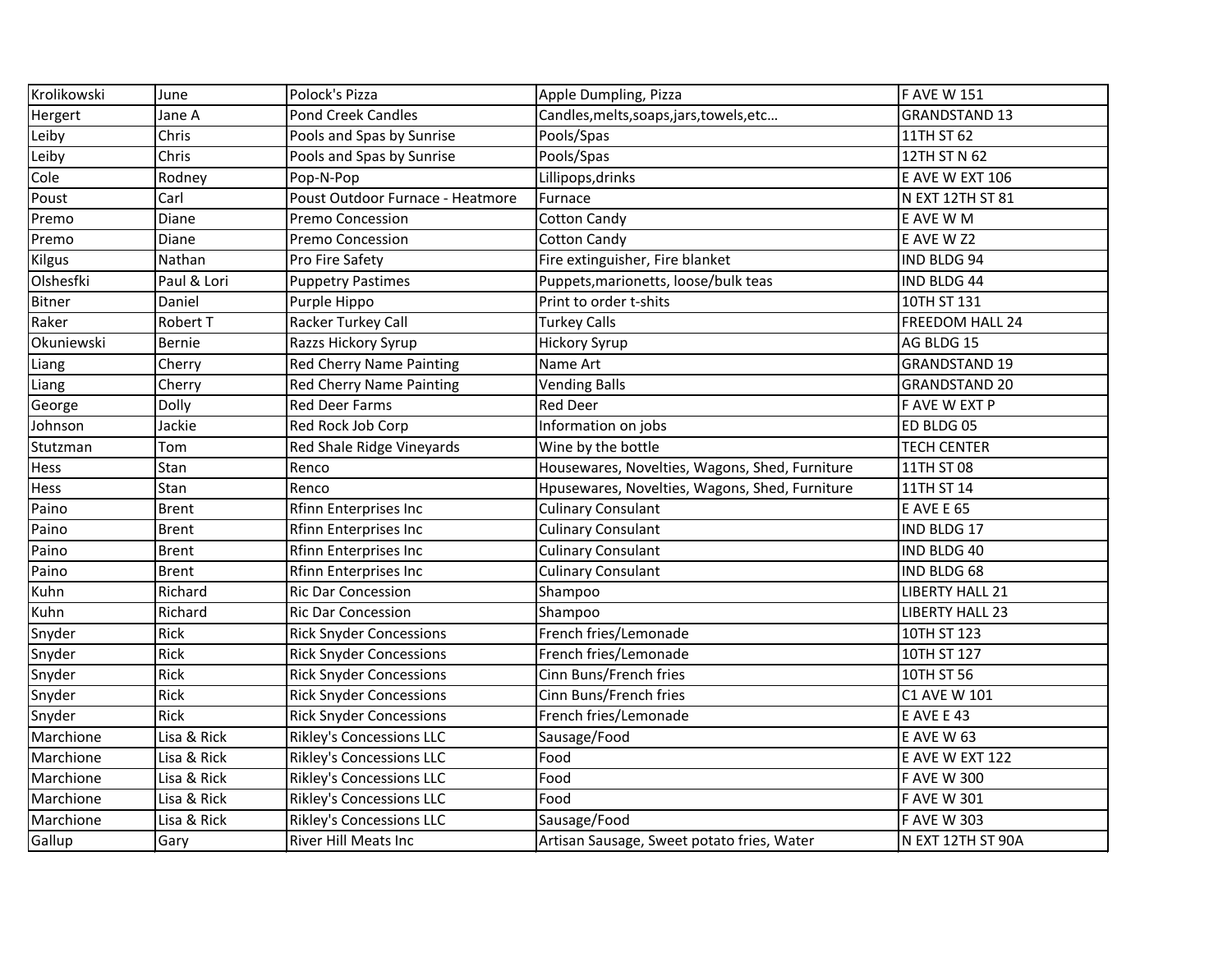| Hoffman     | <b>Brian</b>    | River Street Sweet Savannah's   | Home made pralines and Loggerhead treats | F AVE E 44A        |
|-------------|-----------------|---------------------------------|------------------------------------------|--------------------|
| Roan        | John & James    | Roan's                          | Food                                     | 3RD ST 84          |
| Roan        | John & James    | Roan's                          | Food                                     | 4TH ST 53          |
| Robbins     | Carolyn         | Robbins Marina                  | <b>Boat Display</b>                      | 11TH ST 49         |
| Romeo       | Cindy           | Romeo's Pizza                   | Pizza/Soda                               | A AVE W 10         |
| Coleman     | Ron             | Ron Lee Inc                     | T-shirts, hats                           | 11TH ST 02         |
| Coleman     | Ron             | Ron Lee Inc                     | T-shirts, hats                           | 2ND ST 127         |
| Coleman     | Ron             | Ron Lee Inc                     | T-shirts, hats                           | 3RD ST F           |
| Coleman     | Ron             | Ron Lee Inc                     | T-shirts, hats                           | 9TH ST 29          |
| Coleman     | Ron             | Ron Lee Inc                     | T-shirts, hats                           | A AVE W E          |
| Coleman     | Ron             | Ron Lee Inc                     | T-shirts, hats                           | E AVE W EXT II     |
| Bowman      | Paul            | Royal Presitge                  | Cooking Demo                             | <b>B AVE W 43</b>  |
| Royer Jr    | Dan             | <b>Royer's Concessions</b>      | Toys/Sand Art                            | A AVE W 28         |
| Royer Jr    | Dan             | Royer's Concessions             | Toys/Sand Art                            | E AVE W B          |
| Royer Jr    | Dan             | <b>Royer's Concessions</b>      | Toys/Sand Art                            | E AVE W C          |
| Ruble       | James H         | <b>Rubles Concessions</b>       | <b>Funnelcakes</b>                       | 10TH ST 40         |
| Ruble       | James H         | <b>Rubles Concessions</b>       | Funnelcakes                              | 10TH ST 49         |
| Ruble       | James H         | <b>Rubles Concessions</b>       | Funnelcakes                              | <b>6TH ST 24</b>   |
| Ruble       | James H         | <b>Rubles Concessions</b>       | <b>Funnelcakes</b>                       | <b>7TH ST 82</b>   |
| Ruble       | James H         | <b>Rubles Concessions</b>       | <b>Funnel cakes</b>                      | N EXT 11TH ST 140  |
| Ruble       | James H         | <b>Rubles Concessions</b>       | Kettle Corn, Drinks                      | N EXT 11TH ST 150  |
| Ruckle      | Cindy           | <b>Ruckle Enterprises</b>       | Kettle Corn, Drinks                      | 10TH ST 55         |
| Ruckle      | Cindy           | <b>Ruckle Enterprises</b>       | Funnel cakes                             | E AVE W EXT EE     |
| Ruckle      | Cindy           | <b>Ruckle Enterprises</b>       | <b>Funnel cakes</b>                      | E AVE W EXT FF     |
| Fisher      | Sandra          | Sandra Scents                   | Candles/Crafts                           | N EXT 12TH ST 89   |
| Fisher      | Sandra          | Sandra Scents                   | Candles/Crafts                           | N EXT 12TH ST 91   |
| Ploppert    | Stephanie       | Scentsy                         | Wickless candle                          | 6TH ST 12          |
| Ploppert    | Stephanie       | Scentsy                         | Wickless candle                          | 6TH ST 14          |
| Hardiman    | Joy             | <b>Scentsy Wickless Candles</b> | Ceramic & glass warmers, Wax, Oils       | C1 AVE W 102       |
| Schell      | Damian          | <b>Schell Enterprises</b>       | Cell Phone Acs, Car decals               | 5TH ST 47          |
| Schell      | Damian          | <b>Schell Enterprises</b>       | Cell Phone Asc/Car decall/licenseplates  | N EXT 11TH ST 109  |
| Schemmers   | Chad            | Schlemmers                      | Crafts                                   | C1 AVE W 103       |
| Schemmers   | Chad            | Schlemmers                      | Crafts                                   | C1 AVE W 105       |
| Schlemmers  | Chad            | Schlemmers                      | Crafts                                   | <b>D AVE W 106</b> |
| Schreck     | Kathleen/Tom    | Schreck Foods/May's Drive In    | Food                                     | 3RD ST A           |
| Scott       | George & Brenda | <b>Scott's Roasting LLC</b>     | Pork Sandwich                            | 11TH ST 41         |
| Monko-Nagle | Karen           | Sea The World Travel            | Travel                                   | FREEDOM HALL 51    |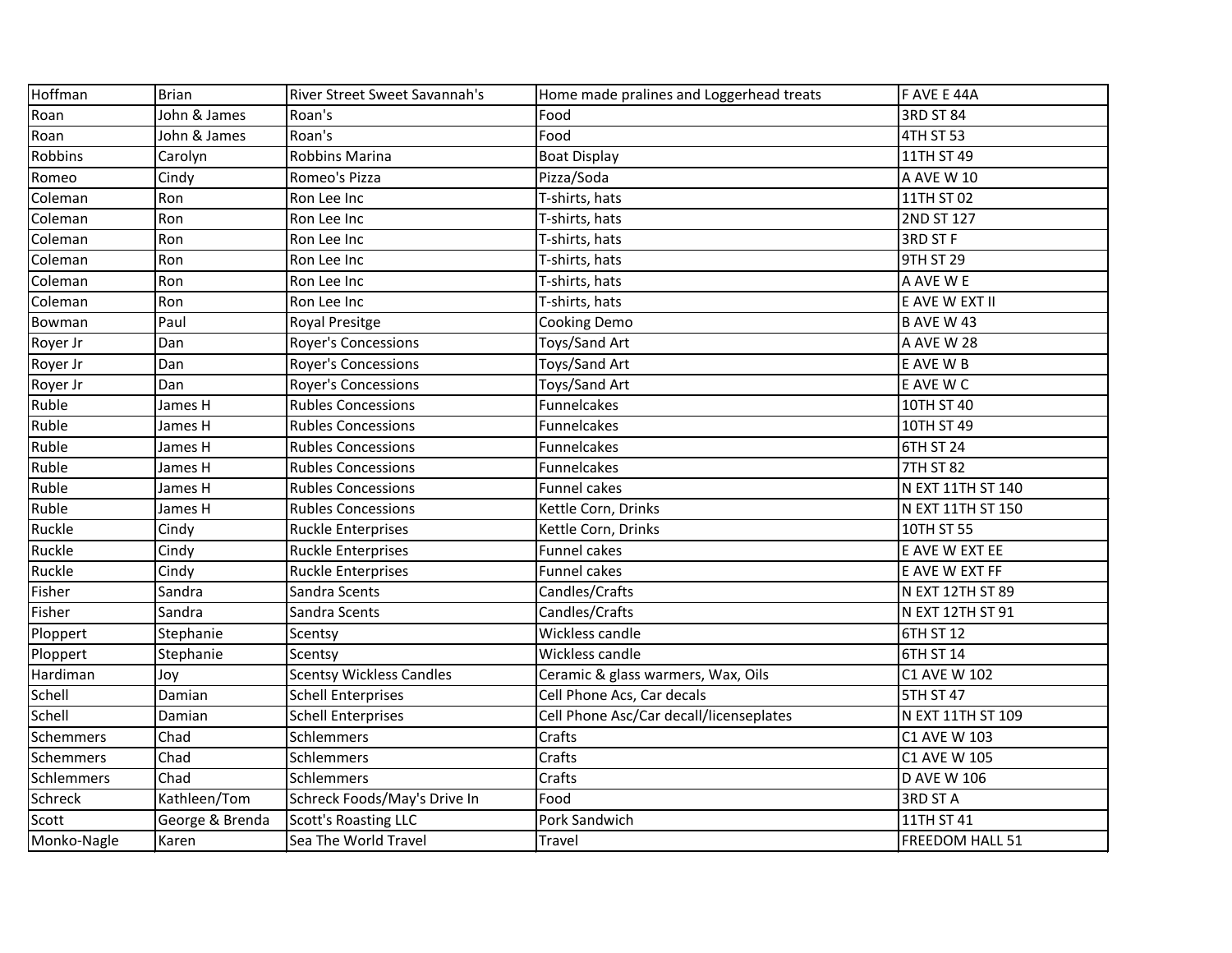| Seigfried      | Robert          | Seigfried                    | Crafts                                                | <b>GRANDSTAND V &amp; W</b>  |
|----------------|-----------------|------------------------------|-------------------------------------------------------|------------------------------|
| Metzger        | Richard         | <b>Selective Marketing</b>   | hats, t-shirts                                        | <b>D AVE W 204</b>           |
| Doucette       | Linda           | <b>Shades of Native</b>      | Art work                                              | <b>ARTS &amp; CRAFTS 23</b>  |
| Swisher        | Sharon          | Sharon's Gifts               | Creamics                                              | <b>ARTS &amp; CRAFTS 30</b>  |
| Lyon           | Doug            | Shiloh Bible Church          | Literature                                            | <b>B AVE W 46</b>            |
| Shuman         | Tom             | Shuman Roasted Sweet Corn    | <b>Roasted Sweet Corn</b>                             | <b>7TH ST 76</b>             |
| Shuman         | Tom             | Shuman Roasted Sweet Corn    | <b>Roasted Sweet Corn</b>                             | 7TH ST 78A                   |
| Shuman         | Jared           | <b>Shuman Ventures Inc</b>   | Candy                                                 |                              |
| Smith          | <b>Nicholas</b> | Sign & T-Shirt Kings         | Decals/Stickers                                       | 11TH ST 70                   |
| Petiak         | Holly & Judy    | Silver & Dye                 | <b>Beaded Jewelry</b>                                 | 4TH ST 30                    |
| Kowalski       | S J             | SJ Kowalski                  | Heatr, heat pump                                      | <b>FREE STAGE BLVD 17</b>    |
| Hubbard        | Toni            | Skintyme Skincare            | Dead sea salt scrub, mud mask                         | <b>LIBERTY HALL 10</b>       |
| Hockensmith    | Sean            | SM Hockensmith LLC           | Gourmet Coffee                                        | <b>FAVE E 10</b>             |
| Hockensmith    | Sean            | <b>SM Hockensmith LLC</b>    | Gourmet Coffee                                        | N EXT 11TH ST 107            |
| Snyder         | Larry M         | <b>Snyder Co Concessions</b> | Hoagies                                               | <b>5TH ST 79</b>             |
| Snyder         | Emogene         | <b>Snyder Concessions</b>    | Funnelcakes                                           | 10TH ST 105                  |
| Miller-Snyder  | Lori            | <b>Snyder's Concessions</b>  | Pizza by slice, whole pies, Personal size, drinks     | 3RD ST 101                   |
| Miller-Snyder  | Lori            | <b>Snyder's Concessions</b>  | Pizza by slice, whole pies, Personal size, drinks     | E AVE E 47                   |
| Miller-Snyder  | Lori            | <b>Snyder's Concessions</b>  | Pizza by slice, whole pies, Personal size, drinks     | <b>E AVE E 53</b>            |
| Miller-Snyder  | Lori            | <b>Snyder's Concessions</b>  | Pizza by slice, whole pies, Personal size, drinks     | E AVE W N                    |
| Quagliano      | Frank           | <b>Soldier Solutions LLC</b> | Food/Retail                                           | FREE STAGE BLVD 03           |
| Quagliano      | Frank           | <b>Soldier Solutions LLC</b> | Food/Retail                                           | <b>FREEDOM HALL 15</b>       |
| Waltman        | Tom             | Son of a Butcher BBQ         | Ribs, Brisket, Pulled pork/chicken, Beans, Slaw       | <b>7TH ST 89</b>             |
| Novotny        | Mike            | South West Connection        | Knives, swords, throwing stars, license plates decals | <b>E AVE E 44</b>            |
| Wilhelm        | Robert          | <b>Sparkling Treausres</b>   | Retail                                                | <b>IND BLDG 22</b>           |
| <b>Searles</b> | Marianne        | <b>Spiffy Pooches</b>        | Dog Cookies                                           | <b>ARTS &amp; CRAFTS 39A</b> |
| <b>Sears</b>   | Matt            | <b>Sport Spree</b>           | <b>Lighted Prodts</b>                                 | <b>5TH ST 18</b>             |
| <b>Sears</b>   | Matt            | <b>Sport Spree</b>           | <b>Lighted Prodts</b>                                 | 6TH ST 19                    |
| Schneirkart    | Mary Jo         | <b>Sports Section</b>        | Crafts                                                | <b>ARTS &amp; CRAFTS 31</b>  |
| Schneirkart    | Mary Jo         | <b>Sports Section</b>        | Crafts                                                | <b>ARTS &amp; CRAFTS 35</b>  |
| Miller         | Eva             | Springhill Chimney           | Chimney Repir                                         | IND BLDG 107                 |
| Heffner        | Thomas          | St Columba Church            | Pierogies                                             | JA AVE W 118                 |
| Fry            | Elaine          | St John's Community Church   | Food                                                  | <b>3RD ST 28</b>             |
| Kreywiski      | Stanley         | <b>Stanley Farm Service</b>  | Farm Equipement                                       | MACH ROW 06                  |
| Cain Jr        | Martin          | <b>Statewide Furniture</b>   | Furniture                                             | 7TH ST 05                    |
| Cain Jr        | Martin          | <b>Statewide Furniture</b>   | Furniture                                             | <b>E AVE E 28</b>            |
| Cain Jr        | Martin          | <b>Statewide Furniture</b>   | Furniture                                             | <b>E AVE E 32</b>            |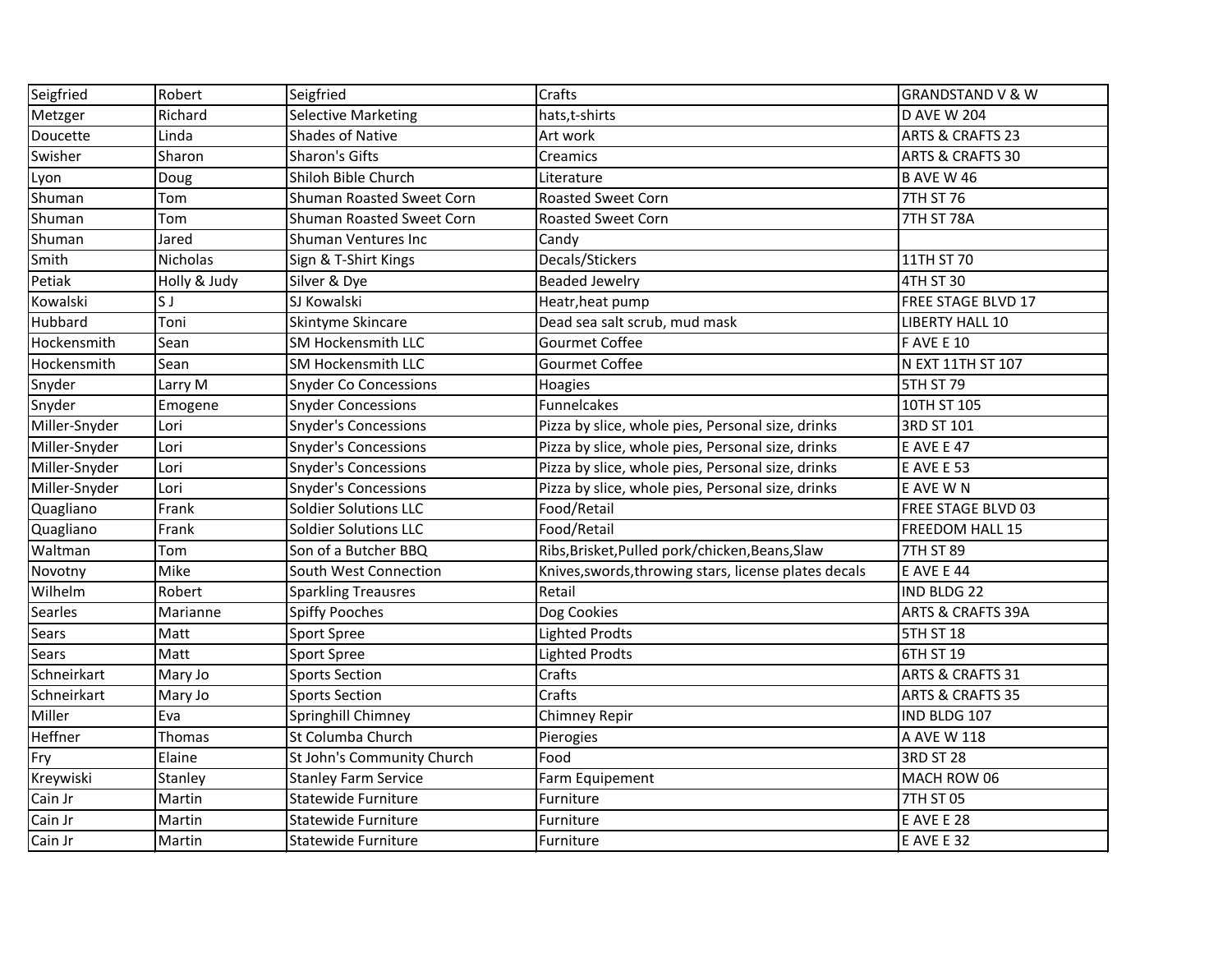| Cain Jr       | Martin         | <b>Statewide Furniture</b>              | Furniture                                      | F AVE E 28A                 |
|---------------|----------------|-----------------------------------------|------------------------------------------------|-----------------------------|
| Cain Jr       | Martin         | <b>Statewide Furniture</b>              | Furniture                                      | F AVE E 32A                 |
| Robinson      | Stacey         | <b>Station Platform 9</b>               | Retail                                         | <b>ARTS &amp; CRAFTS 06</b> |
| Severn        | Stephanie      | Steph's Subs                            | Subs/Soups                                     | <b>E AVE E 14</b>           |
| Severn        | Stephanie      | Steph's Subs                            | Subs/Soups                                     | E AVE W U                   |
| Severn        | Stephanie      | Steph's Subs                            | Subs/Soups                                     | E AVE W V                   |
| Severn        | Stephanie      | Steph's Subs                            | Subs/Soups                                     | F AVE E 14A                 |
| Rapp          | Steven         | Steve's Pizza                           | Food/Pizza                                     | 4TH ST 42                   |
| Marshall      | Steve          | Steve's Pony Rides                      | Pony rides                                     | F AVE W EXT Q               |
| <b>Bankes</b> | Keith          | <b>Stillwater Ramps &amp; Mobility</b>  | T Shirts/Aroma                                 | E AVE W EXT 129             |
| <b>Bankes</b> | Keith          | <b>Stillwater Ramps &amp; Mobility</b>  | Wheelcharis                                    | E AVE W EXT 131             |
| <b>Bankes</b> | Keith          | <b>Stillwater Ramps &amp; Mobility</b>  | Wheelcharis                                    | N EXT MACH ROW 08           |
| <b>Bankes</b> | Keith          | <b>Stillwater Ramps &amp; Mobility</b>  | Wheelcharis                                    | N EXT MACH ROW 10           |
| Eroh          | Caitlin        | Stitches In Bloom                       | Hats, Scarves, Slippers, Ear warmers, Blankets | N EXT MACH ROW 26           |
| Stolz         | Kevin          | <b>Stolz Stove Sales</b>                | <b>Stove Display</b>                           | D AVE W 94                  |
| Stolz         | Kevin          | <b>Stolz Stove Sales</b>                | <b>Stove Display</b>                           | <b>D AVE W 96</b>           |
| Snyder        | Gleen & Brenda | <b>Storage Soluntions by Snyder LLC</b> | Wood furnace, Shed, Gazebo, Plrgola            | N EXT MACH ROW 39           |
| Robbins       | <b>Barb</b>    | <b>Strawberry Ridge Trinity UCC</b>     | Beef&potatoes                                  | 3RD ST 50                   |
| Streater      | Stephanie/Mark | <b>Streaters Belts</b>                  | <b>Belts</b>                                   | <b>GRANDSTAND 43</b>        |
| Spingola      | Steve          | Stromboli Land II                       | Stromb/pita pizza                              | 11TH ST 56                  |
| Spingola      | Steve          | Stromboli Land II                       | Stromb/pita pizza                              | <b>E AVE W 82</b>           |
| Bergeron      | Josh           | Strong Ind                              | Pools/Spas                                     | 12TH ST S 06                |
| Bergeron      | Josh           | Strong Ind                              | Pools/Spas                                     | 12TH ST S 08                |
| Bergeron      | Josh           | Strong Ind                              | Pools/Spas                                     | 12TH ST S 10                |
| Bergeron      | Josh           | Strong Ind                              | Spas                                           | MACH ROW 03                 |
| Bergeron      | Josh           | Strong Ind                              | <b>Spas</b>                                    | MACH ROW 05                 |
| Bergeron      | Josh           | Strong Ind                              | <b>Spas</b>                                    | MACH ROW 07A                |
| Bergeron      | Josh           | Strong Ind                              | <b>Spas</b>                                    | MACH ROW 09                 |
| Brunnenmeyer  | Scott          | <b>Sundance Vacations</b>               | Vacation                                       | 11TH ST 57                  |
| Brunnenmeyer  | Scott          | <b>Sundance Vacations</b>               | Vacation                                       | <b>MILL PARK</b>            |
| Fritz         | Phyllis        | Sunset Ice Cream                        | Ice Cream                                      | 10TH ST X                   |
| Fritz         | Phyllis        | Sunset Ice Cream                        | lce Cream                                      | E AVE W 74                  |
| Fritz         | Phyllis        | Sunset Ice Cream                        | Ice Cream                                      | F AVE W EXT 310             |
| Fritz         | Phyllis        | Sunset Ice Cream                        | Ice Cream                                      | F AVE W EXT 311             |
| Benner        | Jennifer       | Sunshine Shows                          | Games/Food                                     | E AVE W 95A                 |
| Benner        | Jennifer       | <b>Sunshine Shows</b>                   | Games/Food                                     | <b>FAVEW48</b>              |
| Benner        | Jennifer       | <b>Sunshine Shows</b>                   | Games/Food                                     | F AVE W 48B                 |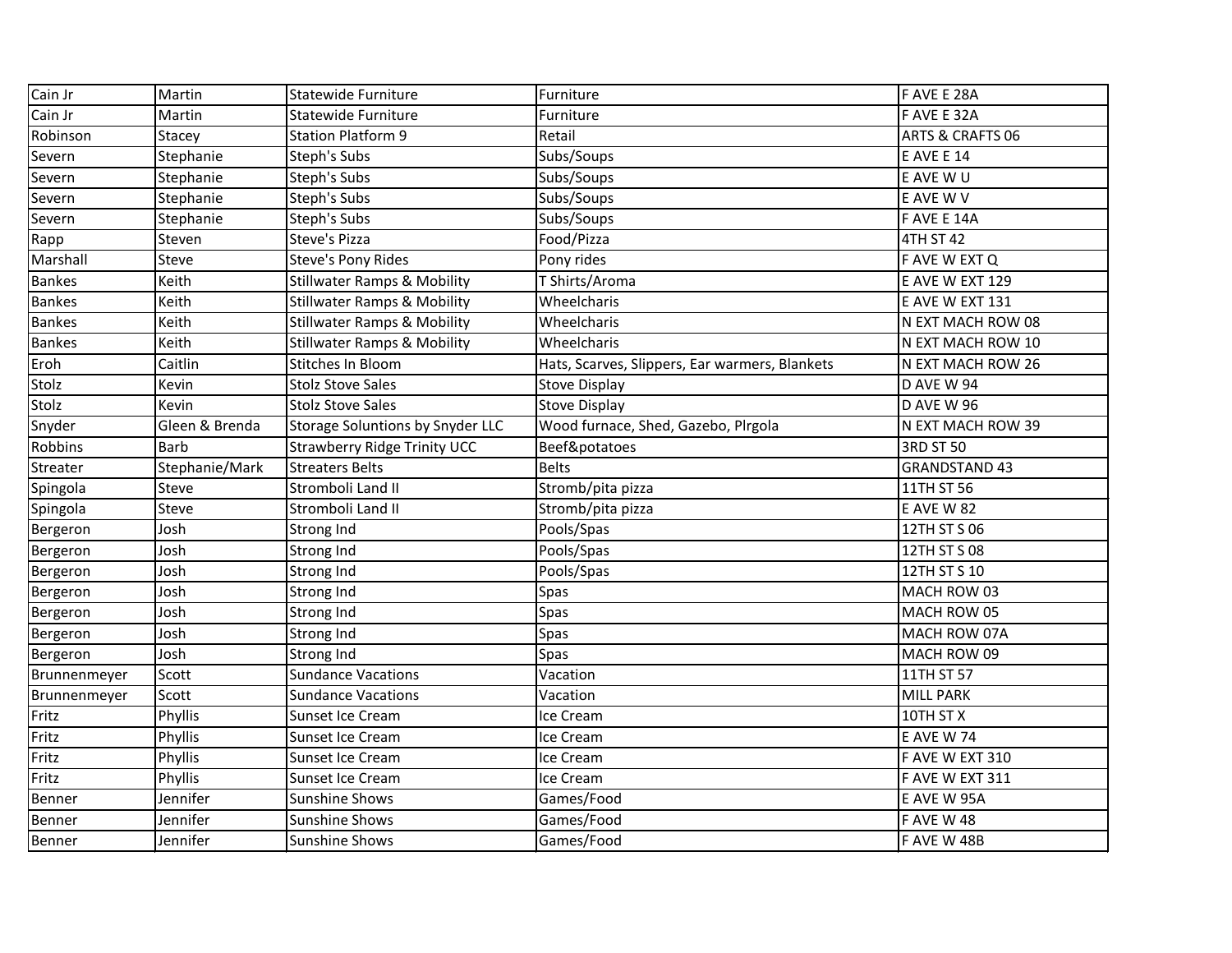| Smucker Jr      | David          | Susquehanna Outdoors & Smucker Bu Horse Barns |                                                    | 12TH ST N 70         |
|-----------------|----------------|-----------------------------------------------|----------------------------------------------------|----------------------|
| Smucker Jr      | David          | Susquehanna Outdoors & Smucker Bu Horse Barns |                                                    | 12TH ST N 78         |
| Smucker Jr      | David          | Susquehanna Outdoors & Smucker Bu Horse Barns |                                                    | 12TH ST N 80         |
| Smucker Jr      | David          | Susquehanna Outdoors & Smucker Bu Horse Barns |                                                    | 12TH ST S 10A        |
| Smucker Jr      | David          | Susquehanna Outdoors & Smucker Bu Horse Barns |                                                    | MACH ROW 10A         |
| <b>Brouse</b>   | Wayne          | Susquehanna Valley RV                         | Campers-Sponsor                                    | 12TH ST S 12         |
| <b>Brouse</b>   | Wayne          | Susquehanna Valley RV                         | Campers-Sponsor                                    | 12TH ST S 12A        |
| <b>Brouse</b>   | Wayne          | Susquehanna Valley RV                         | Campers-Sponsor                                    | MACH ROW 11          |
| <b>Brouse</b>   | Wayne          | Susquehanna Valley RV                         | Campers-Sponsor                                    | MACH ROW 12          |
| <b>Brouse</b>   | Wayne          | Susquehanna Valley RV                         | Campers-Sponsor                                    | MACH ROW 13          |
| Zaffuto         | Maria          | Sweet Adventure                               | Bubble waffle sundaes, Hot fudge cream puff        | N EXT 12TH ST 88     |
| Morgan          | Deborah        | <b>Sweet Endings</b>                          | Ice Cream                                          | A AVE E 15           |
| Luby            | Mary Rose      | <b>Sweet Pickins</b>                          | Sweet Corn, Roast Chicken Dinner                   | <b>2ND ST 22</b>     |
| Luby            | Mary Rose      | <b>Sweet Pickins</b>                          | Sweet Corn, Roast Chicken Dinner                   | <b>2ND ST 26</b>     |
| Pennington      | Jane           | <b>Sweet Scoops</b>                           | Shirts/Ice Crm                                     | <b>FAVEW40</b>       |
| Swetter         | Jim            | <b>Swetland Game Farm</b>                     | Deer Petting                                       | <b>FAVEW42</b>       |
| <b>Terrones</b> | Erick          | T/A La Cocina Mexican Food                    | <b>Mexican Food</b>                                | E AVE W EXT 113      |
| <b>Terrones</b> | Erick          | T/A La Cocina Mexican Food                    | Mexican Food                                       | E AVE W EXT 125      |
| Royer           | Tammy          | <b>Tammy Royers Concessions</b>               | <b>Fried Veg</b>                                   | <b>E AVE W 01</b>    |
| Royer           | Tammy          | <b>Tammy Royers Concessions</b>               | <b>Fried Veggies</b>                               | <b>FAVE W 146</b>    |
| Digenakis       | Kim            | Telepole Mfg Inc                              | <b>Bird/Flag Poles</b>                             | 9TH ST 50            |
| Digenakis       | Kim            | Telepole Mfg Inc                              | <b>Bird/Flag Poles</b>                             | 9TH ST 56            |
| Digenakis       | Kim            | Telepole Mfg Inc                              | <b>Bird/Flag Poles</b>                             | <b>GRANDSTAND 33</b> |
| Digenakis       | Kim            | Telepole Mfg Inc                              | <b>Bird/Flag Poles</b>                             | <b>GRANDSTAND 36</b> |
| Miley Jr        | Daniel & Terri | Terri's Whoopie Pies                          | <b>Whoopie Pies</b>                                | 7TH ST 36            |
| Whitmoyer       | Williams B     | The American Legion District 17               | Membership, T-shirts, hats                         | IND BLDG 100         |
| Harris          | Jan            | The Apple Cart                                | Apples items, Maple items                          | AG BLDG 11           |
| <b>Harris</b>   | Jan            | The Apple Cart                                | Apples items, Maple items                          | AG BLDG 12           |
| <b>Bunts</b>    | <b>Bray</b>    | The Apple Cart LLC                            | <b>Cotton Candy</b>                                | E AVE W I            |
| Powell          | Jeffrey        | The Assurance Group                           | Insurance information                              | N EXT MACH ROW 32    |
| Desimore        | Dave           | The Bacon Bomb                                | The bacon bomb sandwich                            | 9TH ST 30            |
| <b>Burgess</b>  | Hannah         | The Beekeeper's Daughter                      | Craft honey soda, Raw honey, raw creamy honey      | D AVE W 13           |
| Dixon           | Mill           | The Caramel Kettle                            | Gourmet Popcorn                                    | <b>HORT BLDG 08</b>  |
| Cates           | Jan            | The Cates Company                             | Chains by inch                                     | <b>GRANDSTAND C</b>  |
| Wolf            | John           | The Home Décor Lady                           | Home & Halloween Décor, House & Garden Flags       | N EXT 12TH ST 94     |
| Steward         | Ashley         | The Promise Boutique                          | Tank tops, Shirts, Dresses, Jean, Vest             | IND BLDG 10          |
| <b>Hawkins</b>  | Kimi           | The Road House Adventures                     | Pony tail covers, Barrettes, Necklaces, Boot bling | IND BLDG 23          |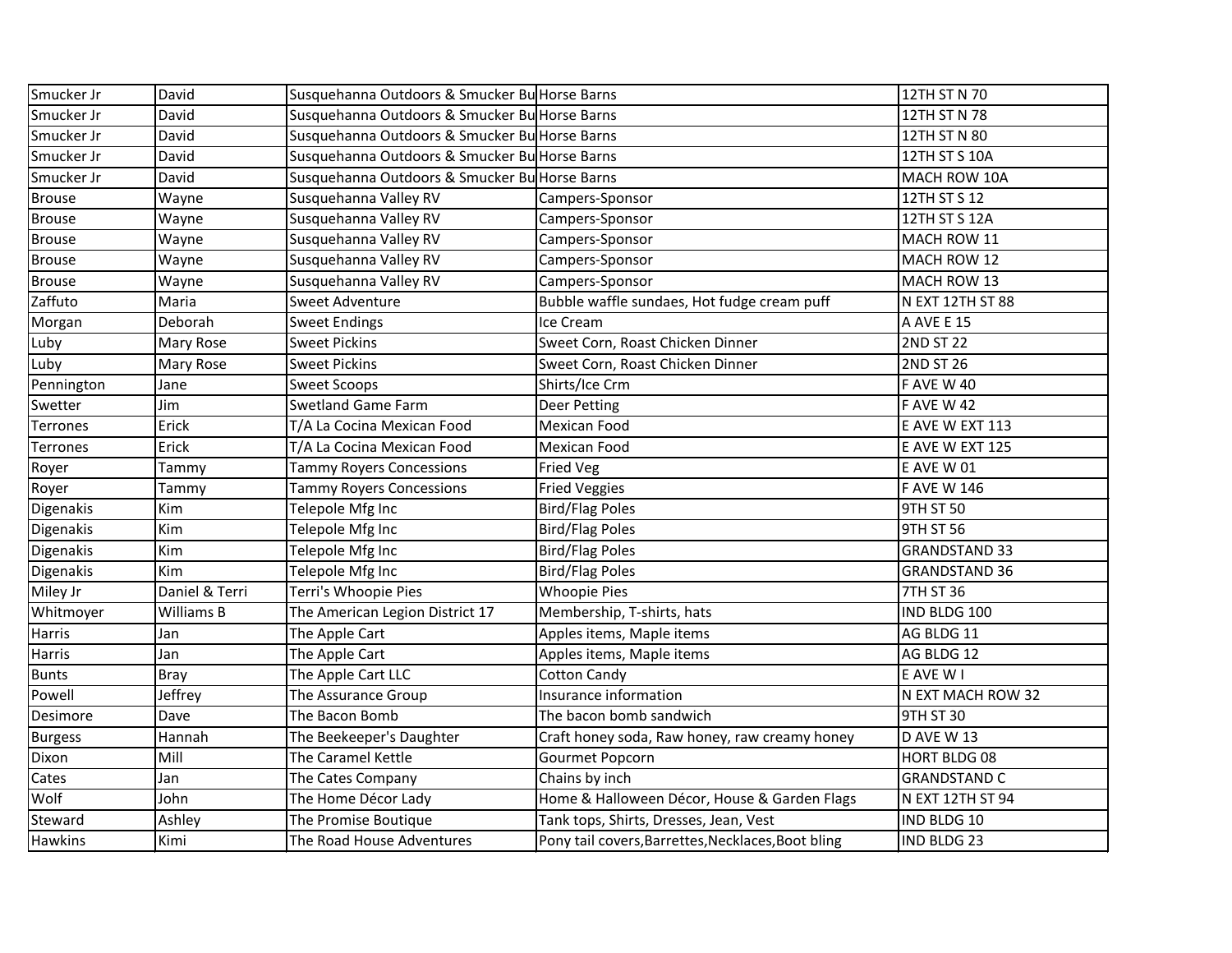| Ceveling       | Laurie              | The Shop Around The Corner           | Mdse                                            | <b>5TH ST 29</b>        |
|----------------|---------------------|--------------------------------------|-------------------------------------------------|-------------------------|
| Henrie         | Sherry              | The Spice Man                        | <b>Spices</b>                                   | <b>GRANDSTAND 31A</b>   |
| Henrie         | Sherry              | The Spice Man                        | <b>Spices</b>                                   | <b>GRANDSTAND 32</b>    |
| Eisaman        | Linda L             | The Tag Shop                         | Auto Tags                                       | E AVE W EXT 105         |
| Craig          | Ellen               | Then & Now Essential Oils            | Oils                                            | IND BLDG 15             |
| <b>Bower</b>   | Gred                | Three Dogs Vino                      | Wine by the bottle                              | <b>TECH CENTER</b>      |
| Seivers        | Josh                | <b>Three Rivers Concessions</b>      | Fries, drink, sandwiches                        | 8TH ST 14               |
| Seivers        | Josh                | <b>Three Rivers Concessions</b>      | Fries, drink, sandwiches                        | 8TH ST 18               |
| <b>Seivers</b> | Josh                | <b>Three Rivers Concessions</b>      | Hamburger, Salads                               | 9TH ST 01               |
| Seivers        | Josh                | <b>Three Rivers Concessions</b>      | Fries, drink, sandwiches                        | 9TH ST 13               |
| Seivers        | Josh                | <b>Three Rivers Concessions</b>      | Fries, drink, sandwiches                        | <b>F AVE W 203</b>      |
| <b>Seivers</b> | Josh                | <b>Three Rivers Concessions</b>      | Fries, drink, sandwiches                        | <b>F AVE W 205</b>      |
| Creasy         | Todd                | <b>Todd Creasy Nutty Sundae LLC</b>  | Frozn Bananas, Frozn choc coved fruits          | <b>E AVE E 80</b>       |
| <b>Brown</b>   | Toni                | Toni's Toe Rings                     | <b>Toe Rings</b>                                | C1 AVE W 100            |
| Thomas         | Tony & Jeffrey      | Tony Thomas Catering LLC             | Food                                            | A AVE W 205             |
| Thomas         | Tony & Jeffrey      | Tony Thomas Catering LLC             | Food                                            | <b>B AVE W 62</b>       |
| Thomas         | Tony & Jeffrey      | Tony Thomas Catering LLC             | Food                                            | <b>B AVE W 66</b>       |
| Shoemaker      | <b>Brenda</b>       | Too Hot or Not Too Hot LLC           | Chili mild to very hot, Deep fried chili chsdog | 7TH ST 99               |
| Johnson        | David E             | Top of the Beef                      | <b>Beef Sandwich/Food</b>                       | <b>5TH ST 08</b>        |
| Johnson        | David E             | Top of the Beef                      | <b>Beef Sandwich/Food</b>                       | 6TH ST 13               |
| Whitehurst     | Gary                | <b>Touch Of Purple</b>               | <b>Magic Cleaner</b>                            | <b>GRANDSTAND 49</b>    |
| Whitehurst     | Gary                | <b>Touch Of Purple</b>               | All purpose cleaner                             | IND BLDG 108            |
| Fritz          | Charlie             | Town of Bloomsburg                   | <b>Recycling Information</b>                    | ED BLDG 12              |
| <b>Bozek</b>   | Roxanna             | <b>Trading Faces</b>                 | Face painting                                   | <b>F AVE W 350</b>      |
| Jablonski      | Rick & Kelli        | <b>Traditions Concessions</b>        | Foot long hot dog                               | F AVE W EXT 307         |
| Ploxa          | William             | <b>Trishs Treats LLC</b>             | Edible cookie dough in a cone or cup            | 10TH ST 143             |
| Verstraeten    | Cheryl              | Tupperware                           | Tupperware                                      | FREEDOM HALL 40         |
| Verstraeten    | Cheryl              | Tupperware                           | Tupperware                                      | FREEDOM HALL 41         |
| Ossont         | Ryan                | <b>Turbotville Landscping</b>        | Landscaping                                     | VETERAN'S WAY 08        |
| Snyder         | Candy               | <b>Twisted Egg Roll</b>              | Sandwich and dessert in a egg roll              | 4TH ST 14               |
| Shultz         | Kelly               | Two Dippy Sisters                    | Dips/food                                       | <b>FAVEW44</b>          |
| O'Donnell      | SSG Jashua          | U S Army                             | Display                                         | <b>VETERANS WAY 12A</b> |
| Lucas          | Jerry A             | U S Food Service                     | <b>Food Supplier</b>                            | <b>SUPPLIER 5</b>       |
| Lehmann Jr     | <b>SSGT James R</b> | U S Marine Corps                     | Pull-ups:t-shirts, water bottles, lanyards      | VETERAN'S WAY 10        |
| Fonzone Jr     | Nicholas E          | Uncle Nicks Candy                    | Games                                           | A AVE E 03              |
| Meyer          | Michael             | <b>Uncle Paul's Stuffed Pretzels</b> | <b>Stuffed Pretzels</b>                         | 9TH ST 17               |
| Meyer          | Michael             | Uncle Paul's Stuffed Pretzels        | <b>Stuffed Pretzels</b>                         | 9TH ST 23               |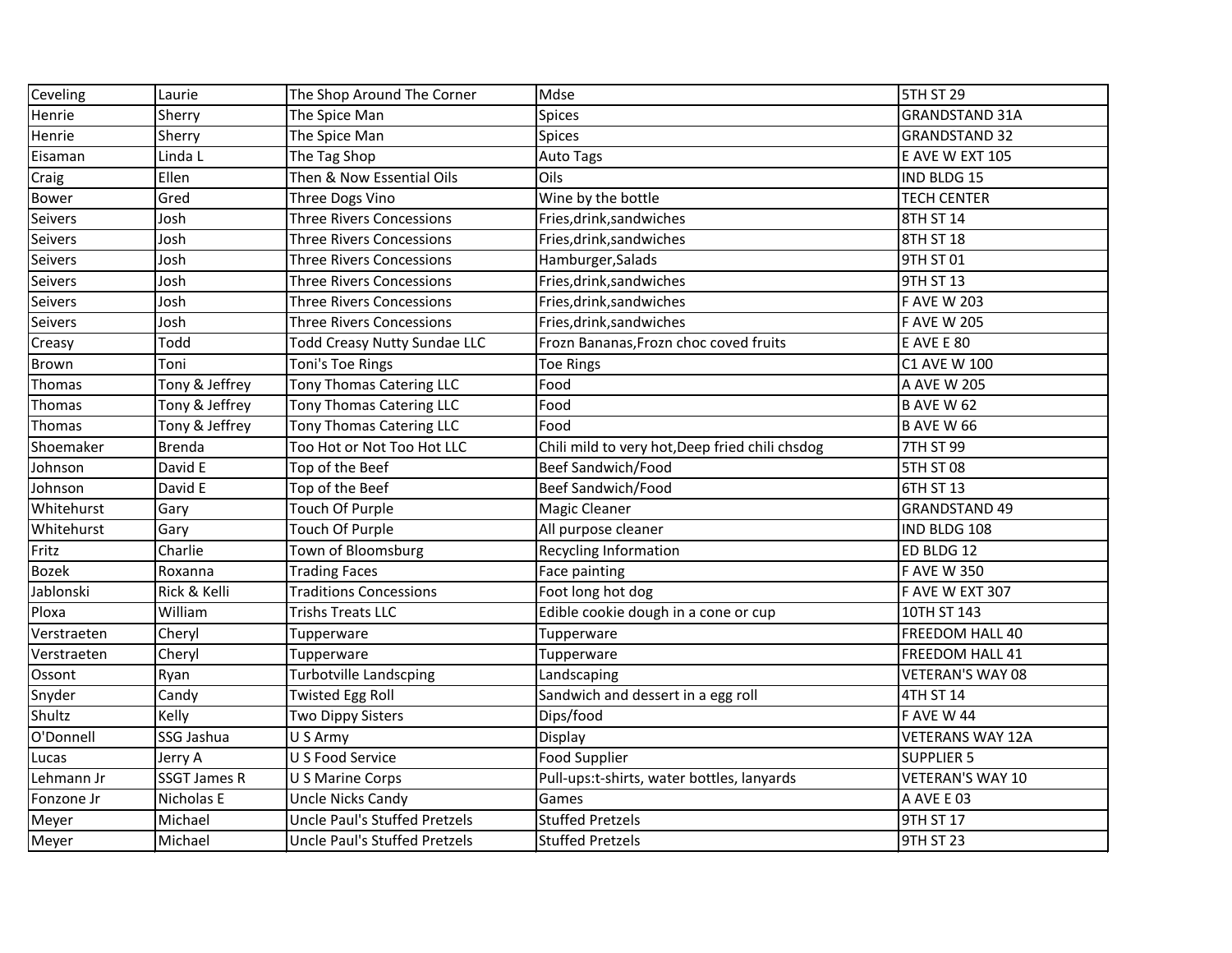| Meyer            | Michael         | Uncle Paul's Stuffed Pretzels         | <b>Stuffed Pretzels</b>                    | <b>E AVE W 66</b>           |
|------------------|-----------------|---------------------------------------|--------------------------------------------|-----------------------------|
| Klee Jr          | Ronald R        | <b>Uncle Rick's Games &amp; Gifts</b> | Games                                      | 3RD ST 53                   |
| Klee Jr          | Ronald R        | Uncle Rick's Games & Gifts            | Games                                      | 3RD ST 71                   |
| Klee Jr          | Ronald R        | <b>Uncle Rick's Games &amp; Gifts</b> | Games                                      | 3RD ST G                    |
| Klee Jr          | Ronald R        | <b>Uncle Rick's Games &amp; Gifts</b> | Games                                      | A AVE E 01                  |
| Klee Jr          | Ronald R        | Uncle Rick's Games & Gifts            | Games                                      | A AVE E 02                  |
| Klee Jr          | Ronald R        | <b>Uncle Rick's Games &amp; Gifts</b> | Games                                      | A AVE W 02                  |
| Klee Jr          | Ronald R        | <b>Uncle Rick's Games &amp; Gifts</b> | Games                                      | E AVE E H                   |
| Klee Jr          | Ronald          | <b>Uncle Rick's Games &amp; Gifts</b> | Games                                      | E AVE E I                   |
| Harrison         | Mike            | Uncommon USA                          | Flags/flagpoles                            | N EXT 12TH ST 84            |
| Unger            | Richard         | Ungers                                | Antiques, Glassware, Quilts, Vape Supplies | IND BLDG 50                 |
| Lanning          | Ed & Colleen    | <b>Unicorn Concession</b>             | Apple, peach dumplings                     | 10TH ST 115                 |
| Lanning          | Ed & Colleen    | <b>Unicorn Concession</b>             | Apple, peach dumplings                     | 7TH ST 102                  |
| Lanning          | Ed & Colleen    | <b>Unicorn Concession</b>             | Apple, peach dumplings                     | <b>D AVE W 100</b>          |
| Lanning          | Ed & Colleen    | <b>Unicorn Concession</b>             | Apple, peach dumplings                     | <b>D AVE W 104</b>          |
| <b>ROUDABUSH</b> | AMBER           | UPMC SUSQUEHANNA                      | <b>SPONSOR</b>                             | MILLENNIUM PARK             |
| <b>ROUDABUSH</b> | AMBER           | UPMC SUSQUEHANNA                      | <b>SPONSOR</b>                             | SIGNAGE ON EDUCATIONAL BLGD |
| Zarad            | Shimon          | USA Style                             | Clothing                                   | 5TH ST 15                   |
| <b>UTT</b>       | <b>DAVID</b>    | <b>U-SAVE AUTO RENTAL</b>             | <b>SPONSOR</b>                             | <b>SECURITY</b>             |
| Launaugh         | Sondra A        | <b>USDA Farm Service Agncy</b>        | Display                                    | <b>STATE BLDG 02</b>        |
| Wellington       | Thomas          | <b>USDA Rural Development</b>         | Information                                | <b>STATE BLDG 01A</b>       |
| <b>Beers</b>     | Jessica         | <b>Validity Marketing LLC</b>         | Pumpkin funnel ck, Elephant ears           | F AVE W EXT 315             |
| Reinard          | Michael         | Valley Smithey Iron Works LLC         | Metal Work, Flag, Flower Holders           | <b>B1 AVE W 105</b>         |
| Vance            | James           | Vance's                               | Seafood, Apple Dumplings                   | <b>E AVE W 87</b>           |
| Vance            | James           | Vance's                               | Seafood, Apple Dumplings                   | <b>E AVE W 91</b>           |
| Reynders         | Veronica        | Veronica's Doggie Delights LLC        | Homemade dog treats                        | <b>GRANDSTAND 02</b>        |
| Reynders         | Veronica        | Veronica's Doggie Delights LLC        | Homemdae dog treats                        | IND BLDG 11                 |
| Reynders         | Veronica        | Veronica's Doggie Delights LLC        | Homemdae dog treats                        | IND BLDG 13                 |
| Colosimo         | <b>Bob</b>      | <b>Veterans Affairs</b>               | Display                                    | <b>VETERANS WAY 16</b>      |
| Kenyon           | Vikki & Dorothy | Vikki's Nut House                     | <b>Candied Almnd</b>                       | <b>3RD ST 23</b>            |
| Kenyon           | Vikki & Dorothy | Vikki's Nut House                     | <b>Candied Almnd</b>                       | IND BLDG 115                |
| Kenyon           | Vikki & Dorothy | <b>Vikki's Nut House</b>              | Candied Almnd                              |                             |
| Cocca            | Vincent & Chris | Vince's Cheesesteak LLC               | Cheesesteak/Sausage                        | <b>E AVE W 40</b>           |
| Cocca            | Vincent & Chris | Vince's Cheesesteak LLC               | Cheesesteak/Sausage                        | <b>E AVE W 50</b>           |
| McCreary         | Shawn           | <b>Vision Home Builders</b>           | Literature for Home Sales                  | <b>D AVE W 05</b>           |
| McCreary         | Shawn           | <b>Vision Home Builders</b>           | Literature for Home Sales                  | D AVE W 11                  |
| Bender           | Sherry          | Vitruvae Corp                         | Lyme disase awareness, Products            | ED BLDG 08                  |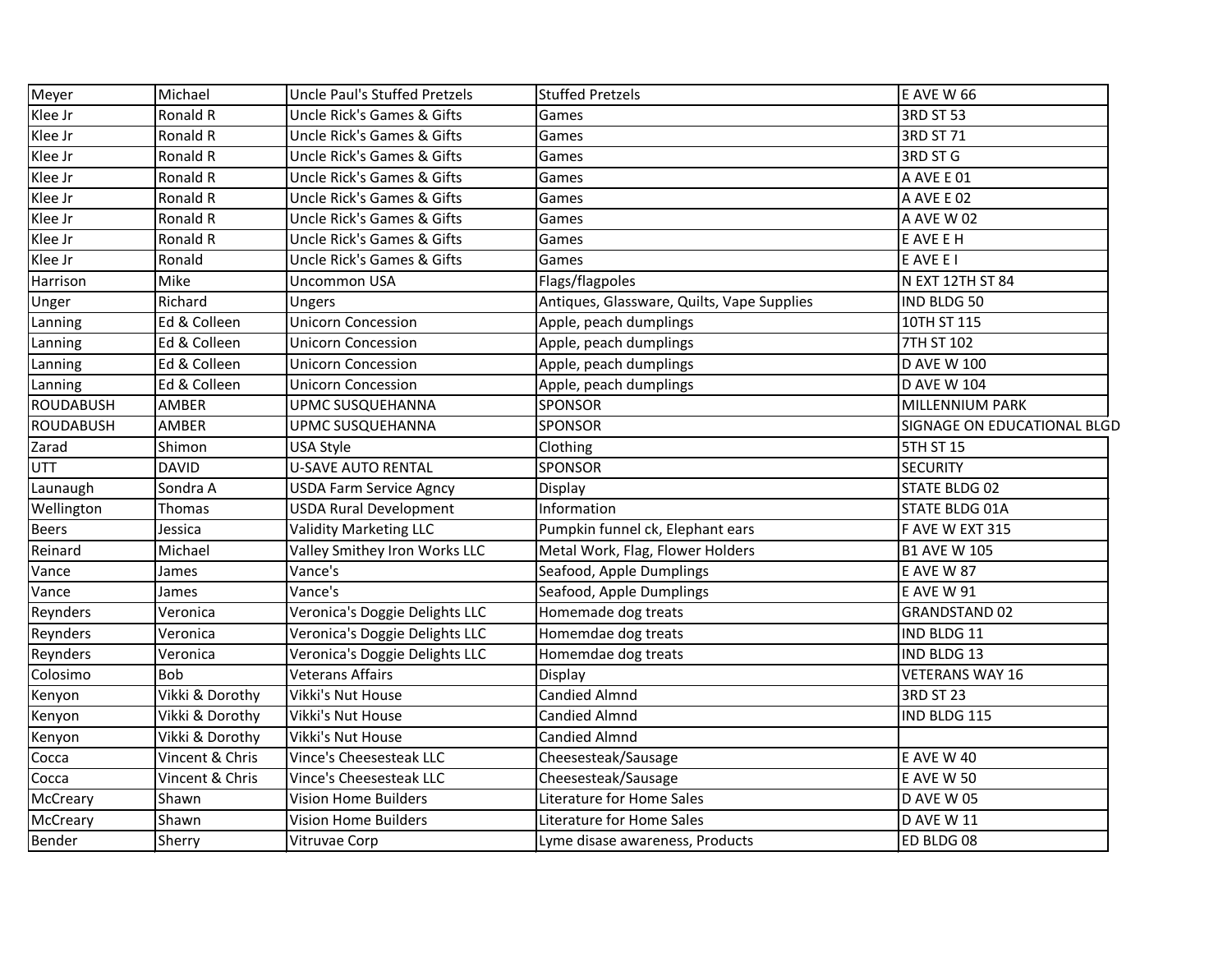| Balum           | Maghan        | W & L Subaru                         | Subaru Display                                   | CAVE W 93                   |
|-----------------|---------------|--------------------------------------|--------------------------------------------------|-----------------------------|
| <b>Balum</b>    | Maghan        | W & L Subaru                         | Subaru Display                                   | CAVE W 95                   |
| Faust           | Terry         | W A DeHart Inc                       |                                                  | SUPL <sub>2</sub>           |
| <b>Shires</b>   | John          | <b>Watsontown Trucking</b>           | <b>Information on Truck Driving</b>              | 12TH ST N 30                |
| Bobroski        | Liz           | Wax & Wood                           | Crafts/Wood                                      | 7TH ST 62                   |
| Bobroski        | Liz           | Wax & Wood                           | Crafts/Wood                                      | 7TH ST 66                   |
| Wesner          | Jennifer      | Wes' Healthy Essentials              | Essentials oils, Small pillows, Bug spray        | FREE STAGE BLVD 01          |
| Williams        | Cindy         | Wesley United Methodist Church       | Information                                      | N EXT 11TH ST 117           |
| Welliver        | Nancy         | WF Welliver & Son Inc                | Farm Equipmnt                                    | MACH ROW 18                 |
| Probst          | Alan          | Wild LLC PA                          | Food                                             | ED BLDG 09                  |
| Knepp           | Gary          | Wild 'N' Wonderful Whitetails        | Antler Exhibit, Beanie Babies                    | F AVE W EXT 308             |
| Harigan         | Ray           | Wild Windy's Root Beer               | Root beer, Slushy                                | N EXT 11TH ST 168           |
| <b>Barrera</b>  | John          | Wilkes Pools & Spas                  | Pools                                            | 12TH ST N 54                |
| <b>Barrera</b>  | John          | Wilkes Pools & Spas                  | Pools                                            | 12TH ST N 56                |
| Barrera         | John          | Wilkes Pools & Spas                  | Pools                                            | <b>D AVE W 206</b>          |
| Williams        | Ty            | <b>Williams Brothers Concessions</b> | Jellies/Ice Cream                                | 2ND ST 113                  |
| Williams        | Ty            | <b>Williams Brothers Concessions</b> | Jellies/Ice Cream                                | 2ND ST 119                  |
| Williams        | Ty            | <b>Williams Brothers Concessions</b> | Food                                             | 3RD ST 68                   |
| Williams        | Ty            | <b>Williams Brothers Concessions</b> | Food                                             | 4TH ST 45                   |
| Williams        | Ty            | <b>Williams Brothers Concessions</b> | Jellies/Ice Cream                                | <b>E AVE E 140</b>          |
| Garbey          | Elizabeth     | Willow Springs Photography           | Professional Photography                         | IND BLDG 03                 |
| Rishel          | Patrick James | Wok On The Wild Side Foods           | Soba noddles stir fry w/chicken or vegan, drinks | FREE STAGE BLVD 09          |
| Ta              | Bill          | Wok-in                               | Egg rolls, Shrimp                                | N EXT 11TH ST 113           |
| Eveland         | Edward        | World of Carving                     | Woodworking                                      | <b>E AVE E 68</b>           |
| Eveland         | Edward        | World of Carving                     | Woodworking                                      | <b>E AVE E 72</b>           |
| Jagodzinski     | Michael       | Yogi's                               | Potato Panacke                                   | 4TH ST 02                   |
| Ober            | Dale          | Your Finishing Touch                 | Cameo basket, Hand woven basket                  | <b>ARTS &amp; CRAFTS 43</b> |
| Zeisloft        | Jason         | Zeisloft Equipment                   | Farm Display                                     | MACH ROW 16                 |
| Sheeler         | Marcy         |                                      | Game/Orangeade                                   | A AVE E 05                  |
| Goel            | Deepa         |                                      | Import dresses                                   | <b>5TH ST 90</b>            |
| Hock            | Dale          |                                      | Waffles                                          | 2ND ST 69                   |
| Hock            | Dale          |                                      | Chic fingers                                     | 3RD ST 79                   |
| Spingola        | Steve         |                                      | Stromb/pita pizza                                | 11TH ST 54                  |
| <b>Musgrave</b> | <b>Brian</b>  |                                      | Sport/Novelties                                  | <b>7TH ST 56</b>            |
| Nice            | Marie & Paul  |                                      | T-shirts/hats                                    | A AVE W 83                  |
| Nice            | Marie & Paul  |                                      | T-shirts/hats                                    | <b>E AVE E 29</b>           |
| Lord            | Kathy         |                                      | Popcorn, CC                                      | <b>E AVE W 56</b>           |